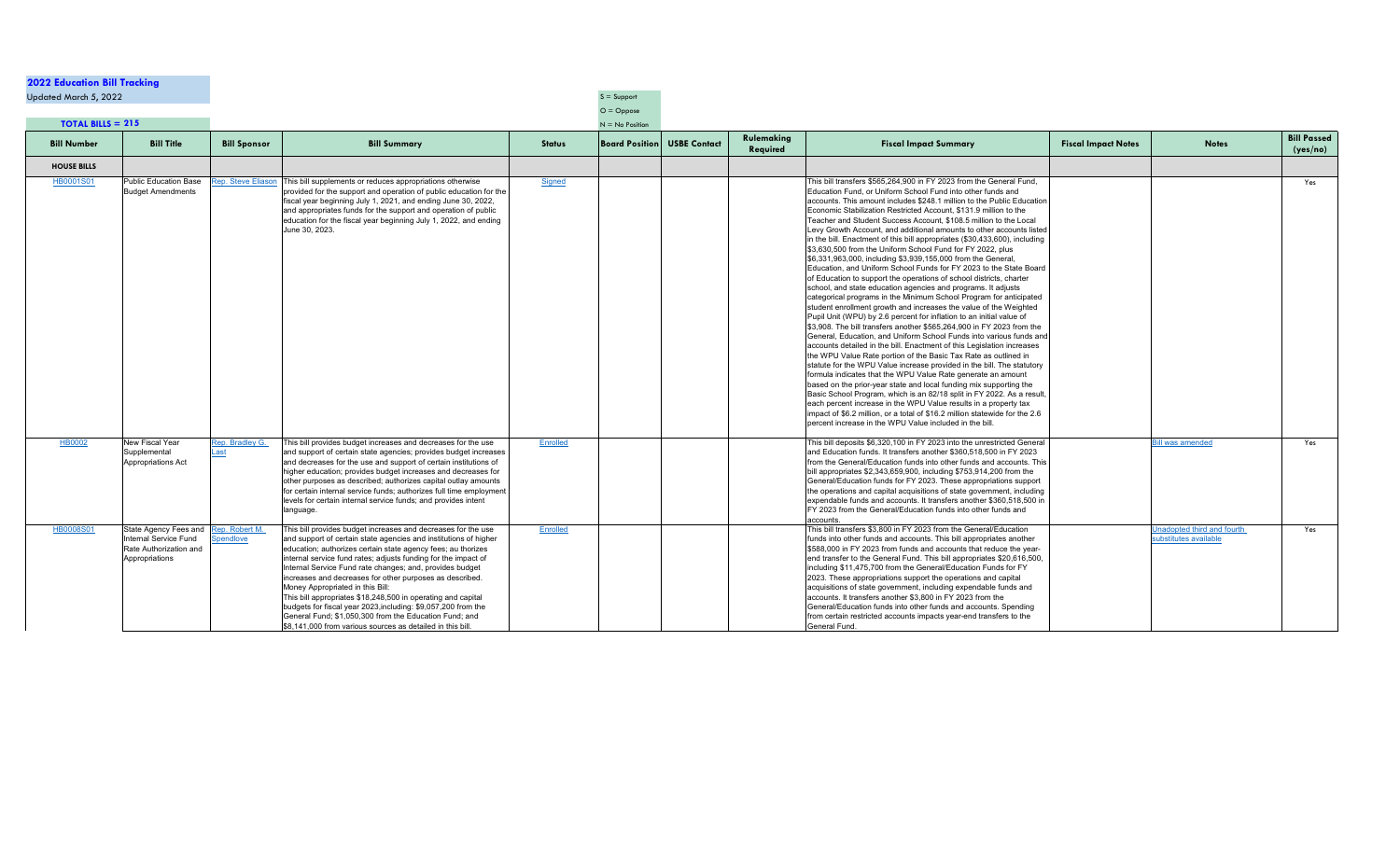| <b>Bill Number</b> | <b>Bill Title</b>                                                    | <b>Bill Sponsor</b>             | <b>Bill Summary</b>                                                                                                                                                                                                                                                                                                                                                                                                                                                                                                                                                                                                                                                                                                                                                                                                                                                                                                                                                                                                                                                                                                                                                                                                                                                                                                                                                                                                                                                                                                                     | <b>Status</b>   | <b>Board Position USBE Contact</b> | Rulemaking<br>Required | <b>Fiscal Impact Summary</b>                                                                                                                                                                                                                                                                                                                                                                                                                                                                                                                                                                                                                                                                                                                                                                                                                                                                                                                                                                                                                                                                                                                                                                                                                                                                                                                                                                                                                                                                                                                                                                                                                                                                                                                                                                                                                                                                                                                                                                                                                                                                                        | <b>Fiscal Impact Notes</b> | <b>Notes</b>                         | <b>Bill Passed</b><br>(yes/no) |
|--------------------|----------------------------------------------------------------------|---------------------------------|-----------------------------------------------------------------------------------------------------------------------------------------------------------------------------------------------------------------------------------------------------------------------------------------------------------------------------------------------------------------------------------------------------------------------------------------------------------------------------------------------------------------------------------------------------------------------------------------------------------------------------------------------------------------------------------------------------------------------------------------------------------------------------------------------------------------------------------------------------------------------------------------------------------------------------------------------------------------------------------------------------------------------------------------------------------------------------------------------------------------------------------------------------------------------------------------------------------------------------------------------------------------------------------------------------------------------------------------------------------------------------------------------------------------------------------------------------------------------------------------------------------------------------------------|-----------------|------------------------------------|------------------------|---------------------------------------------------------------------------------------------------------------------------------------------------------------------------------------------------------------------------------------------------------------------------------------------------------------------------------------------------------------------------------------------------------------------------------------------------------------------------------------------------------------------------------------------------------------------------------------------------------------------------------------------------------------------------------------------------------------------------------------------------------------------------------------------------------------------------------------------------------------------------------------------------------------------------------------------------------------------------------------------------------------------------------------------------------------------------------------------------------------------------------------------------------------------------------------------------------------------------------------------------------------------------------------------------------------------------------------------------------------------------------------------------------------------------------------------------------------------------------------------------------------------------------------------------------------------------------------------------------------------------------------------------------------------------------------------------------------------------------------------------------------------------------------------------------------------------------------------------------------------------------------------------------------------------------------------------------------------------------------------------------------------------------------------------------------------------------------------------------------------|----------------------------|--------------------------------------|--------------------------------|
| HB0011S04          | <b>Student Athletics</b><br>Participation                            |                                 | Rep. Kera Birkeland This bill imposes limits on participation in female sports, by:<br>• requiring schools and local education agencies to<br>designate athletic activities by sex;<br>prohibiting a student of the male sex from competing<br>against another school on a team designated for female<br>students;<br>prohibiting certain complaints or investigations based on a<br>school or local education agency maintaining separate athletic<br>activities for female students;<br>• providing for severability;<br>in the alternative if a court invalidates the above policy:<br>• conditions student athlete participation in gender-<br>designated sports in the public education system on the student's<br>birth certificate:<br>establishes the School Activity Eligibility Commission and<br>provides the commission's membership and duties;<br>• requires the commission to establish a baseline range of<br>students in a given gender-designated interscholastic activity for<br>a given age;<br>provides that records of the commission related to a<br>specific student are protected;<br>• provides immunity from suit for members of the<br>commission:<br>allows a student to participate in a gender-designated<br>interscholastic activity that does not correspond to the sex<br>designation on the student's birth certificate or in the case of a<br>gender transition if the student receives the commission's<br>eligibility approval;<br>• provides processes for an athletic association to notify the | Enrolled        |                                    |                        | Enactment of this legislation could cost the School Activity Eligibility<br>Commission established in the bill approximately \$4,400 ongoing<br>beginning in FY 2023 for per diem, contracted staff time, and health<br>assessment vouchers, assuming five meetings per year. Actual costs<br>could vary depending on the number of cases the commission<br>considers each year. Additionally, in the event of an individual bringing<br>and winning a lawsuit against a Local Education Agency (LEA) for<br>violations of the sports participation prohibitions outlined in this bill,<br>enactment of this bill could generate costs for the Attorney General to<br>defend the case and for LEAs and State Risk Management in the<br>event of judgments against the LEA. Costs may vary based on the<br>number of cases pursued. In the event of an individual bringing and<br>winning a lawsuit against a Local Education Agency (LEA) for<br>violations of the sports participation prohibitions outlined in this bill,<br>enactment of this bill could generate costs for the LEA in the event of<br>judgments against the LEA. Costs may vary based on the number of<br>cases pursued.                                                                                                                                                                                                                                                                                                                                                                                                                                                                                                                                                                                                                                                                                                                                                                                                                                                                                                                        |                            | <b>Bill was amended</b>              | Yes                            |
| HB0021S01          | School and Child Care<br><b>Center Water Testing</b><br>Requirements | Rep. Stephen G.<br><b>Handy</b> | This bill addresses water quality for schools and child care<br>centers. This bill requires certain testing of water for lead at<br>schools and child care centeres, addresses fudnign for testing<br>and certain actions, requires action if lead test results equals or<br>exceeds a certain level, addresses rulemaking authority,<br>addresses records that the division shall post, imposes sunset<br>dates, and makes technical changes.                                                                                                                                                                                                                                                                                                                                                                                                                                                                                                                                                                                                                                                                                                                                                                                                                                                                                                                                                                                                                                                                                          | Enrolled        |                                    |                        | Enactment of this legislation could cost the Department of<br>Environmental Quality (DEQ) \$3,500,000 one-time from previously<br>authorized Federal Funds of the American Rescue Plan Act (ARPA) to<br>lissue reimbursements to schools and childcare centers to cover the<br>expenses of testing consumable taps for lead and to provide staff to<br>coordinate sampling and remediation efforts. The Department may<br>also provide reimbursements for the costs of remediating for taps<br>found above the action level for lead. This bill could also cost DEQ up<br>to \$411,500 from previously authorized Federal Funds (non-ARPA) for<br>lead testing in schools and childcare centers. Enactment of this<br>legislation could have a fiscal impact for Local Education Agencies<br>(LEAs) to collect and submit a sample from consumable taps in their<br>facilities to a Certified Laboratory for lead testing. The expense of<br>testing would be paid by the Department of Environmental Quality<br>$ (DEQ)$ . It is estimated that there are 45,262 consumable taps subject<br>to testing, and 11% of those taps may require action. The average<br>cost for lead remediation is \$281. To the extent that consumable taps<br>are found to be above the action level of 5 parts-per-billion, LEAs<br>could incur expenses of up to \$1,399,000 for remediation actions.<br>Subject to availability of funding from previously authorized Federal<br>grants, these expenses may be reimbursable through DEQ. This<br>figure could be reduced if taps have been tested for lead since<br>January 1st, 2016. Enactment of this legislation could result in a fiscal<br>impact for private schools (who would be required) and childcare<br>centers (who would have the option) to collect and submit a sample<br>from consumable taps in their facilities to a Certified Laboratory.<br>Under this bill, Private Schools and Childcare Centers would not be<br>required to pay for lead testing, however Private Schools would be<br>financially responsible for remediation of taps that test above the |                            | <b>Bill was amended</b>              | Yes                            |
| HB0022S02          | Open and Public<br>Meetings Act<br>Ammendments                       | Rep. Douglas R.<br>Weldon       | This bill requires a public body to establish how a quorum is<br>calculated for electronic meetings; prohibits a public body from<br>permitting a member to vote or take other action by proxy during<br>an electronic meeting; and requires all non-unanimous votes<br>during an electronic meeting to be taken by roll call.                                                                                                                                                                                                                                                                                                                                                                                                                                                                                                                                                                                                                                                                                                                                                                                                                                                                                                                                                                                                                                                                                                                                                                                                          | Enrolled        |                                    |                        |                                                                                                                                                                                                                                                                                                                                                                                                                                                                                                                                                                                                                                                                                                                                                                                                                                                                                                                                                                                                                                                                                                                                                                                                                                                                                                                                                                                                                                                                                                                                                                                                                                                                                                                                                                                                                                                                                                                                                                                                                                                                                                                     |                            | Unadopted third substitute available | Yes                            |
| HB0030             | Student Tribal Regalia<br><b>Use Amendments</b>                      | Rep. Angela<br>Romero           | This bill provides that a student who is enrolled, or is elligible to<br>be enrolled, as a member of a tribe (qualifying student) may wear<br>trival regalia during a high school graduation ceremony and a<br>local education agency may not prohibit a qualifying student from<br>wearing tribal regalia during a high school graduation ceremony.                                                                                                                                                                                                                                                                                                                                                                                                                                                                                                                                                                                                                                                                                                                                                                                                                                                                                                                                                                                                                                                                                                                                                                                    | <b>Enrolled</b> |                                    |                        |                                                                                                                                                                                                                                                                                                                                                                                                                                                                                                                                                                                                                                                                                                                                                                                                                                                                                                                                                                                                                                                                                                                                                                                                                                                                                                                                                                                                                                                                                                                                                                                                                                                                                                                                                                                                                                                                                                                                                                                                                                                                                                                     |                            |                                      | Yes                            |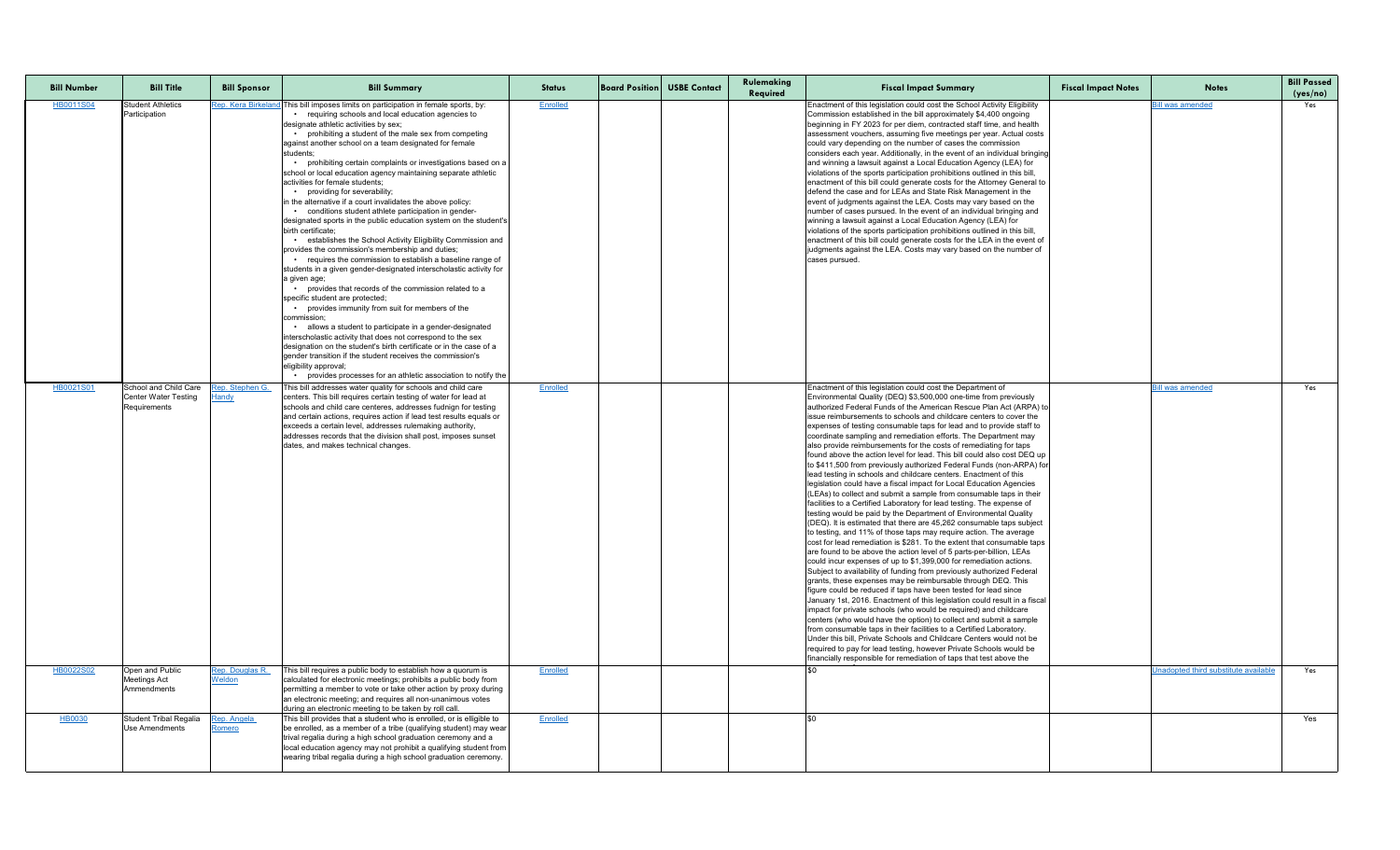| <b>Bill Number</b> | <b>Bill Title</b>                                                                                               | <b>Bill Sponsor</b>                     | <b>Bill Summary</b>                                                                                                                                                                                                                                                                                                                                                                                                                                                                                                                                                                                                                                                                                                                                                                                                                                        | <b>Status</b>      | <b>Board Position USBE Contact</b> | Rulemaking<br>Required | <b>Fiscal Impact Summary</b>                                                                                                                                                                                                                                                              | <b>Fiscal Impact Notes</b> | <b>Notes</b>                   | <b>Bill Passed</b><br>(yes/no) |
|--------------------|-----------------------------------------------------------------------------------------------------------------|-----------------------------------------|------------------------------------------------------------------------------------------------------------------------------------------------------------------------------------------------------------------------------------------------------------------------------------------------------------------------------------------------------------------------------------------------------------------------------------------------------------------------------------------------------------------------------------------------------------------------------------------------------------------------------------------------------------------------------------------------------------------------------------------------------------------------------------------------------------------------------------------------------------|--------------------|------------------------------------|------------------------|-------------------------------------------------------------------------------------------------------------------------------------------------------------------------------------------------------------------------------------------------------------------------------------------|----------------------------|--------------------------------|--------------------------------|
| <b>HB0042</b>      | <b>Education Sunset</b><br>Extensions                                                                           | Rep. V. Lowry<br>snow                   | This bill extends certain repeal dates related to the public<br>education system, extends a repeal date related to the State<br>Instructionsl Materials Commission, extends a repeal date related<br>to a provision that allows for resolution of criminal conduct by a<br>student, and makes technical and conforming changes.                                                                                                                                                                                                                                                                                                                                                                                                                                                                                                                            | Enrolled           |                                    |                        |                                                                                                                                                                                                                                                                                           |                            |                                | Yes                            |
| HB0043             | Hospitality and Tourism   Rep. Melissa G.<br>Management CTE Pilot Ballard<br><b>Program Sunset</b><br>Extension |                                         | This bill extends the repeal date for the Hospitality and Tourism<br>Management Career and Technical Education Pilot Program and<br>makes technical and conforming changes.                                                                                                                                                                                                                                                                                                                                                                                                                                                                                                                                                                                                                                                                                | Enrolled           |                                    |                        |                                                                                                                                                                                                                                                                                           |                            |                                | Yes                            |
| <b>HB0050S01</b>   | Intergenerational<br>Poverty Mitigation<br>Amendments                                                           | Rep. Stephen G.<br>Handy                | This bill repeals:<br>• the Utah Intergenerational Welfare Reform Commission;<br>the Intergenerational Poverty Advisory Committee; and<br>the Intergenerational Poverty Plan Implementation Pilot<br>Program<br>requires the Department of Workforce Services to prepare an<br>annual intergenerational poverty report for inclusion in the<br>department's annual written report, formerly reported by the Utah  <br>Intergenerational Welfare Reform Commission; requires the<br>Department of Cultural and Community Engagement, the<br>Department of Health, the State Board of Education, the<br>Department of Human Services, and the Administrative Office of<br>the Courts to submit a report to the Department of Workforce<br>Services related to intergenerational poverty mitigation for<br>inclusion in the intergenerational poverty report. | Enrolled           |                                    |                        | Enactment of this legislation will reduce costs for the Department of<br>Workforce Services by \$400 ongoing from the General Fund in FY<br>2022 for per diem and travel expenses for advisory committee<br>Imembers.                                                                     |                            |                                | Yes                            |
| <b>HB0052</b>      | Hydrogen Tax Credit<br>Amendments                                                                               | <u>Rep. Douglas V.</u><br><u>Sagers</u> | This bill modifies the definitions of "high cost infrastructure<br>project" and "infrastructure" for purposes of qualifying for a high<br>cost infrastructure tax development tax credit.                                                                                                                                                                                                                                                                                                                                                                                                                                                                                                                                                                                                                                                                  | <b>House Rules</b> |                                    |                        | Enactment of this legislation could result in foregone revenue to the<br>Education Fund for up to 20 years following the claim of the tax credit.<br>Forgone revenue could be at least \$3 million and up to approximately<br>\$113 million per project; the aggregate amount is unknown. |                            | Unadopted substitute available | No                             |
| <b>HB0053</b>      | Social Security Tax<br>Amendments                                                                               | <b>Rep. Walt Brooks</b>                 | This bill expands eligibility for the social security benefits tax<br>credit by increasing the thresholds for the income-based<br>phaseout.                                                                                                                                                                                                                                                                                                                                                                                                                                                                                                                                                                                                                                                                                                                | <b>House Rules</b> |                                    |                        | Enactment of this legislation could decrease Education Fund revenue<br>by an estimated \$14,993,000 in FY 2023 and \$15,425,000 in FY 2024<br>as a result of the expanded eligibility for the Social Security benefits<br>Itax credit.                                                    |                            |                                | No l                           |
| <b>HB0054</b>      | Enterprise Zone Tax<br><b>Credit Amendments</b>                                                                 | <u>Rep. Douglas V.</u><br><b>Sagers</b> | This bill authorizes for a specified time, an enterprise zone<br>lincome tax credit for certain investments in a plant, equipment, or<br>other depreciable property used to:<br>produce or process hydrogen for use as a fuel; or<br>· distribute or dispense hydrogen fuel;<br>allows a taxpayer to claim enterprise zone income tax credits<br>against taxes owed under the Gross Receipts Tax on Certain<br>Corporations Not Required to Pay Corporate Franchise or<br>Income Tax Act.                                                                                                                                                                                                                                                                                                                                                                  | <b>House Rules</b> |                                    |                        | Enactment of this bill expands allowable enterprise zone tax credits<br>which could reduce the Education Fund by an estimated \$1,360,000<br>beginning in FY 2024.                                                                                                                        |                            |                                | No                             |
| <b>HB0057</b>      | <b>Government Records</b><br><b>Access Amendments</b>                                                           | Rep. Andrew<br><b>Stoddard</b>          | This bill provides that an item that, if retained by a governmental<br>entity, would be considered to be a record, does not lose its<br>character as a record because it is located only on a<br>personal electronic device of the governmental entity's official or<br>employee; prohibits a governmental entity from searching a<br>personal electronic device of an official or employee in<br>responding to a record request; requires a governmental entity<br>responding to a record request to request an official or employee  <br>to search a personal electronic device for an electronic record<br>located on the personal electronic device; provides that the<br>governmental entity may rely on the results of the official or<br>employee's search; and makes political subdivisions subject to<br>these provisions.                        | <b>House Rules</b> |                                    |                        |                                                                                                                                                                                                                                                                                           |                            | Unadopted substitute available | No                             |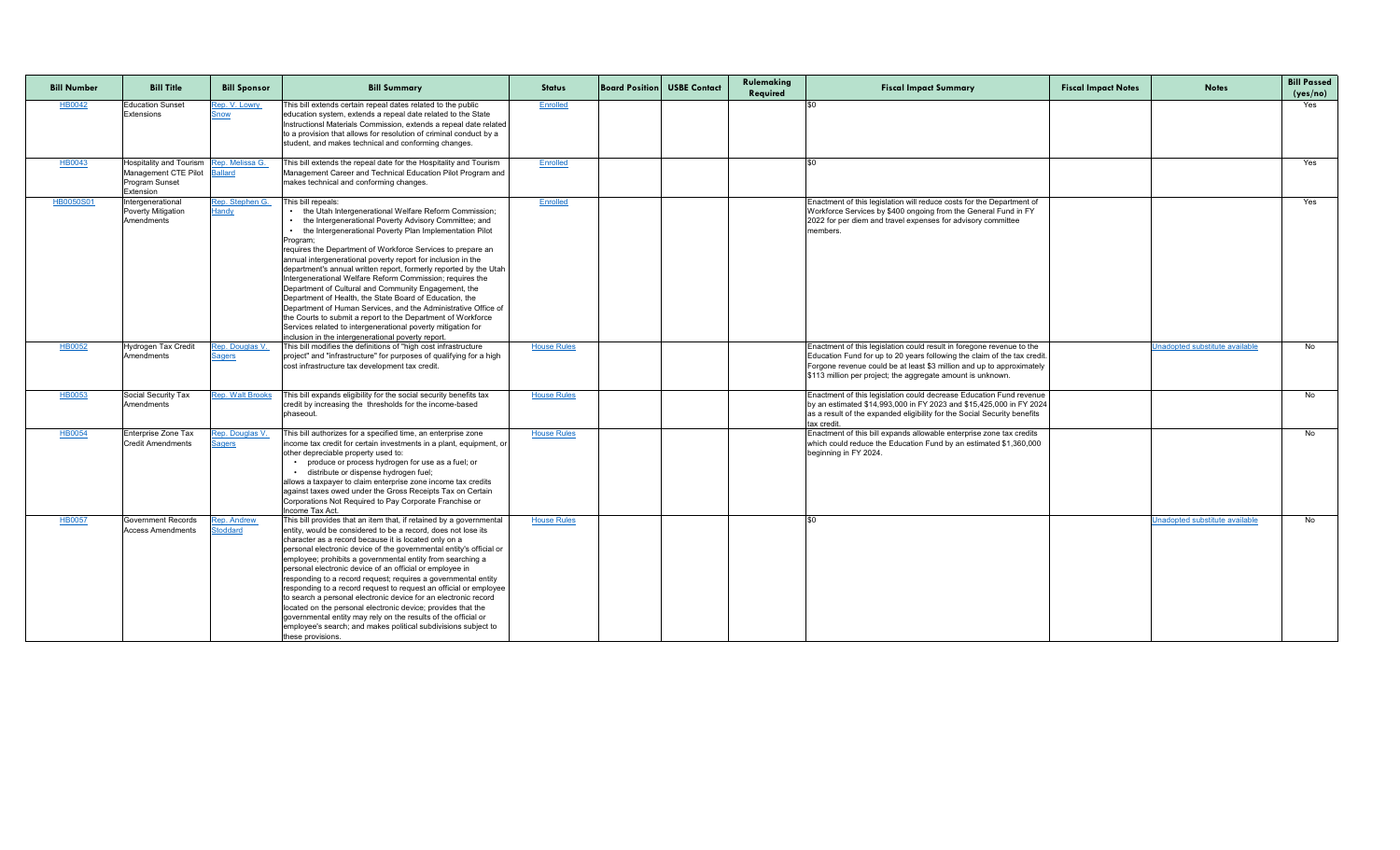| <b>Bill Number</b> | <b>Bill Title</b>                                             | <b>Bill Sponsor</b>                 | <b>Bill Summary</b>                                                                                                                                                                                                                                                                                                                                                                                                                                                                                                                                                                                                                                                                                                                                                                                                                                                                                                                                                                                                                | <b>Status</b>                              | <b>Board Position USBE Contact</b> | Rulemaking<br>Required | <b>Fiscal Impact Summary</b>                                                                                                                                                                                                                                                                                                                                                                                                                                                                                                                                                                                                                                                                                                                                                                                                                                                                                                                                                                                                                   | <b>Fiscal Impact Notes</b> | <b>Notes</b>                                                                   | <b>Bill Passed</b><br>(yes/no) |
|--------------------|---------------------------------------------------------------|-------------------------------------|------------------------------------------------------------------------------------------------------------------------------------------------------------------------------------------------------------------------------------------------------------------------------------------------------------------------------------------------------------------------------------------------------------------------------------------------------------------------------------------------------------------------------------------------------------------------------------------------------------------------------------------------------------------------------------------------------------------------------------------------------------------------------------------------------------------------------------------------------------------------------------------------------------------------------------------------------------------------------------------------------------------------------------|--------------------------------------------|------------------------------------|------------------------|------------------------------------------------------------------------------------------------------------------------------------------------------------------------------------------------------------------------------------------------------------------------------------------------------------------------------------------------------------------------------------------------------------------------------------------------------------------------------------------------------------------------------------------------------------------------------------------------------------------------------------------------------------------------------------------------------------------------------------------------------------------------------------------------------------------------------------------------------------------------------------------------------------------------------------------------------------------------------------------------------------------------------------------------|----------------------------|--------------------------------------------------------------------------------|--------------------------------|
| <b>HB0060S06</b>   | Vaccine Passport<br>Amendments                                | <b>Rep. Walt Brooks</b>             | This bill makes it unlawful for a place of public accommodation to<br>discriminate against an individual based on the individual's<br>immunity status; with certain exceptions, prohibits a<br>governmental entity from requiring proof of immunity status;<br>prohibits a governmental entity from requiring an individual to<br>receive a vaccine; requires an employer to exempt an employee<br>or a prospective employee from a vaccine requirement if the<br>employee or prospective employee submits a primary care<br>provider's note stating that the employee or prospective<br>employee was previously infected with the disease or condition;<br>amends provisions related to recordkeeping; amends scope of<br>provisions; prohibits an employer from keeping or maintaining a<br>record or copy of an employee's test results, except as otherwise<br>required by law.                                                                                                                                                | <b>Senate 2nd Reading</b>                  |                                    |                        |                                                                                                                                                                                                                                                                                                                                                                                                                                                                                                                                                                                                                                                                                                                                                                                                                                                                                                                                                                                                                                                |                            | Three unadopted amendments and<br>an unadopted seventh substitute<br>available | No                             |
| <b>HB0061</b>      | Postretirement<br>Reemployment<br>Amendments                  | Rep. Kera Birkela                   | This bill provides the circumstances under which a retiree who<br>was a public safety service employee or a teacher immediately<br>before retirement may be reemployed with a participating<br>employer within the one-year separation period without<br>cancellation of the retiree's retirement allowance.                                                                                                                                                                                                                                                                                                                                                                                                                                                                                                                                                                                                                                                                                                                       | <b>House Rules</b>                         |                                    |                        | Enactment of this bill may cost the state \$1,173,400 ongoing in FY<br>2023 for increased costs related to public safety and teacher<br>retirement benefits, of which \$575,700 is from the General Fund, and<br>\$55,700 is from the Education Fund. Enactment of this bill may cost<br>local governments, employers, and individuals up to \$5,672,500<br>beginning in FY 2023.                                                                                                                                                                                                                                                                                                                                                                                                                                                                                                                                                                                                                                                              |                            | Jnadopted substitute available                                                 | No                             |
| HB0063S04          | Covid-19 Vaccine<br>Exemptions                                | Rep. Jefferson S.<br><b>Burton</b>  | This bill requires an employer to exempt an employee or a<br>prospective employee from a COVID-19 vaccine requirement if<br>the employee or prospective employee submits a primary care<br>provider's note stating that the employee or prospective<br>employee was previously infected by COVID-19; amends<br>provisions related to recordkeeping; amends scope of provisions;<br>prohibits an employer from keeping or maintaining a record or<br>copy of an employee's COVID-19 test results, except as<br>otherwise required by law.                                                                                                                                                                                                                                                                                                                                                                                                                                                                                           | Enrolled                                   |                                    |                        |                                                                                                                                                                                                                                                                                                                                                                                                                                                                                                                                                                                                                                                                                                                                                                                                                                                                                                                                                                                                                                                |                            |                                                                                | Yes                            |
| <b>HB0066</b>      | Public Employees'<br>Insurance Plan<br>Amendments             | Rep. James A.<br><b>Dunnigan</b>    | This bill requires PEHP to discontinue the preferred network for<br>the state risk pool; requires PEHP to enroll a state employee into<br>a remaining network if the employee fails to elect a remaining<br>network.                                                                                                                                                                                                                                                                                                                                                                                                                                                                                                                                                                                                                                                                                                                                                                                                               | <b>Enrolled</b>                            |                                    |                        | Enactment of this legislation could result in cost savings to the state<br>health insurance risk pool, and eventually result in avoided rate<br>increases to the state as an employer, but the amount of savings<br>Icannot be quantified.                                                                                                                                                                                                                                                                                                                                                                                                                                                                                                                                                                                                                                                                                                                                                                                                     |                            | <b>Bill was amended</b>                                                        | Yes                            |
| <b>HB0075S01</b>   | <b>Retirement System</b><br>Amendments                        | Rep. James A.<br><b>Dunnigan</b>    | This bill permits a public employees' association to withdraw from<br>the Utah Retirement System; describes the options and<br>procedures for withdrawing from the Utah Retirement System;<br>exempts a withdrawing public employees' association from Public<br>Finance Website disclosure requirements; and modifies the<br>definition of a URS-participating employer in relation to the Utah<br><b>Public Finance Website.</b>                                                                                                                                                                                                                                                                                                                                                                                                                                                                                                                                                                                                 | <b>Enrolled</b>                            |                                    |                        | Enactment of this bill could cost the Auditors Office \$1,000 one-time in<br>FY 2022 from the General Fund to apply exemptions for insurance<br>companies and process updates.                                                                                                                                                                                                                                                                                                                                                                                                                                                                                                                                                                                                                                                                                                                                                                                                                                                                 |                            | <b>Bill was amended</b>                                                        | Yes                            |
| HB0079             | State School Board<br>Governance<br>Amendments                | Rep. Melissa G.<br><b>Ballard</b>   | This bill reduces the size and modifies the membership of the<br>State Board of Education; provides that members of the State<br>Board of Education are appointed by the governor, with the<br>consent of the Senate; addresses board member terms and<br>vacancies; provides for the transition from old board members to<br>new board members; removes the State Board of Education from<br>provisions of the Election Code.                                                                                                                                                                                                                                                                                                                                                                                                                                                                                                                                                                                                     | <b>House Rules</b>                         |                                    |                        | Enactment of this legislation likely will not result in fiscal impact over<br>the time horizon of the fiscal note; however, it could result in ongoing<br>savings to the State Board of Education beginning in FY2025 of<br>\$84,000 from the Education Fund due to decreased board member<br>compensation                                                                                                                                                                                                                                                                                                                                                                                                                                                                                                                                                                                                                                                                                                                                     |                            |                                                                                | No                             |
| HB0082S04          | <b>State Finance Review</b><br>Commission                     | Rep. Jeffrey D.<br><b>Stenquist</b> | This bill creates the State Finance Review Commission; requires<br>a loan entity to submit information on a revolving loan fund for<br>review to the State Finance Review Commission; directs the<br>State Finance Review Commission to review the lending<br>activities of a loan entity; requires a bonding political subdivision<br>and certain public infrastructure districts to submit potential<br>bonds for review by the State Finance Review Commission;<br>enacts language clarifying that a bond approved by the State<br>Finance Review Commission is not an obligation of the state or<br>an act that lends the state's credit; requires the State Finance<br>Review Commission to provide training and information on debt<br>management, lending and borrowing best practices, and<br>compliance to certain entities; prohibits a bonding political<br>subdivision from entering a public-private partnership unless the<br>State Finance Review Commission has first approved the public-<br>private partnership. | Enrolled                                   |                                    |                        | Enactment of this legislation could increase dedicated credits revenue<br>to the Attorney General by approximately \$61,600 ongoing beginning<br>In FY 2023 for legal services provided to the new State Debt Review<br>Commission. Enactment of this legislation could cost the State<br>Treasurer approximately \$61,600 ongoing from the General Fund<br>beginning in FY 2023 to pay for Attorney General legal services<br>Irelated to the administration of the new State Debt Review<br>Commission. Enactment of this legislation would thus cost the<br>Attorney General \$61,600 ongoing in dedicated credits beginning in<br>FY 2023 to provide these services. Enactment of this legislation could<br>also cost the State Treasurer approximately \$60,000 ongoing from the<br>General Fund beginning in FY 2023 for personnel costs related to the<br>commission and affordability study, as well as \$3,800 ongoing from<br>the General Fund beginning in FY 2023 for commission member<br>costs; the latter cost can be absorbed. |                            | <b>Bill was amended</b>                                                        | Yes                            |
| <b>HB0087</b>      | <b>Procurement Code</b><br>Revisions                          | Rep. Merrill F.<br><b>Nelson</b>    | This bill repeals language prohibiting a contractor under a<br>multiple award contract from lowering the contract price under<br>certain circumstances.                                                                                                                                                                                                                                                                                                                                                                                                                                                                                                                                                                                                                                                                                                                                                                                                                                                                            | <b>House 3rd Reading</b><br><b>Circled</b> |                                    |                        |                                                                                                                                                                                                                                                                                                                                                                                                                                                                                                                                                                                                                                                                                                                                                                                                                                                                                                                                                                                                                                                |                            | Unadopted substitute available                                                 | No                             |
| HB0089             | State Employee Cost<br><b>Cutting Reporting</b><br>Initiative | Rep. Travis M.<br>Seegmiller        | This bill creates the State Employee Cost Cutting Reporting<br>Initiative; directs the Division of Human Resource Management to<br>administer the initiative.                                                                                                                                                                                                                                                                                                                                                                                                                                                                                                                                                                                                                                                                                                                                                                                                                                                                      | <b>House Rules</b>                         |                                    |                        |                                                                                                                                                                                                                                                                                                                                                                                                                                                                                                                                                                                                                                                                                                                                                                                                                                                                                                                                                                                                                                                |                            |                                                                                | No                             |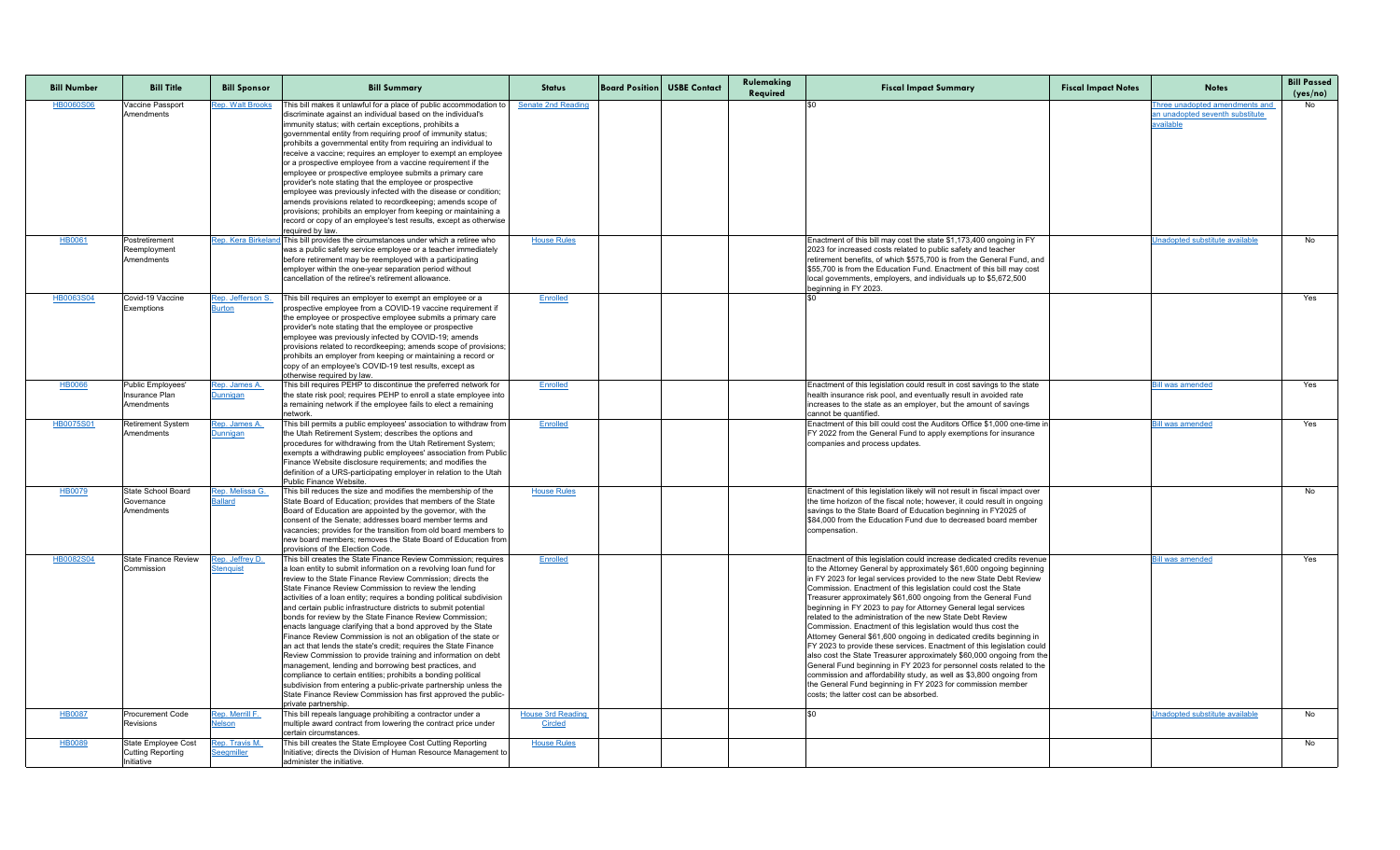| <b>Bill Number</b> | <b>Bill Title</b>                                                   | <b>Bill Sponsor</b>                       | <b>Bill Summary</b>                                                                                                                                                                                                                                                                                                                                                                                                                                                                                                                                                                                                                                                                                                                                                                                                                                                                                       | <b>Status</b>      | <b>Board Position USBE Contact</b> | Rulemaking<br>Required | <b>Fiscal Impact Summary</b>                                                                                                                                                                                                                                                                                                                                                                                                                                                                                                                                                                                                                                                                                                                                                                                                                                                                                                                                                                                                                                                                                              | <b>Fiscal Impact Notes</b> | <b>Notes</b>           | <b>Bill Passed</b><br>(yes/no) |
|--------------------|---------------------------------------------------------------------|-------------------------------------------|-----------------------------------------------------------------------------------------------------------------------------------------------------------------------------------------------------------------------------------------------------------------------------------------------------------------------------------------------------------------------------------------------------------------------------------------------------------------------------------------------------------------------------------------------------------------------------------------------------------------------------------------------------------------------------------------------------------------------------------------------------------------------------------------------------------------------------------------------------------------------------------------------------------|--------------------|------------------------------------|------------------------|---------------------------------------------------------------------------------------------------------------------------------------------------------------------------------------------------------------------------------------------------------------------------------------------------------------------------------------------------------------------------------------------------------------------------------------------------------------------------------------------------------------------------------------------------------------------------------------------------------------------------------------------------------------------------------------------------------------------------------------------------------------------------------------------------------------------------------------------------------------------------------------------------------------------------------------------------------------------------------------------------------------------------------------------------------------------------------------------------------------------------|----------------------------|------------------------|--------------------------------|
| <b>HB0090S03</b>   | Transparency in<br>Lobbying and<br><b>Disclosures</b><br>Amendments | Rep. Candice B.<br>Pierucci               | This bill defines "foreign agent" and requires a foreign agent to<br>register with the lieutenant governor as a foreign agent; makes<br>provisions of the Lobbyist Disclosure and Regulation Act<br>applicable to a person who lobbies a local official or an education<br>official; amends rulemaking authority within the Office of the<br>Lieutenant Governor; makes changes to the lobbyist license<br>application form; establishes requirements for a foreign agent<br>registration form; requires the name tag of a lobbyist who is a<br>foreign agent to indicate that the lobbyist is a foreign lobbyist;<br>establishes penalties for failure to register as a foreign agent;<br>repeals existing provisions in the Local Government and Board of<br>Education Lobbyist Disclosure and Regulation Act, and<br>incorporates those provisions into the Lobbyist Disclosure and<br>Regulation Act. | Enrolled           |                                    |                        | Enactment of this legislation could cost the Governor's Office \$7,000<br>one-time from the General Fund in FY 2022 for reprogramming the<br>lobbyist financial disclosure website and updating the lobbyist<br>registration form to include information for foreign agents. Individuals<br>who intentionally violate the section of this bill regarding lobbying as a<br>foreign agent could face an administrative penalty of up to \$1,000 for<br>each violation and up to \$5,000 for each subsequent violation within<br>24 months.                                                                                                                                                                                                                                                                                                                                                                                                                                                                                                                                                                                  |                            |                        | Yes                            |
| HB0091S02          | <b>Financial Disclosures</b><br>Amendments                          | <u>Rep. Jordan D. </u><br><b>Teuscher</b> | This bill provides that in-kind contributions and other<br>contributions do not include the provision of certain data and<br>other information to a candidate or an officeholder.                                                                                                                                                                                                                                                                                                                                                                                                                                                                                                                                                                                                                                                                                                                         | <b>Enrolled</b>    |                                    |                        |                                                                                                                                                                                                                                                                                                                                                                                                                                                                                                                                                                                                                                                                                                                                                                                                                                                                                                                                                                                                                                                                                                                           |                            |                        | Yes                            |
| <b>HB0096S01</b>   | <b>Government Records</b><br><b>Fee Amendments</b>                  | Rep. Dan N.<br>Johnson                    | This bill modifies a provision relating to a prohibition against a<br>governmental entity charging a fee for the first quarter hour of<br>staff time; prohibits a governmental entity from charging a fee for<br>the first quarter hour of staff time spent responding to a record<br>request, unless the person who submitted the request also<br>submitted a separate request within the preceding 10 days.                                                                                                                                                                                                                                                                                                                                                                                                                                                                                             | Enrolled           |                                    |                        |                                                                                                                                                                                                                                                                                                                                                                                                                                                                                                                                                                                                                                                                                                                                                                                                                                                                                                                                                                                                                                                                                                                           |                            |                        | Yes                            |
| <b>HB0103</b>      | <b>Student Intervention</b><br><b>Early Warning Program</b>         | Rep. Val L.<br><b>Peterson</b>            | This bill removes a repeal date for the student intervention early<br>warning program; removes a two-year pilot program limitation on<br>a contract for the program.                                                                                                                                                                                                                                                                                                                                                                                                                                                                                                                                                                                                                                                                                                                                      | Enrolled           |                                    |                        |                                                                                                                                                                                                                                                                                                                                                                                                                                                                                                                                                                                                                                                                                                                                                                                                                                                                                                                                                                                                                                                                                                                           |                            | <b>ill was amended</b> | Yes                            |
| HB0105             | Reductions to Income                                                | Rep. Travis M.<br><b>Seegmiller</b>       | This bill amends the corporate franchise and income tax rates;<br>and amends the individual income tax rate.                                                                                                                                                                                                                                                                                                                                                                                                                                                                                                                                                                                                                                                                                                                                                                                              | <b>House Rules</b> |                                    |                        | Enactment of this legislation could decrease revenue to the Education<br>Fund by approximately \$320.6 million beginning in FY 2023.<br>Enactment of this legislation could cost the Tax Commission \$24,100<br>one-time from the Education Fund in FY 2023 to update their systems<br>and forms                                                                                                                                                                                                                                                                                                                                                                                                                                                                                                                                                                                                                                                                                                                                                                                                                          |                            |                        | No                             |
| HB0113S01          | Students with<br><b>Disabilities Funding</b><br><b>Revisions</b>    | Rep. Marsha<br><b>Judkins</b>             | This bill requires the State Board of Education to:<br>• annually review standards and guidelines related to<br>establishing disability classifications; and<br>. ensure the standards and guidelines provide school<br>districts and charter schools flexibility to respond to the needs of<br>students with disabilities:<br>permits disability program money to be used for facilities<br>construction and alteration under certain circumstances; amends<br>a formula related to add-on weighted pupil units for students with<br>disabilities.                                                                                                                                                                                                                                                                                                                                                       | Enrolled           |                                    |                        | Enactment of this bill increases the number of Weighted Pupil Units<br>(WPUs) for the Special Education Add-on program in the Minimum<br>School Program by 1,607 WPUs over the 89,232 WPUs previously<br>lestimated for FY 2023. At the initial FY 2023 WPU Value of \$3,908<br>this increase in the number of WPUs may cost the State Board of<br>Education \$4,037,000 ongoing and \$2,243,200 one-time from the<br>Uniform School Fund beginning in FY 2023. Subsequent increases in<br>the WPU Value for FY 2023 will increase this estimate. Bill provisions<br>reduce the WPU weighting applied to student growth over the next<br>three fiscal years. The one-time amount mentioned above represents<br>the cost differential between the WPU weighting for FY 2023 at 1.35<br>and the final weight of 1.0 in FY 2025. Balances in the Minimum<br>School Program - Basic School Program can absorb this differential in<br>FY 2023. In FY 2024 and FY 2025, the differential between the prior<br>year weighting and the new year weighting will be netted in the cost of<br>student enrollment growth.            |                            |                        | Yes                            |
| HB0114S02          | School Nursing Services   Rep Suzanne<br>Amendments                 | Harrison                                  | This bill provides a definition of a school nurse; amends<br>provisions of the public education code to unify meaning;<br>requires local education agencies to provide a minimum level of<br>nursing services.                                                                                                                                                                                                                                                                                                                                                                                                                                                                                                                                                                                                                                                                                            | Enrolled           |                                    |                        | Enactment of this legislation could cost each local education agency<br>(LEA) an estimated \$100,000 ongoing per nurse beginning in FY 2023<br>to compensate school nurses hired to implement the requirements of<br>the bill. Statewide implementation is estimated to cost approximately<br>I\$9.500.000 for 95 additional nurses.                                                                                                                                                                                                                                                                                                                                                                                                                                                                                                                                                                                                                                                                                                                                                                                      |                            |                        | Yes                            |
| HB0117S03          | <b>Victim Address</b><br>Confidentiality Program Pitcher            | Rep. Stephanie                            | This bill addresses voter registration for individuals participating<br>in an address confidentiality program; defines terms; creates an<br>address confidentiality program in the State Commission on<br>Criminal and Juvenile Justice; describes eligibility and application<br>requirements for program participants; addresses the<br>administrative responsibilities of the State Commission on<br>Criminal and Juvenile Justice in maintaining the address<br>confidentiality program; describes the permitted uses for<br>assigned addresses; addresses the use and disclosure of an<br>address by state and local government entities; addresses<br>service of process, disclosure in judicial and administrative<br>proceedings, and orders relating to custody and parent-time;<br>addresses immunity and the retention and destruction of records.                                             | <b>Enrolled</b>    |                                    |                        | Enactment of this legislation could cost the Commission on Criminal<br>and Juvenile Justice \$182,400 ongoing from the General Fund<br>beginning in FY 2023 and \$306,300 one-time from the General Fund<br>in FY 2023 for costs related to establishing a new victim address<br>confidentiality program, including costs for personnel, mailing, and<br>data processing. Enactment of this legislation could also cost the<br>following entities the following amounts for system reprogramming<br>costs: Driver License Division \$67,700 one-time in FY 2022 from the<br>General Fund; Board of Pardons and Parole \$5,500 one-time from the<br>General Fund in FY 2022 and \$11,000 one-time from the General<br>Fund in FY 2023; Corrections \$69,700 one-time from the General<br>Fund in FY 2023; Human Services \$13,200 one-time from the General<br>Fund in FY 2023. Enactment of this legislation could also cost Courts<br>\$5,300 one-time from the General Fund in FY 2023 and \$14,200<br>ongoing from the General Fund beginning in FY 2024 for personnel<br>costs related to redaction of court records. |                            |                        | Yes                            |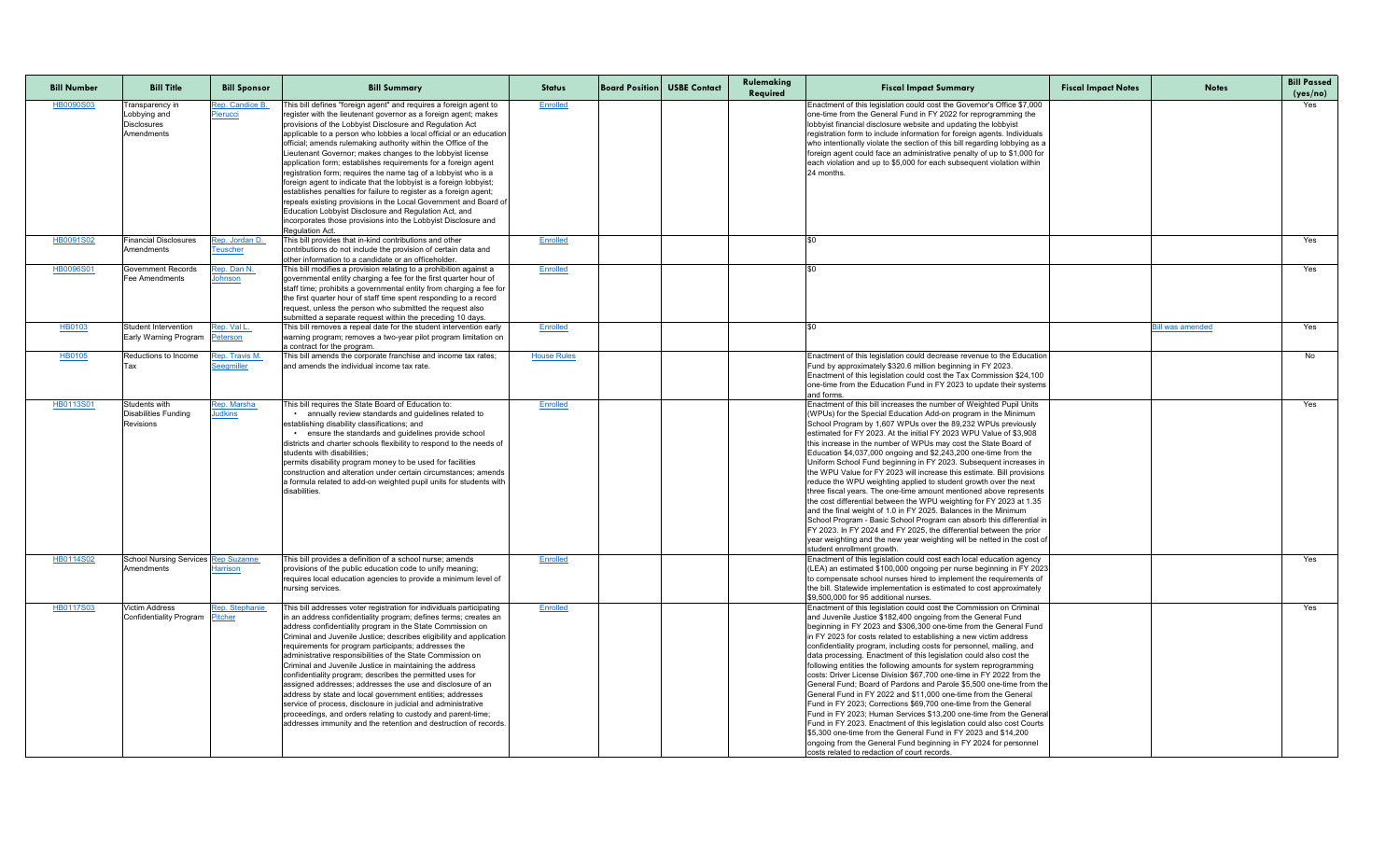| <b>Bill Number</b> | <b>Bill Title</b>                                                         | <b>Bill Sponsor</b>                 | <b>Bill Summary</b>                                                                                                                                                                                                                                                                                                                                                                                                                                                                                                                                                                                                        | <b>Status</b>      |   | <b>Board Position USBE Contact</b> | Rulemaking<br>Required | <b>Fiscal Impact Summary</b>                                                                                                                                                                                                                                                                                                                                                                                                                                                                                                                                                                                                          | <b>Fiscal Impact Notes</b> | <b>Notes</b>                   | <b>Bill Passed</b><br>(yes/no) |
|--------------------|---------------------------------------------------------------------------|-------------------------------------|----------------------------------------------------------------------------------------------------------------------------------------------------------------------------------------------------------------------------------------------------------------------------------------------------------------------------------------------------------------------------------------------------------------------------------------------------------------------------------------------------------------------------------------------------------------------------------------------------------------------------|--------------------|---|------------------------------------|------------------------|---------------------------------------------------------------------------------------------------------------------------------------------------------------------------------------------------------------------------------------------------------------------------------------------------------------------------------------------------------------------------------------------------------------------------------------------------------------------------------------------------------------------------------------------------------------------------------------------------------------------------------------|----------------------------|--------------------------------|--------------------------------|
| HB0125             | <b>State Transient Room</b><br><b>Tax Modifications</b>                   | Rep. Brad R.<br>Wilson              | This bill eliminates the scheduled repeal of the State Transient<br>Room Tax Act; relating to the use of state transient room tax<br>revenue<br>eliminates the scheduled repeal of the Hospitality and<br>Tourism Management Education Account;<br>• eliminates the scheduled repeal of the Hospitality and<br>Tourism Management Career and Technical Education Pilot<br>Program<br>eliminates the scheduled repeal of the Outdoor<br>Recreational Infrastructure Grant Program.                                                                                                                                          | <b>Enrolled</b>    |   |                                    |                        |                                                                                                                                                                                                                                                                                                                                                                                                                                                                                                                                                                                                                                       |                            |                                | Yes                            |
| HB0128             | Education Impact Fee<br>Amendments                                        | ep. Mike L. Kohler                  | This bill modifies the definition of the term "local political<br>subdivision" in the Impact Fees Act to include a school district;<br>repeals provisions that prohibit certain impact fees related to a<br>school district.                                                                                                                                                                                                                                                                                                                                                                                               | <b>House Rules</b> |   |                                    |                        | This bill does not impact USBE but it impacts school districts. It<br>modifies the definition of the term "local political subdivision" in the<br>Impact Fees Act to include a school district. Revenue impacts for<br>school districts are not directly measurable.                                                                                                                                                                                                                                                                                                                                                                  |                            |                                | No .                           |
| HB0135S03          | <b>Open and Public</b><br><b>Meeting Modifications</b>                    | Rep. Brady<br><b>Brammer</b>        | This bill requires a public body holding an open meeting to allow $\int$ Failed in Senate 13-9-7<br>a reasonable opportunity for the public to provide verbal<br>comment at the meeting, with exceptions; requires a public body<br>to adopt a resolution, rule, or ordinance allowing public comment<br>in a public meeting.                                                                                                                                                                                                                                                                                              |                    |   |                                    |                        |                                                                                                                                                                                                                                                                                                                                                                                                                                                                                                                                                                                                                                       |                            |                                | No.                            |
| HB0151S02          | Retail Facility Incentive Rep. Mike Schultz<br><b>Payments Amendments</b> |                                     | This bill prohibits a public entity from making, or entering into an<br>agreement to make, certain incentive payments related to retail<br>facilities after a specified date; allows a person to bring a civil<br>action against a public entity to enjoin a violation of the<br>prohibitions in this bill; requires a public entity to recover any<br>public funds lost to the state if a district court, in a civil action<br>against the public entity, finds that a violation occurred                                                                                                                                 | <b>Enrolled</b>    |   |                                    |                        | Enactment of this legislation could cost the Office of the State Auditor<br>\$3,500 from the General Fund one-time in FY 2023 due to<br>programming costs for a report tracking system.                                                                                                                                                                                                                                                                                                                                                                                                                                               |                            | <b>Bill was amended</b>        | Yes                            |
| HB0153S01          | Child Welfare Interview<br>Requirements                                   | Rep. Calvin. R.<br><b>Musselman</b> | This bill requires the Division of Child and Family Services to take<br>certain steps to ensure a child who is interviewed during a child<br>welfare investigation is supported and comfortable during the<br>interview; requires a support person who is present at a child's<br>interview during a child welfare investigation to meet certain<br>requirements; deletes provisions requiring the division to<br>document and track child interviews conducted during a child<br>welfare proceeding when a support person is present A teacher<br>may be a support person and an interview may take place at a<br>school. | Enrolled           |   |                                    |                        |                                                                                                                                                                                                                                                                                                                                                                                                                                                                                                                                                                                                                                       |                            |                                | Yes                            |
| <b>HB0162</b>      | Period Products in<br>Schools                                             | Rep. Karianne<br>Lisonbee           | This bill requires local school boards and charter school<br>governing boards to:<br>• provide period products in certain restrooms within all<br>school facilities;<br>provide certain information to students; and<br>• incorporate the provision of period products in ongoing<br>capital operations and maintenance budgets by a certain date.                                                                                                                                                                                                                                                                         | <b>Enrolled</b>    | S |                                    |                        | Enactment of this legislation could cost the State Board of Education<br>\$2,387,400 one-time in FY 2023 and \$1,757,400 one-time in FY 2024<br>from the Education Fund to provide period products in school<br>restrooms. Enactment of this legislation could cost local education<br>agencies (LEAs) an estimated total of \$1,757,400 ongoing beginning<br>in FY 2025 to cover costs associated with the implementation of the<br>bill. Costs may vary by LEA depending on local needs.                                                                                                                                            |                            | <b>ill was amended</b>         | Yes                            |
| <b>HB0169</b>      | State and Local<br>Employee Disaster<br>Services                          | Rep. Jefferson S.<br><b>Burton</b>  | This bill in a declared emergency, classifies a state, municipal, or $\vert$<br>county employee as a disaster response personnel for the state,<br>municipality, or county; requires a state or local disaster response<br>personnel to perform duties as assigned in the state or local<br>emergency operations plan; provides exceptions for when an<br>employee is classified as a disaster response personnel.                                                                                                                                                                                                         | <b>Enrolled</b>    |   |                                    |                        | Under certain circumstances when there is a declared emergency, this<br>could generate an indeterminable amount in federal fund revenue.<br>Under certain circumstances, this bill could allow for increased<br>expenditures in: (1) federal funds; and (2) from the State Disaster<br>Recovery Restricted Account for costs associated with emergency<br>response, however the total amount is unknown. Under certain<br>circumstances, this bill could increase: (1) federal fund revenue and<br>expenditures; and (2) local government funds for costs associated<br>with emergency response, however the total amount is unknown. |                            |                                | Yes                            |
| HB0170             | <b>Student Resource</b><br><b>Officer Funding</b>                         | <b>Rep. Mike Winder</b>             | This bill authorizes a local school board to levy a tax to fund<br>school resource officers.                                                                                                                                                                                                                                                                                                                                                                                                                                                                                                                               | <b>House Rules</b> |   |                                    |                        |                                                                                                                                                                                                                                                                                                                                                                                                                                                                                                                                                                                                                                       |                            | Unadopted substitute available | No                             |
| HB0171S02          | Custodial Interrogation<br>Amendments                                     | Rep. Ryan D.<br><b>Wilcox</b>       | This bill addresses the use of deception in a custodial<br>interrogation of a child.                                                                                                                                                                                                                                                                                                                                                                                                                                                                                                                                       | <b>Enrolled</b>    |   |                                    |                        |                                                                                                                                                                                                                                                                                                                                                                                                                                                                                                                                                                                                                                       |                            |                                | Yes                            |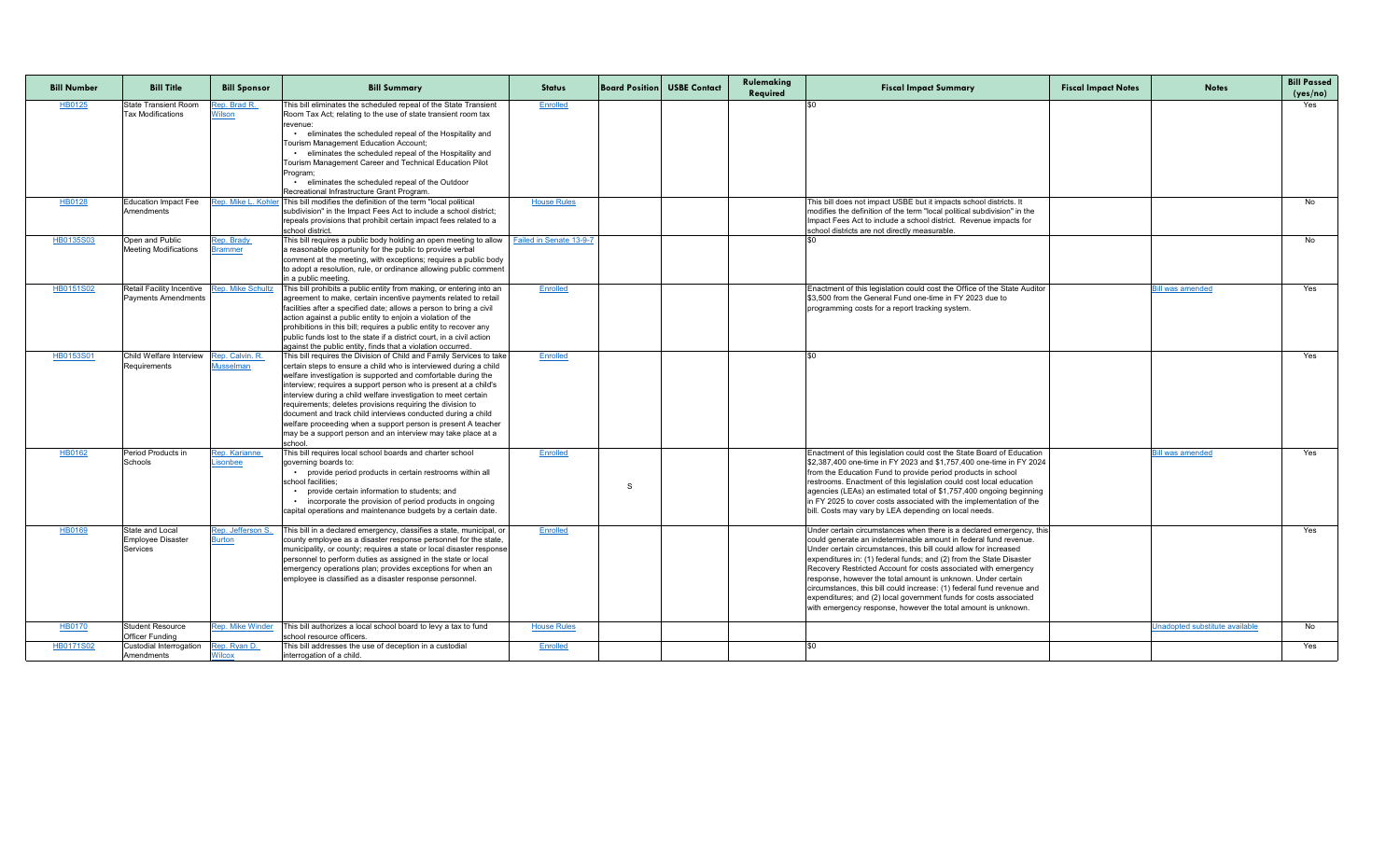| <b>Bill Number</b> | <b>Bill Title</b>                                        | <b>Bill Sponsor</b>                      | <b>Bill Summary</b>                                                                                                                                                                                                                                                                                                                                                                                                                                                                                                                                                                                                                                                                                                 | <b>Status</b>      | <b>Board Position</b> USBE Contact | Rulemaking<br>Required | <b>Fiscal Impact Summary</b>                                                                                                                                                                                                                                                                                                                                                                                                                                                                                                                                                                                                                                                                                                                                                                                                                                                                                                                                                                                                                                                                                                                                                                                                                                                                                                                                                                                                                                                                                                                                                                                                                                                                                                                                                                                                                                                                                                                | <b>Fiscal Impact Notes</b> | <b>Notes</b>                                                                                     | <b>Bill Passed</b><br>(yes/no) |
|--------------------|----------------------------------------------------------|------------------------------------------|---------------------------------------------------------------------------------------------------------------------------------------------------------------------------------------------------------------------------------------------------------------------------------------------------------------------------------------------------------------------------------------------------------------------------------------------------------------------------------------------------------------------------------------------------------------------------------------------------------------------------------------------------------------------------------------------------------------------|--------------------|------------------------------------|------------------------|---------------------------------------------------------------------------------------------------------------------------------------------------------------------------------------------------------------------------------------------------------------------------------------------------------------------------------------------------------------------------------------------------------------------------------------------------------------------------------------------------------------------------------------------------------------------------------------------------------------------------------------------------------------------------------------------------------------------------------------------------------------------------------------------------------------------------------------------------------------------------------------------------------------------------------------------------------------------------------------------------------------------------------------------------------------------------------------------------------------------------------------------------------------------------------------------------------------------------------------------------------------------------------------------------------------------------------------------------------------------------------------------------------------------------------------------------------------------------------------------------------------------------------------------------------------------------------------------------------------------------------------------------------------------------------------------------------------------------------------------------------------------------------------------------------------------------------------------------------------------------------------------------------------------------------------------|----------------------------|--------------------------------------------------------------------------------------------------|--------------------------------|
| <b>HB0176S01</b>   | Utah Health Workforce                                    | Rep. Norman K.<br><u><b>Thurston</b></u> | This bill creates the Utah Health Workforce Advisory Council,<br>which includes the state superintendent of public instruction or a<br>designee; requires the council to provide information and<br>recommendations to government entities regarding policy<br>decisions that affect Utah's health workforce; creates the Utah<br>Health Workforce Information Center (information center);<br>requires the information center to conduct research and analyze<br>data regarding Utah's health workforce; modifies the Utah<br>Medical Education Council's duties; requires the Department of<br>Commerce to work with the council and the information center to<br>collect data regarding Utah's health workforce. | Enrolled           |                                    |                        | Enactment of this legislation could decrease the year-end transfer to<br>the General Fund from the Commerce Service Account by<br>approximately \$21,500 ongoing beginning in FY 2023 and \$84,500<br>one-time in FY 2023. Enactment could increase dedicated credits<br>revenues to the Division of Technology Services by approximately<br>\$3,200 ongoing beginning in FY 2023 and \$25,000 one-time in FY<br>2023. Enactment of this legislation moves the Utah Medical Education<br>Council (UMEC) and its responsibilities from the Utah System of<br>Higher Education (USHE) to the Department of Health (DOH), which<br>could lead to moving FY 2023 ongoing appropriations for UMEC from<br>USHE to DOH as follows: \$1,814,300 from the General Fund;<br>\$215,000 from dedicated credits revenues; \$190,500 from revenue<br>transfers; \$513,200 from beginning nonlapsing balances; and<br>(\$513,200) from closing nonlapsing balances. Enactment could cost<br>DOH approximately \$4,800 ongoing beginning in FY 2023 from the<br>General Fund to pay per diem and travel expenses for Utah Health<br>Workforce Advisory Council members. Enactment could cost the Utah<br>System of Higher Education approximately \$15,000 ongoing from the<br>Education Fund beginning in FY 2023 to identify and obtain data.<br>Enactment could cost the Department of Commerce (DOC)<br>approximately \$21,500 ongoing beginning in FY 2023 and \$84,500<br>one-time in FY 2023 from the Commerce Service Account for<br>information technology services and data entry of which DOC would<br>pay approximately \$3,200 ongoing beginning in FY 2023 and \$25,000<br>one-time in FY 2023 to the Division of Technology Services (DTS).<br>Enactment could cost DTS approximately \$3,200 ongoing beginning<br>in FY 2023 and \$25,000 one-time in FY 2023 from dedicated credits<br>to provide information technology services to DOC. |                            | <u>Bill was amended</u>                                                                          | Yes                            |
| <u>HB0178</u>      | Amendments                                               |                                          | Ranked-choice Voting Rep. Mike Winder This bill requires ranked-choice voting to be used for multi-<br>candidate races in primary and general elections; describes<br>requirements for ranked-choice voting relating to the form of<br>ballots, casting ballots, counting ballots, determining the<br>nominees, and recording results; repeals the Municipal Alternate<br>Voting Methods Pilot Project.                                                                                                                                                                                                                                                                                                             | <b>House Rules</b> |                                    |                        | Enactment of this legislation could cost the Governor's Office<br>approximately \$3.2 million one-time from the General Fund in FY 2024<br>for costs associated with implementing ranked choice voting.<br>Enactment of this legislation could cost local governments<br>approximately \$4,000 one-time in FY 2022, \$1.7 million one-time in FY<br>2023, \$1.5 million ongoing in even election years beginning in FY<br>2024, and \$479,600 ongoing in odd election years beginning in FY<br>2025 for labor and adjudication costs associated with ranked choice<br>voting.                                                                                                                                                                                                                                                                                                                                                                                                                                                                                                                                                                                                                                                                                                                                                                                                                                                                                                                                                                                                                                                                                                                                                                                                                                                                                                                                                               |                            | <u>Iwo unadopted substitutes available</u>                                                       | No                             |
| HB0179             | Juvenile Record<br>Amendments                            | Rep. Lowry V.<br>Snow                    | This bill addresses the expungement of a juvenile record;<br>amends the requirements for a petition of expungement of a<br>juvenile record; addresses the expungement of a petition for an<br>offense that is found to be incorrect or not true and petitions that<br>are dismissed with prejudice; clarifies the effect of an<br>expungement order in the juvenile court; allows an expunged<br>record to be released or viewed by an individual who is the<br>subject of the expunged record; addresses the retroactivity of<br>Title 80, Chapter 6, Part 10, Juvenile Records and Expungement.                                                                                                                   | <b>House Rules</b> |                                    |                        |                                                                                                                                                                                                                                                                                                                                                                                                                                                                                                                                                                                                                                                                                                                                                                                                                                                                                                                                                                                                                                                                                                                                                                                                                                                                                                                                                                                                                                                                                                                                                                                                                                                                                                                                                                                                                                                                                                                                             |                            | Unadopted substitute available                                                                   | No                             |
| <b>HB0182S01</b>   | ocal Health<br><b>Department Order</b><br>Amendments     | Rep. Ryan D.<br><b>Wilcox</b>            | This bill excludes state facilities and the capitol hill complex from<br>the authority and jurisdiction of a local health department; limits<br>the applicability of a public health order or order of constraint<br>issued by a local health department; prohibits a chief executive<br>officer of a municipality from exercising emergency powers in<br>response to a pandemic, an epidemic, or a public health<br>emergency; enacts a provision indicating that the Disaster<br>Response and Recovery Act preempts and supersedes any law<br>of a political subdivision of the state pertaining to disaster and<br>emergency response.                                                                           | Enrolled           |                                    |                        |                                                                                                                                                                                                                                                                                                                                                                                                                                                                                                                                                                                                                                                                                                                                                                                                                                                                                                                                                                                                                                                                                                                                                                                                                                                                                                                                                                                                                                                                                                                                                                                                                                                                                                                                                                                                                                                                                                                                             |                            | <b>Bill was amended</b>                                                                          | Yes                            |
| HB0183             | In-person Learning<br>Amendments                         | Rep. Jordan D.<br><b>Teuscher</b>        | This bill suspends a test to stay program requirement; amends<br>provisions regarding the computation of the case threshold that<br>triggers the test to stay program requirement; clarifies when a<br>student may return to school during a test to stay event; provides<br>additional procedural requirements for the application of an<br>exception to an in-person learning requirement.                                                                                                                                                                                                                                                                                                                        | <b>Signed</b>      |                                    |                        |                                                                                                                                                                                                                                                                                                                                                                                                                                                                                                                                                                                                                                                                                                                                                                                                                                                                                                                                                                                                                                                                                                                                                                                                                                                                                                                                                                                                                                                                                                                                                                                                                                                                                                                                                                                                                                                                                                                                             |                            | This bill has been amended and has<br>four unadopted substitute and five<br>unadopted amendments | Yes                            |
| HB0184             | <b>Teacher Professional</b><br>Development<br>Amendments | Rep. Jefferson<br><u>Moss</u>            | This bill amends a notice requirement for a reallocation of<br>instructional hours or school days for teacher preparation time or<br>teacher professional development.                                                                                                                                                                                                                                                                                                                                                                                                                                                                                                                                              | Signed             |                                    |                        |                                                                                                                                                                                                                                                                                                                                                                                                                                                                                                                                                                                                                                                                                                                                                                                                                                                                                                                                                                                                                                                                                                                                                                                                                                                                                                                                                                                                                                                                                                                                                                                                                                                                                                                                                                                                                                                                                                                                             |                            | <u>Bill was amended</u>                                                                          | Yes                            |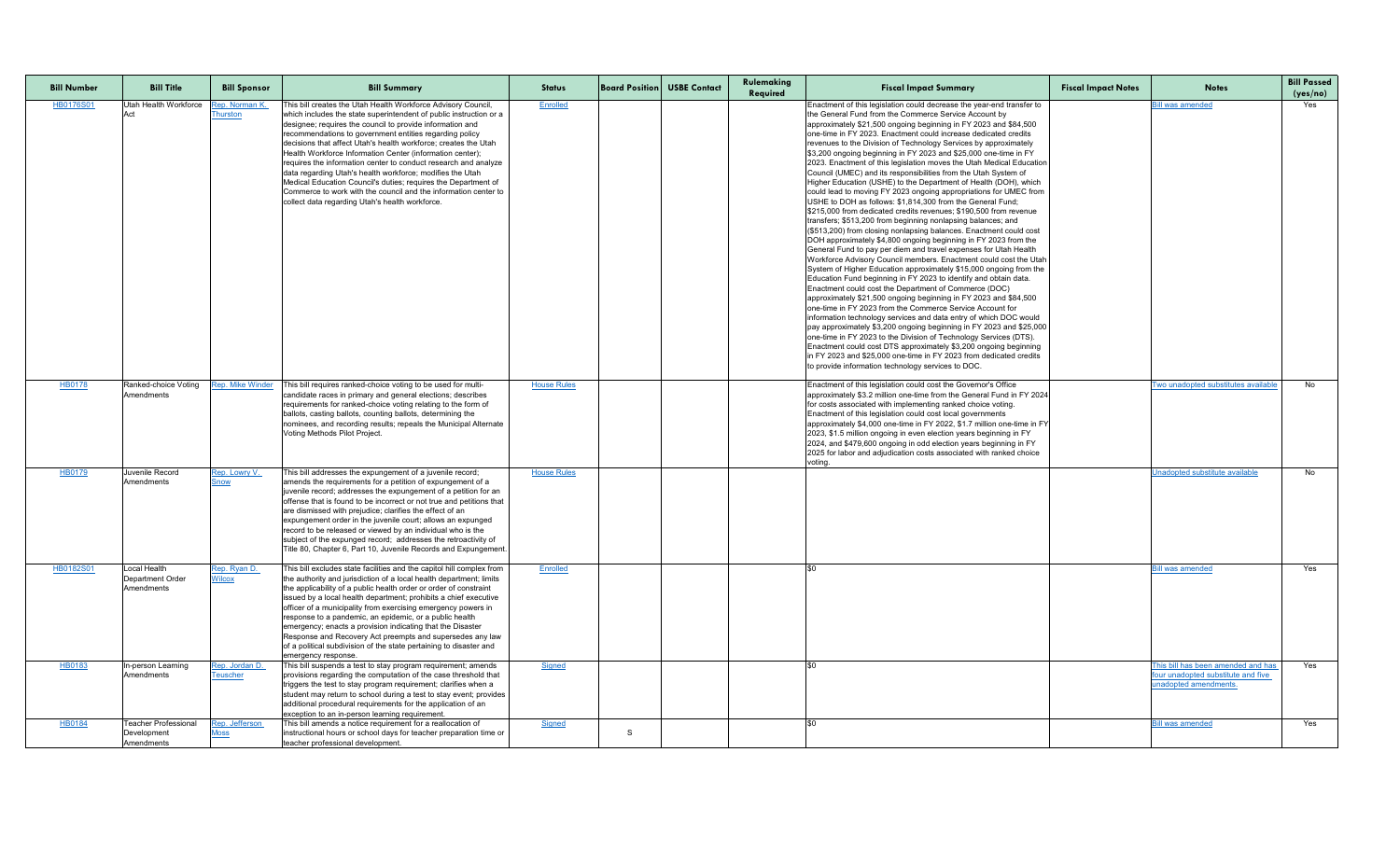| <b>Bill Number</b> | <b>Bill Title</b>                                  | <b>Bill Sponsor</b>               | <b>Bill Summary</b>                                                                                                                                                                                                                                                                                                                                                                                                                                                                                                                                                                                                                                                                                                                                                                                                                                                                                                                                                                                                                                                                                                                                                     | <b>Status</b>                           | <b>Board Position</b> USBE Contact | Rulemaking<br>Required | <b>Fiscal Impact Summary</b>                                                                                                                                                                                                                                                                                                                                                                                                                                                                                                                                                                                                                                                                                                                                                                                                                                                                                                          | <b>Fiscal Impact Notes</b> | <b>Notes</b>            | <b>Bill Passed</b><br>(yes/no) |
|--------------------|----------------------------------------------------|-----------------------------------|-------------------------------------------------------------------------------------------------------------------------------------------------------------------------------------------------------------------------------------------------------------------------------------------------------------------------------------------------------------------------------------------------------------------------------------------------------------------------------------------------------------------------------------------------------------------------------------------------------------------------------------------------------------------------------------------------------------------------------------------------------------------------------------------------------------------------------------------------------------------------------------------------------------------------------------------------------------------------------------------------------------------------------------------------------------------------------------------------------------------------------------------------------------------------|-----------------------------------------|------------------------------------|------------------------|---------------------------------------------------------------------------------------------------------------------------------------------------------------------------------------------------------------------------------------------------------------------------------------------------------------------------------------------------------------------------------------------------------------------------------------------------------------------------------------------------------------------------------------------------------------------------------------------------------------------------------------------------------------------------------------------------------------------------------------------------------------------------------------------------------------------------------------------------------------------------------------------------------------------------------------|----------------------------|-------------------------|--------------------------------|
| HB0192S02          | Former Offender<br>Employment<br>Amendments        | Rep. Marsha<br><b>Judkins</b>     | This bill when hiring a mental health professional, prohibits a<br>public or private employer from:<br>• considering certain arrests or criminal convictions;<br>• denying employment based on certain criminal<br>convictions: and<br>• denying certain employment based on the mental health<br>professional's participation in substance use treatment; prohibits<br>the Division of Occupational and Professional Licensing from:<br>• considering certain criminal convictions when taking<br>certain actions regarding a mental health professional's license;<br>• refusing certain mental health professionals' licenses<br>based on participation in substance use treatment.                                                                                                                                                                                                                                                                                                                                                                                                                                                                                  | <b>Senate 2nd Reading</b>               |                                    |                        |                                                                                                                                                                                                                                                                                                                                                                                                                                                                                                                                                                                                                                                                                                                                                                                                                                                                                                                                       |                            | <u>Bill was amended</u> | No                             |
| HB0193S05          | Full-day Kindergarten                              |                                   | Rep. Steve Waldrip This bill clarifies that kindergarten remains optional; establishes<br>distribution standards for the distribution of increased funding for<br>the optional enhanced kindergarten grant program; requires the<br>Public Education Appropriations Subcommittee to study the<br>feasibility of transferring ongoing appropriations for optional<br>enhanced kindergarten to the weighted pupil unit if those<br>appropriations reach a certain threshold; relocates a requirement<br>for kindergarten entry and exit assessments from the optional<br>enhanced kindergarten grant program; amends a definition and<br>school year provisions in relation to a preschool reading program.                                                                                                                                                                                                                                                                                                                                                                                                                                                               | Enrolled                                |                                    |                        | This bill appropriates \$12,200,000 ongoing from the Uniform School<br>Fund to the State Board of Education beginning in FY 2023 for<br>expansion of the Optional Extended Day Kindergarten program as<br>outlined in the bill.                                                                                                                                                                                                                                                                                                                                                                                                                                                                                                                                                                                                                                                                                                       |                            |                         | Yes                            |
| HB0194             | Department of<br>Corrections Education<br>Services | Rep. Melissa G.<br><b>Ballard</b> | This bill requires the Department of Corrections to:<br>• ensure appropriate educational or career-readiness<br>programs are made available to an inmate as soon as certain<br>conditions are met;<br>provide incarcerated women with substantially equivalent<br>educational and career-readiness opportunities as incarcerated<br>provide reasonable access to resources necessary for an<br>inmate to apply for grants or other available financial aid for an<br>educational or career-readiness program;<br>• consider an inmate's current participation in an<br>educational or career-readiness program when making a decision<br>regarding an inmate's transfer or disciplinary sanction;<br>• when possible, allow an inmate to continue an inmate's<br>participation in an educational or career-readiness program while<br>a facility is under lockdown, quarantine, or similar status;<br>• maintain and release educational records for an inmate<br>under certain conditions; and<br>provide an annual report to the Higher Education<br>Appropriations Subcommittee regarding the department's<br>educational and career-readiness programs for inmates. | Enrolled                                |                                    |                        | Enactment of this bill could cost the Department of Corrections<br>\$10,800 one-time in FY 2023 from the General Fund to programming<br>changes to allow the department fulfill the requirements of this bill.<br>The Department of Corrections has indicated it can absorb the costs<br>in its existing budget.                                                                                                                                                                                                                                                                                                                                                                                                                                                                                                                                                                                                                      |                            | <u>Bill was amended</u> | Yes                            |
| <b>HB0197</b>      | Income Tax Rate<br>Modifications                   | Rep. Nelson T<br><b>Abbott</b>    | This bill amends the corporate franchise and income tax rates;<br>and amends the individual income tax rate.                                                                                                                                                                                                                                                                                                                                                                                                                                                                                                                                                                                                                                                                                                                                                                                                                                                                                                                                                                                                                                                            | <b>House Rules</b>                      |                                    |                        | Enactment of this legislation could result in a decrease in revenue to<br>the Education Fund of approximately \$60.5 million one-time in FY<br>2022, \$818.2 million one-time in FY 2023, and \$734.2 million ongoing<br>beginning in FY2024.                                                                                                                                                                                                                                                                                                                                                                                                                                                                                                                                                                                                                                                                                         |                            |                         | No                             |
| HB0198             | Intergenerational<br><b>Poverty Solution</b>       | Rep. Norman K<br><b>Thurston</b>  | This bill creates the Education Savings Incentive Program (the<br>program), including:<br>• providing a process for an individual identified by the<br>Department of Workforce Services as experiencing<br>intergenerational poverty to receive a state match of deposits into<br>certain 529 savings accounts;<br>• providing for the sharing of information between the<br>Department of Workforce Services, the Utah Educational<br>Savings Plan, and the State Tax Commission; and<br>• requiring the Department of Workforce Services and the<br>Utah Educational Savings Plan to provide information about the<br>program to the Legislature through the department's annual<br>report; and<br>sets a termination date for the program but requires legislative<br>review before the termination date to determine whether the<br>Legislature should extend the program.                                                                                                                                                                                                                                                                                          | <b>Senate Tabled on 3rd</b><br>Calendar |                                    |                        | Enactment of this legislation could reduce state tax revenue to the<br>Education Fund by \$39,500 ongoing, beginning in Fiscal Year 2023,<br>due to increased eligibility for the state Utah Educational Savings Plan<br>tax credit. The bill transfers \$870,800 ongoing and \$6,900 one-time<br>beginning in FY 2023 from the Education Fund to the Education Fund<br>Restricted -- Education Savings Incentive Restricted Account created<br>in this bill. This bill appropriates \$6,900 one-time in Fiscal Year 2023<br>and \$870,800 ongoing beginning in Fiscal Year 2023 from the<br>Education Fund to the Education Fund Restricted -- Education<br>Savings Incentive Restricted Account. It appropriates like amounts<br>from the new restricted account to the Department of Workforce<br>Services for education savings incentives, associated program<br>administration costs, and one-time system development expenses. |                            |                         | No                             |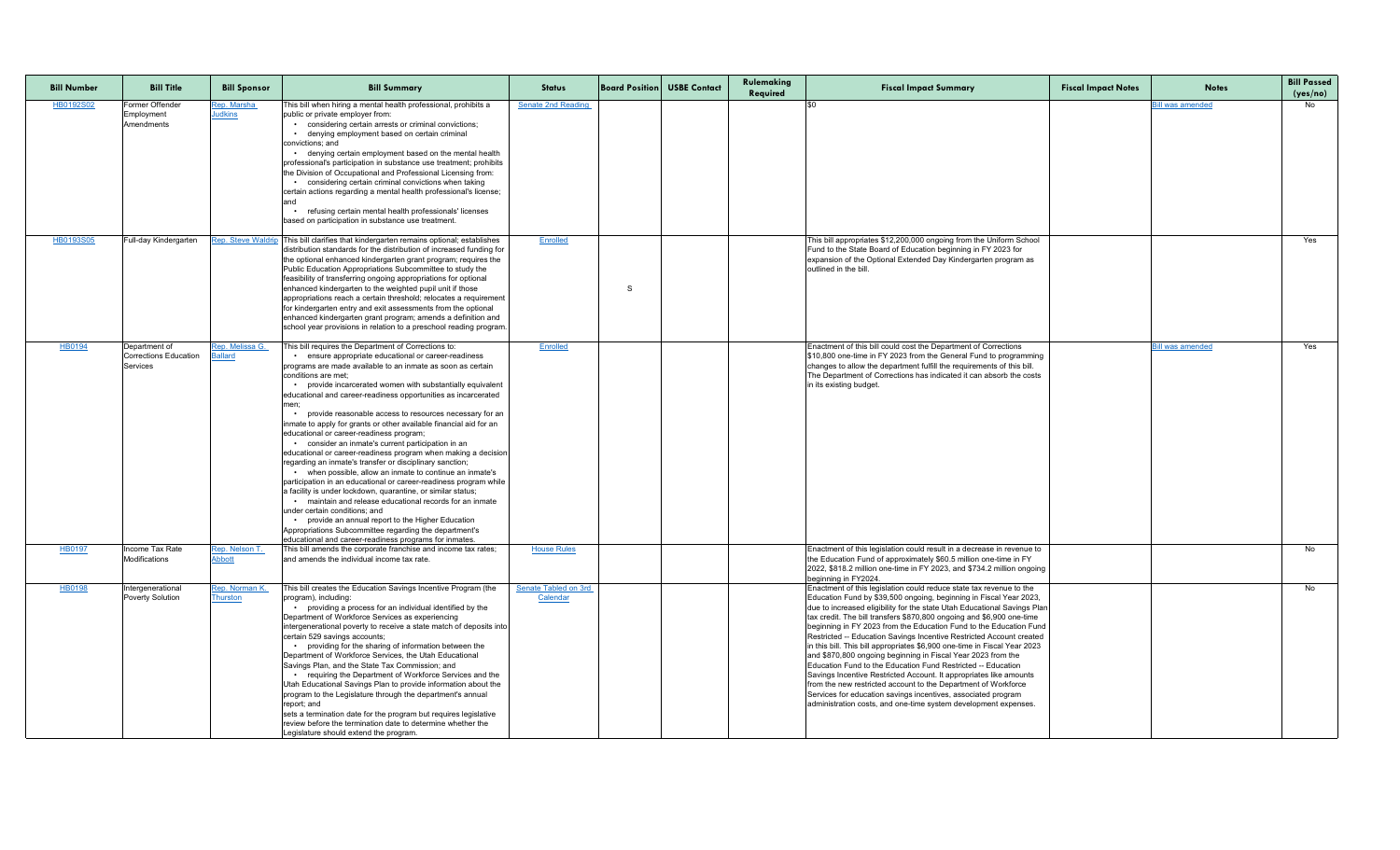| <b>Bill Number</b> | <b>Bill Title</b>                                                  | <b>Bill Sponsor</b>                           | <b>Bill Summary</b>                                                                                                                                                                                                                                                                                                                                                                                                                                                                                                                                                                                                                                                                                                                                                                                                                                                                                                                                                                                                                                                                                                                                                                                                                                                                                                                                                                                                                                                                                                                                             | <b>Status</b>                               |         | <b>Board Position USBE Contact</b> | Rulemaking<br>Required | <b>Fiscal Impact Summary</b>                                                                                                                                                                                                                                                                                                                                                                                                                                                                                                                                                                                                                                                                                                                                                                                                                                                                                                                                                                                                                       | <b>Fiscal Impact Notes</b> | <b>Notes</b>                                                | <b>Bill Passed</b><br>(yes/no) |
|--------------------|--------------------------------------------------------------------|-----------------------------------------------|-----------------------------------------------------------------------------------------------------------------------------------------------------------------------------------------------------------------------------------------------------------------------------------------------------------------------------------------------------------------------------------------------------------------------------------------------------------------------------------------------------------------------------------------------------------------------------------------------------------------------------------------------------------------------------------------------------------------------------------------------------------------------------------------------------------------------------------------------------------------------------------------------------------------------------------------------------------------------------------------------------------------------------------------------------------------------------------------------------------------------------------------------------------------------------------------------------------------------------------------------------------------------------------------------------------------------------------------------------------------------------------------------------------------------------------------------------------------------------------------------------------------------------------------------------------------|---------------------------------------------|---------|------------------------------------|------------------------|----------------------------------------------------------------------------------------------------------------------------------------------------------------------------------------------------------------------------------------------------------------------------------------------------------------------------------------------------------------------------------------------------------------------------------------------------------------------------------------------------------------------------------------------------------------------------------------------------------------------------------------------------------------------------------------------------------------------------------------------------------------------------------------------------------------------------------------------------------------------------------------------------------------------------------------------------------------------------------------------------------------------------------------------------|----------------------------|-------------------------------------------------------------|--------------------------------|
| <b>HB0202</b>      | <b>Employment Selection</b><br><b>Procedures Act</b><br>Amendments | <mark>Rep. Mark A</mark> .<br><b>Wheatley</b> | This bill prohibits an employer from seeking information regarding<br>an applicant's employment history; gives the Labor Commission's<br>Division of Antidiscrimination and Labor enforcement power;<br>permits an aggrieved individual to file a request for agency<br>action; permits either party to appeal an order made under the<br>Employment Selection Procedures Act; provides for the Labor<br>Commission to obtain representation on any appeal or to enforce<br>any judgment of an order made under the Employment Selection<br>Procedures Act.                                                                                                                                                                                                                                                                                                                                                                                                                                                                                                                                                                                                                                                                                                                                                                                                                                                                                                                                                                                                     | <b>House Rules</b>                          |         |                                    |                        | Enactment of this bill could increase state revenues by between \$250<br>and \$750 per case in penalty payment retention if an aggrieved party<br>wins their case. As determined by the bill, 50% of the penalty<br>recovered from a business (\$500 to \$1,500 per case) will be retained<br>by the Labor Commission. Assuming that there are 10 cases per year<br>and a penalization rate of 80%, the state could increase revenues by<br>a total of \$2,000 to \$6,000. Enactment of this legislation could cost<br>Ithe Labor Commission an estimated \$2,000 one-time in FY 2019 and<br>\$4,000 ongoing starting in FY 2020. These funds would be spent on<br>an additional .04 FTE's for part-time investigation. An additional<br>\$4,250 one-time in FY 2019 and \$8,500 ongoing starting in 2020<br>would be spent on an estimated 10 hours of work on 10 cases by the<br>Attorney General's Office.                                                                                                                                      |                            |                                                             | No                             |
| HB0204             | <b>Trust Land Disposal</b><br>Requirements                         | <b>Rep. Casey Snide</b>                       | This bill requires the director of the School and Institutional Trust<br>Lands Administration to invite input from local legislators before<br>advertising a proposed sale of trust lands; adds specific<br>requirements regarding the timing of a proposed sale of more<br>than 5,000 contiguous acres of trust lands.                                                                                                                                                                                                                                                                                                                                                                                                                                                                                                                                                                                                                                                                                                                                                                                                                                                                                                                                                                                                                                                                                                                                                                                                                                         | <b>House Rules</b>                          | $\circ$ |                                    |                        |                                                                                                                                                                                                                                                                                                                                                                                                                                                                                                                                                                                                                                                                                                                                                                                                                                                                                                                                                                                                                                                    |                            |                                                             | No                             |
| HB0209S03          | Federalism Commission Rep. Ken Ivory<br>Amendments                 |                                               | This bill amends provisions related to the Federalism<br>Commission's role in reviewing federal laws for compliance with<br>the principles of federalism; allows the Federalism Commission to<br>contract with a third party to evaluate federal laws for compliance<br>with the principles of federalism; allows the Federalism<br>Commission to analyze and provide recommendations on federal<br>laws and programs.                                                                                                                                                                                                                                                                                                                                                                                                                                                                                                                                                                                                                                                                                                                                                                                                                                                                                                                                                                                                                                                                                                                                          | Enrolled                                    |         |                                    |                        | Enactment of this legislation could cost the Legislature \$75,000<br>ongoing from the General Fund beginning in FY 2023 to contract with<br>a third party to monitor federal law for possible implications on the<br>principles of federalism. Enactment could also cost the Office of<br>Legislative Research and General Counsel \$10,800 ongoing from the<br>General Fund for additional staff time to support the increased duties<br>of the Federalism Commission: this cost can be absorbed.                                                                                                                                                                                                                                                                                                                                                                                                                                                                                                                                                 |                            | Bill was amended                                            | Yes                            |
| HB0211S01          | <b>School Fees</b><br>Amendments                                   | Rep. Adam<br><b>Robertson</b>                 | This bill amends amends definitions; prescribes the fees an LEA<br>may charge a secondary school student for a curricular activity or<br>portions of a co-curricular activity; authorizes an LEA to charge a<br>secondary school student a fee for an extracurricular activity;<br>prohibits an LEA from charging a general fee; amends provisions<br>related to a fee waiver; repeals provisions related to fees for<br>textbooks; prohibits charging a student in grade 6 a fee for a<br>remediation program.                                                                                                                                                                                                                                                                                                                                                                                                                                                                                                                                                                                                                                                                                                                                                                                                                                                                                                                                                                                                                                                 | <b>Senate 2nd Reading</b><br><b>Circled</b> |         |                                    |                        | Enactment of this legislation prohibits local education agencies (LEAs)<br>from charging certain fees as outlined in the bill. LEAs that currently<br>charge student fees for these purposes may see reduced revenue<br>collections. Estimates from FY 2021 by the State Board of Education<br>lindicate LEAs collected \$24.0 million statewide from these fees.<br>Assuming secondary school enrollment in Grades 7 through 12, this<br>amount is approximately \$75 per student. These amounts and the<br>revenue impact on each LEA will vary by LEA depending on their<br>current fees charged and the number of students paying the fee.<br>Individuals currently paying fees to local education agencies (LEAs)<br>for categories prohibited in this legislation may see a reduction in the<br>amount of fees paid. This amount will vary depending on current LEA<br>fee schedules. Estimates indicate that the total revenue collected from<br>general fees is \$24.0 million statewide and on average approximately<br>\$75 per student. |                            | <b>ill was amended and unadopted</b><br>amendment available | No                             |
| HB0219             | Uniform Unregulated<br>Child Custody Transfer                      | Rep. Merrill F.<br><b>Nelson</b>              | This bill creates, modifies, and repeals definitions; prohibits a<br>parent or guardian from transferring custody of a child with intent<br>to abandon the parent's or guardian's rights and responsibilities<br>for the child, except under certain circumstances; prohibits a<br>person from receiving custody of a child or assisting in the<br>transfer of custody of the child if the person knows the transfer is<br>a violation of the Act; authorizes the Division of Child and Family<br>Services (division) to conduct a home visit or take other action to<br>protect the welfare of a child who the division reasonably<br>believes may be the subject of an unregulated custody transfer;<br>prohibits a person from soliciting or advertising to take certain<br>actions in violation of the Act; requires a child-placing agency to<br>provide a prospective adoptive parent general adoption<br>information and other information specific to the child to be<br>adopted; requires a child-placing agency or the division to<br>provide information about certain financial assistance or support<br>services available to the prospective adoptive parent; authorizes<br>the Office of Licensing (office) to initiate proceedings to<br>investigate a violation of the Act; authorizes the office to suspend<br>or revoke a child-placing agency's license for a violation of the<br>Act; provides the office rulemaking authority; provides penalties<br>for a violation of certain provisions of the Act; includes a<br>severability clause. | Enrolled                                    |         |                                    |                        |                                                                                                                                                                                                                                                                                                                                                                                                                                                                                                                                                                                                                                                                                                                                                                                                                                                                                                                                                                                                                                                    |                            | <u>Bill was amended</u>                                     | Yes                            |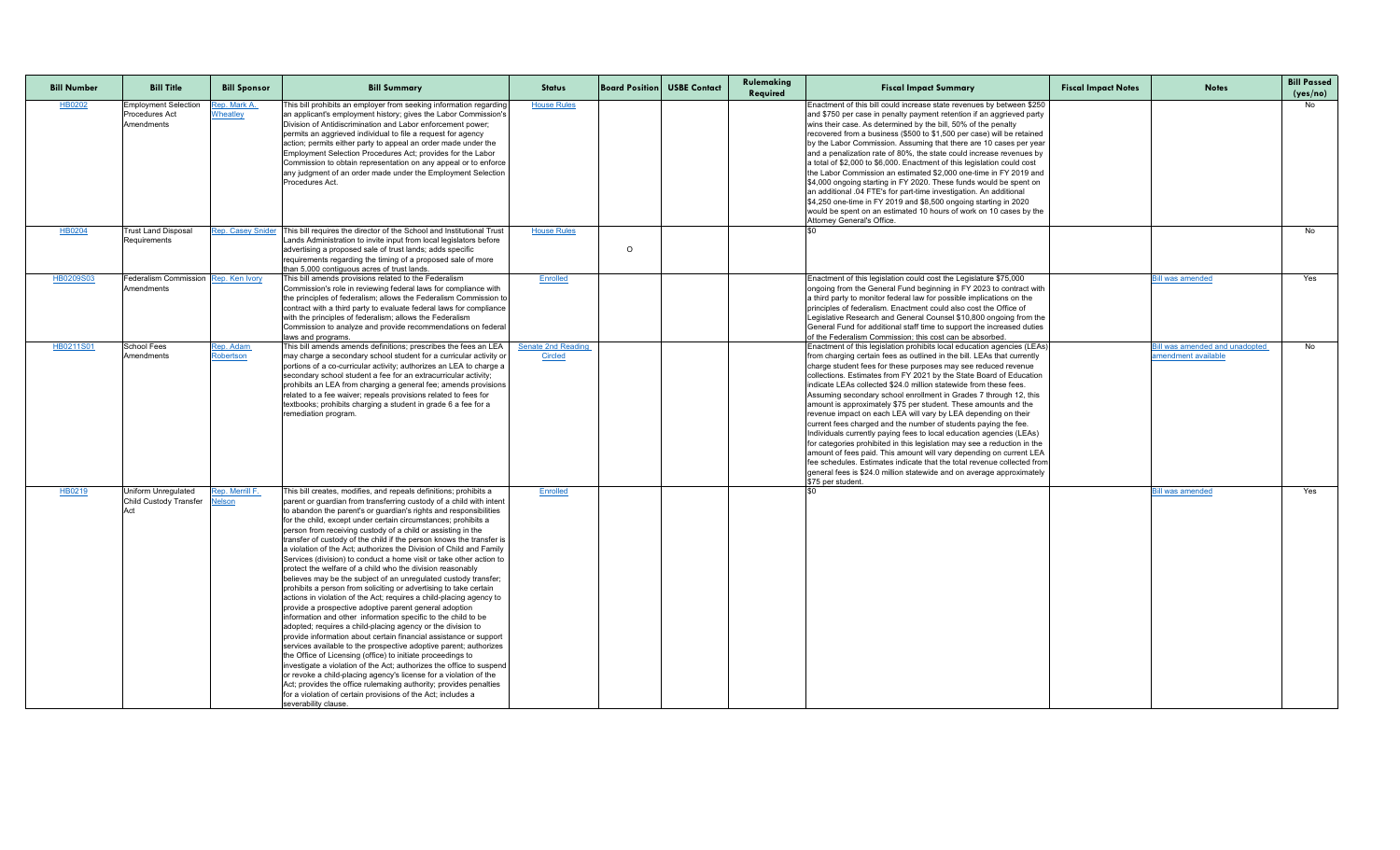| <b>Bill Number</b> | <b>Bill Title</b>                                                           | <b>Bill Sponsor</b>        | <b>Bill Summary</b>                                                                                                                                                                                                                                                                                                                                                                                                                                                                                                                                                                                                                                                                                      | <b>Status</b>       | <b>Board Position USBE Contact</b> | Rulemaking<br>Required | <b>Fiscal Impact Summary</b>                                                                                                                                                                                                                                                                                                                                                                                                                                                                                                                                                                                                                                                                                                                                                                                                                                                                                                                                                                                                                                                                                                                                                                                                           | <b>Fiscal Impact Notes</b> | <b>Notes</b>                                    | <b>Bill Passed</b><br>(yes/no) |
|--------------------|-----------------------------------------------------------------------------|----------------------------|----------------------------------------------------------------------------------------------------------------------------------------------------------------------------------------------------------------------------------------------------------------------------------------------------------------------------------------------------------------------------------------------------------------------------------------------------------------------------------------------------------------------------------------------------------------------------------------------------------------------------------------------------------------------------------------------------------|---------------------|------------------------------------|------------------------|----------------------------------------------------------------------------------------------------------------------------------------------------------------------------------------------------------------------------------------------------------------------------------------------------------------------------------------------------------------------------------------------------------------------------------------------------------------------------------------------------------------------------------------------------------------------------------------------------------------------------------------------------------------------------------------------------------------------------------------------------------------------------------------------------------------------------------------------------------------------------------------------------------------------------------------------------------------------------------------------------------------------------------------------------------------------------------------------------------------------------------------------------------------------------------------------------------------------------------------|----------------------------|-------------------------------------------------|--------------------------------|
| HB0221             | <b>Tax Credit for</b><br>Alternative Fuel Vehicles Harrison                 | Rep. Suzanne               | This bill enacts a nonrefundable corporate and individual income<br>tax credit for the purchase or lease of an alternative fuel vehicle;<br>provides a process for a taxpayer to assign a tax credit to the<br>dealer; requires the Air Quality Board to create a form to facilitate<br>assignment of the tax credit; and sets a termination date for the<br>credit but requires legislative review before the termination date.                                                                                                                                                                                                                                                                         | <b>House Rules</b>  |                                    |                        | Enactment of the new tax credit for the purchase or lease of an<br>alternative fuel vehicle provided in the bill could reduce state tax<br>revenues to the Education Fund by approximately \$27.8 million in FY<br>2024, \$41.7 million in FY 2025, \$62.5 million in FY 2026, and \$93.8<br>million in FY 2027. Enactment of this legislation could cost the Tax<br>Commission \$74,300 one-time in FY 2023 from the Education Fund<br>for upgrades to the tax database. Enactment of this legislation could<br>also cost the Department of Environmental Quality \$98,600 ongoing<br>and \$83,000 one-time in FY 2023 from the General Fund to set up<br>and administer the tax credit program. Enactment of this legislation<br>creates a nonrefundable corporate and individual income tax credit for<br>the purchase or lease of an alternative fuel vehicle for tax years 2023<br>to 2026. Credit amounts range from \$1,000 to \$3,000 per qualifying<br>vehicle. In total, it is estimated that enactment of this bill would reduce<br>tax liability for owners of qualifying vehicles by approximately \$27.8<br>million in FY 2024, \$41.7 million in FY 2025, \$62.5 million in FY 2026,<br>land \$93.8 million in FY 2027. |                            |                                                 |                                |
| HB0230S02          | Refugee and Immigrant<br><b>Student Policies</b><br>Amendments              | Rep. Dan. N.<br>Johnson    | This bill requires the State Board of Education to create a<br>repository for immigrant students' and foreign exchange students'<br>transcripts; amends requirements for when:<br>an individual enrolling a student in a school is unable to<br>produce the student's birth certificate; and<br>• a student's birth certificate does not accurately reflect the<br>student's age:<br>amends requirements related to conditional enrollment when a<br>school has not received a student's complete immunization<br>record                                                                                                                                                                                 | Enrolled            |                                    |                        |                                                                                                                                                                                                                                                                                                                                                                                                                                                                                                                                                                                                                                                                                                                                                                                                                                                                                                                                                                                                                                                                                                                                                                                                                                        |                            |                                                 | Yes                            |
| HB0233S01          | <b>Disability Benefit</b><br>Amendments                                     | Rep. Brian S. King         | This bill allows an eligible employee to receive certain disability<br>benefits for an objective medical impairment regardless of<br>whether the impairment is physical or mental; creates certain<br>review and compliance requirements for an individual receiving a<br>disability benefit.                                                                                                                                                                                                                                                                                                                                                                                                            | <b>Senate Rules</b> |                                    |                        | Enactment of this bill may cost the state \$2,757,500 in FY 2023, 2024,<br>and 2025 for increased contribution rates for the Utah Retirement<br>System, PEHP insurance premium increases, and personnel costs, of<br>which \$1,357,700 is from the General Fund, and \$118,00 is from the<br>Education Fund. Enactment of this bill may increase annual costs of<br>employers who elect to cover their employees under the Benefit<br>Protection Contract equal to the employer's Tier 2 contribution rate<br>times the imputed payroll of future mental impaired disabled members<br>whose disability duration extends beyond 2 years in Fiscal Years<br>2023, 2024, and 2025.                                                                                                                                                                                                                                                                                                                                                                                                                                                                                                                                                        |                            |                                                 | No                             |
| HB0234S01          | <b>Public Educator</b><br><b>Curriculum</b><br>Transparency<br>Requirements | Rep. Jordan D.<br>Teuscher | This bill requires local school boards and charter school<br>governing boards to formally adopt curricula used within the local<br>education agency; requires curricula and class syllabi to be made<br>available and updated online including a description of<br>associated learning materials used for student instruction;<br>requires schools to make learning materials available for public<br>inspection at schools; allows limited litigation against an LEA or<br>school in case of a violation.                                                                                                                                                                                               | <b>House Rules</b>  |                                    |                        | Enactment of this legislation may require Local Education Authorities<br>to adopt new processes for curriculum related to review, approval and<br>public consumption and comment. Costs for implementation will vary<br>depending on the current procedures for syllabus review and approval<br>currently in place and may require additional contract days for<br>educators to comply with the the requirements. These additional days<br>could cost an average of \$397 per teacher, per day.                                                                                                                                                                                                                                                                                                                                                                                                                                                                                                                                                                                                                                                                                                                                        |                            |                                                 | No                             |
| HB0236             | <b>Behavioral Health</b><br>Amendments                                      | <b>Rep. Steve Eliason</b>  | This bill requires the base budget to include certain<br>appropriations to the Department of Health for behavioral health<br>services; requires the Office of the Legislative Fiscal Analyst to<br>linclude an estimate of the cost of behavioral health services in<br>certain Medicaid funding forecasts; creates the Collaborative<br>Care Grant Program; requires the Division of Substance Abuse<br>and Mental Health to administer the collaborative care grant<br>program; allows the state suicide prevention program to include a<br>public education campaign; clarifies that the Governor's Suicide<br>Prevention Fund may be used for components of the state<br>suicide prevention program. | <b>Enrolled</b>     |                                    |                        | Enactment of this legislation could impact revenues to the Department<br>of Health, related to increasing per member per month rates for<br>Medicaid behavioral health plans annually based on the General Fund<br>growth factor, by (\$1,120,900) from federal funds and (\$142,700) from<br>expendable receipts, both ongoing beginning in FY 2023. Enactment<br>of this legislation could provide more or less total funding, but higher<br>per member per month rates, to Local Mental Health and Substance<br>Abuse Authorities for Medicaid behavioral health plans, as follows:<br>(\$384,800) from the General Fund, (\$1,120,900) from federal funds,<br>and \$3,000 from the Medicaid Expansion Fund, all ongoing beginning<br>in FY 2023. They could also contribute (\$142,700) of county funds,<br>which they temporarily remit to the Department of Health as Medicaid<br>seed funding (expendable receipts).                                                                                                                                                                                                                                                                                                            |                            |                                                 | Yes                            |
| HB0238S01          | <b>State Holiday</b><br>Modifications                                       |                            | Rep. Sandra Hollins This bill provides for the observation of Juneteenth National<br>Freedom Day each year as a holiday throughout the State.                                                                                                                                                                                                                                                                                                                                                                                                                                                                                                                                                            | <b>Enrolled</b>     |                                    |                        | Enactment of this legislation could cost the Department of<br>Government Operations \$1,400 one-time from the General Fund to<br>update the state payroll system to account for an additional state<br>holiday. This legislation could also cost state agencies up to<br>$\frac{166}{181}$ , 200 ongoing from all sources, of which \$3,337, 200 is from the<br>General Fund, due to lost or deferred output by state employees.                                                                                                                                                                                                                                                                                                                                                                                                                                                                                                                                                                                                                                                                                                                                                                                                       |                            | <u>Jnadopted second substitute</u><br>available | Yes                            |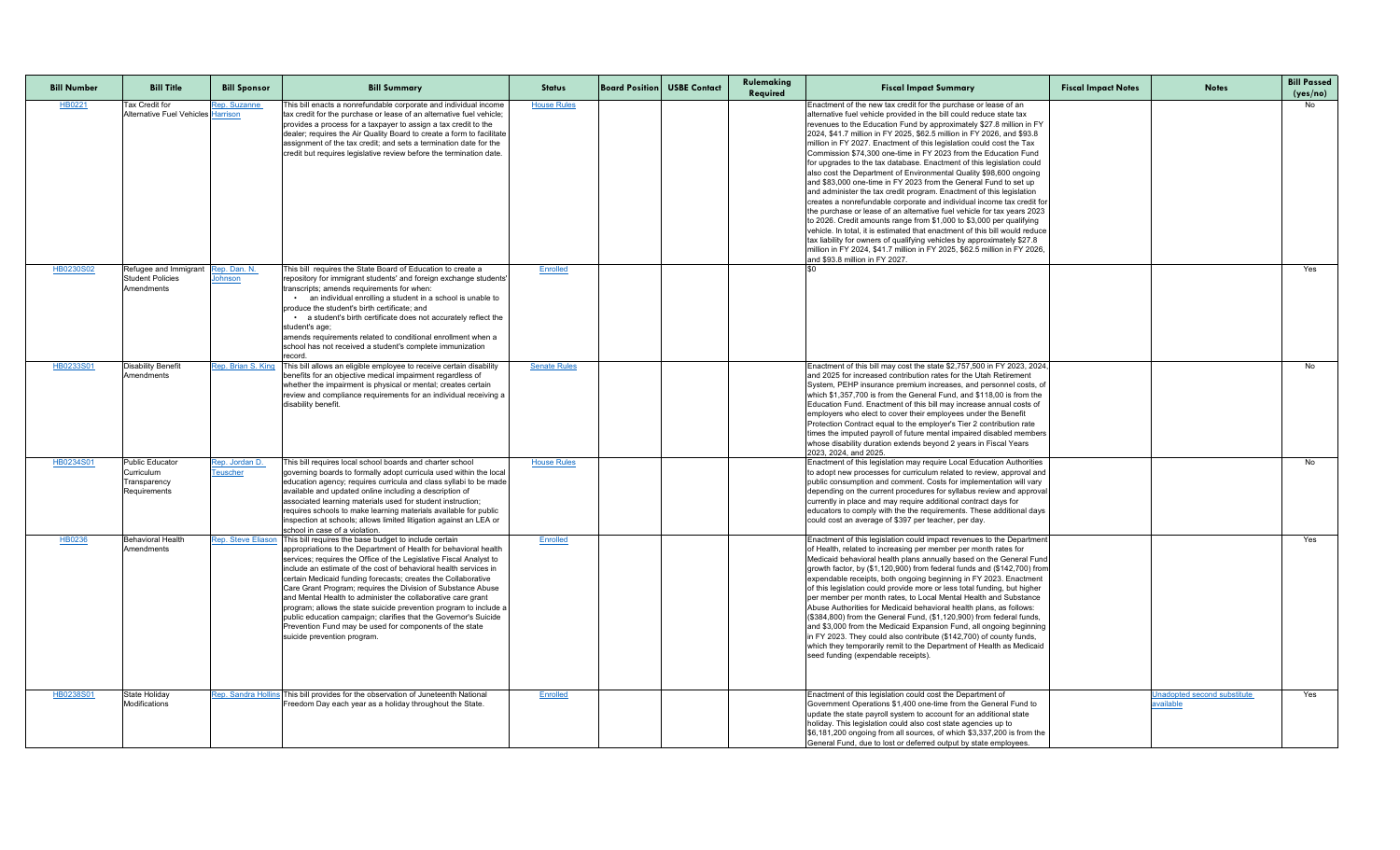| <b>Bill Number</b> | <b>Bill Title</b>                                        | <b>Bill Sponsor</b>            | <b>Bill Summary</b>                                                                                                                                                                                                                                                                                                                                                                                                                                                                                                                                                                                                                                                                                                                                                                                                                                                                                                                                                                                                                                                                                                                                                                                                                                                                                                                                                            | <b>Status</b>           | <b>Board Position USBE Contact</b> | Rulemaking<br>Required | <b>Fiscal Impact Summary</b>                                                                                                                                                                                                                                                                                                                                                                                                                                                                                                                                                                                                                                                                                                                                                                                                                                                                                                                                                                                                                                                                                                                          | <b>Fiscal Impact Notes</b> | <b>Notes</b>            | <b>Bill Passed</b><br>(yes/no) |
|--------------------|----------------------------------------------------------|--------------------------------|--------------------------------------------------------------------------------------------------------------------------------------------------------------------------------------------------------------------------------------------------------------------------------------------------------------------------------------------------------------------------------------------------------------------------------------------------------------------------------------------------------------------------------------------------------------------------------------------------------------------------------------------------------------------------------------------------------------------------------------------------------------------------------------------------------------------------------------------------------------------------------------------------------------------------------------------------------------------------------------------------------------------------------------------------------------------------------------------------------------------------------------------------------------------------------------------------------------------------------------------------------------------------------------------------------------------------------------------------------------------------------|-------------------------|------------------------------------|------------------------|-------------------------------------------------------------------------------------------------------------------------------------------------------------------------------------------------------------------------------------------------------------------------------------------------------------------------------------------------------------------------------------------------------------------------------------------------------------------------------------------------------------------------------------------------------------------------------------------------------------------------------------------------------------------------------------------------------------------------------------------------------------------------------------------------------------------------------------------------------------------------------------------------------------------------------------------------------------------------------------------------------------------------------------------------------------------------------------------------------------------------------------------------------|----------------------------|-------------------------|--------------------------------|
| HB0239S02          | <b>Governmental Entity</b><br><b>Budget Transparency</b> | ep. Nelson T.<br><b>Abbott</b> | This bill requires certain state and local government entities to<br>disclose certain information relating to the government entities'<br>budget.                                                                                                                                                                                                                                                                                                                                                                                                                                                                                                                                                                                                                                                                                                                                                                                                                                                                                                                                                                                                                                                                                                                                                                                                                              | Failed in House 29-43-3 |                                    |                        |                                                                                                                                                                                                                                                                                                                                                                                                                                                                                                                                                                                                                                                                                                                                                                                                                                                                                                                                                                                                                                                                                                                                                       |                            |                         | No.                            |
| HB00241            | School Epilepsy Training Rep. Susan<br>Amendments        | <b>Pulsipher</b>               | This bill requires a local education agency to provide training on<br>seizures to teachers and other individuals; and requires the State<br>Board of Education to adopt training and program guidelines.                                                                                                                                                                                                                                                                                                                                                                                                                                                                                                                                                                                                                                                                                                                                                                                                                                                                                                                                                                                                                                                                                                                                                                       | Enrolled                |                                    |                        | Enactment of this legislation could cost the State Board of Education<br>approximately \$5,000 one-time from the Education Fund in FY2023 to<br>develop an epilepsy training program.                                                                                                                                                                                                                                                                                                                                                                                                                                                                                                                                                                                                                                                                                                                                                                                                                                                                                                                                                                 |                            |                         | Yes                            |
| HB0243S03          | <b>Regulatory Sandbox</b><br><b>Program Amendments</b>   | Rep. Cory A. Maloy             | $\frac{1}{2}$ This bill expands the regulatory sandbox program administered<br>by the Governor's Office of Economic Opportunity (GO Utah<br>office) by allowing a person who offers a financial or insurance<br>product or service to participate in the program; requires<br>meetings of the GO Utah office's General Regulatory Sandbox<br>Program Advisory Committee to be open to the public; requires<br>the GO Utah office to make certain information regarding the<br>regulatory sandbox program available to the public; repeals the<br>regulatory sandbox programs administered by the Department of<br>Commerce and the Department of Insurance.                                                                                                                                                                                                                                                                                                                                                                                                                                                                                                                                                                                                                                                                                                                    | Enrolled                |                                    |                        | Enactment of this bill could increase the year-end transfer to the<br>General Fund by an aggregated \$281,000 ongoing in FY 2023 from<br>the Commerce Service Account and Insurance Restricted Account.<br>Enactment of this legislation could decrease expenditures by the<br>Department of Commerce by \$148,000 ongoing beginning in FY 2023<br>from the Commerce Service Account due to the repeal of the<br>Department of Commerce's Regulatory Sandbox Program. Enactment<br>of this legislation could decrease expenditures by the Department of<br>Insurance by \$133,000 ongoing beginning in FY 2023 from the<br>Insurance Restricted Account due to the repeal of the Department of<br>Insurance's Regulatory Sandbox Program. Expenditures from the<br>Commerce Service Account and Insurance Restricted Account affect<br>year-end transfers to the General Fund. Enactment of this legislation<br>could lead the Governor's Office of Economic Opportunity to<br>repurpose \$133,000 from it's current General Fund budget to handle<br>additional expected costs associated with the expansion of their<br>Regulatory Sandbox Program. |                            | Bill was amendec        | Yes                            |
| HB0248S02          | Juvenile Amendments                                      | ep. V. Lowry                   | This bill repeals the Serious Habitual Offender Comprehensive<br>Action Program (SHOCAP) Act; amends provisions allowing a<br>child protection team member to enter a public or private premise<br>to investigate child abuse or neglect; allows the Office of<br>Guardian Ad Litem to access certain information in the<br>Management Information System to screen an individual who has<br>or is seeking a position with the Office of Guardian Ad Litem;<br>clarifies child abuse or neglect reporting requirements; clarifies a<br>law enforcement agency's duties upon a report of child abuse or<br>neglect and the law enforcement agency's authority to access<br>certain child abuse or neglect records; amends provisions that<br>allow a peace officer to place a removed child in a shelter facility;<br>clarifies child welfare interview requirements; amends the<br>requirement that the Division of Child and Family Services<br>research successful adoptive families for purposes of providing<br>information to a potential adoptive parent; clarifies provisions<br>regarding the sharing of certain records between the Division of<br>Child and Family Services and an Indian tribe; amends provisions<br>regarding removal of a child from the child's home and warrants<br>issued by the juvenile court for removal of the child or a runaway<br>vouth | Enrolled                |                                    |                        |                                                                                                                                                                                                                                                                                                                                                                                                                                                                                                                                                                                                                                                                                                                                                                                                                                                                                                                                                                                                                                                                                                                                                       |                            |                         | Yes                            |
| HB0251             | School Dropout<br><b>Prevention Amendments Peterson</b>  | Rep. Karen M.                  | This bill requires a local education agency that meets certain<br>criteria to provide dropout prevention and recovery services by<br>either<br>contracting with a third party; or<br>• creating a dropout prevention and recovery plan.                                                                                                                                                                                                                                                                                                                                                                                                                                                                                                                                                                                                                                                                                                                                                                                                                                                                                                                                                                                                                                                                                                                                        | <b>Enrolled</b>         |                                    |                        |                                                                                                                                                                                                                                                                                                                                                                                                                                                                                                                                                                                                                                                                                                                                                                                                                                                                                                                                                                                                                                                                                                                                                       |                            |                         | Yes                            |
| HB0252             | Employee Verification<br>Requirements                    | Rep. Joel Ferry                | This bill requires an employer of 150 or more employees to use<br>the status verification system for a new hire.                                                                                                                                                                                                                                                                                                                                                                                                                                                                                                                                                                                                                                                                                                                                                                                                                                                                                                                                                                                                                                                                                                                                                                                                                                                               | Enrolled                |                                    |                        |                                                                                                                                                                                                                                                                                                                                                                                                                                                                                                                                                                                                                                                                                                                                                                                                                                                                                                                                                                                                                                                                                                                                                       |                            | <u>Bill was amended</u> | Yes                            |
| HB0256S01          | Farm to School Program Rep. Stephen G.                   |                                | This bill creates the Utah Farm to Fork Commission; provides the  <br>membership and duties of the commission; and allows the<br>commission to establish or coordinate with a task force to fulfill<br>the commission's duties.                                                                                                                                                                                                                                                                                                                                                                                                                                                                                                                                                                                                                                                                                                                                                                                                                                                                                                                                                                                                                                                                                                                                                | <b>Senate Rules</b>     |                                    |                        | Enactment of this bill may cost the Department of Health and the<br>Department of Agriculture \$97,000 ongoing and \$2,000 one-time from<br>the General Fund beginning in FY 2023 for each agency to implement<br>the provisions outlined in the bill                                                                                                                                                                                                                                                                                                                                                                                                                                                                                                                                                                                                                                                                                                                                                                                                                                                                                                 |                            |                         | No                             |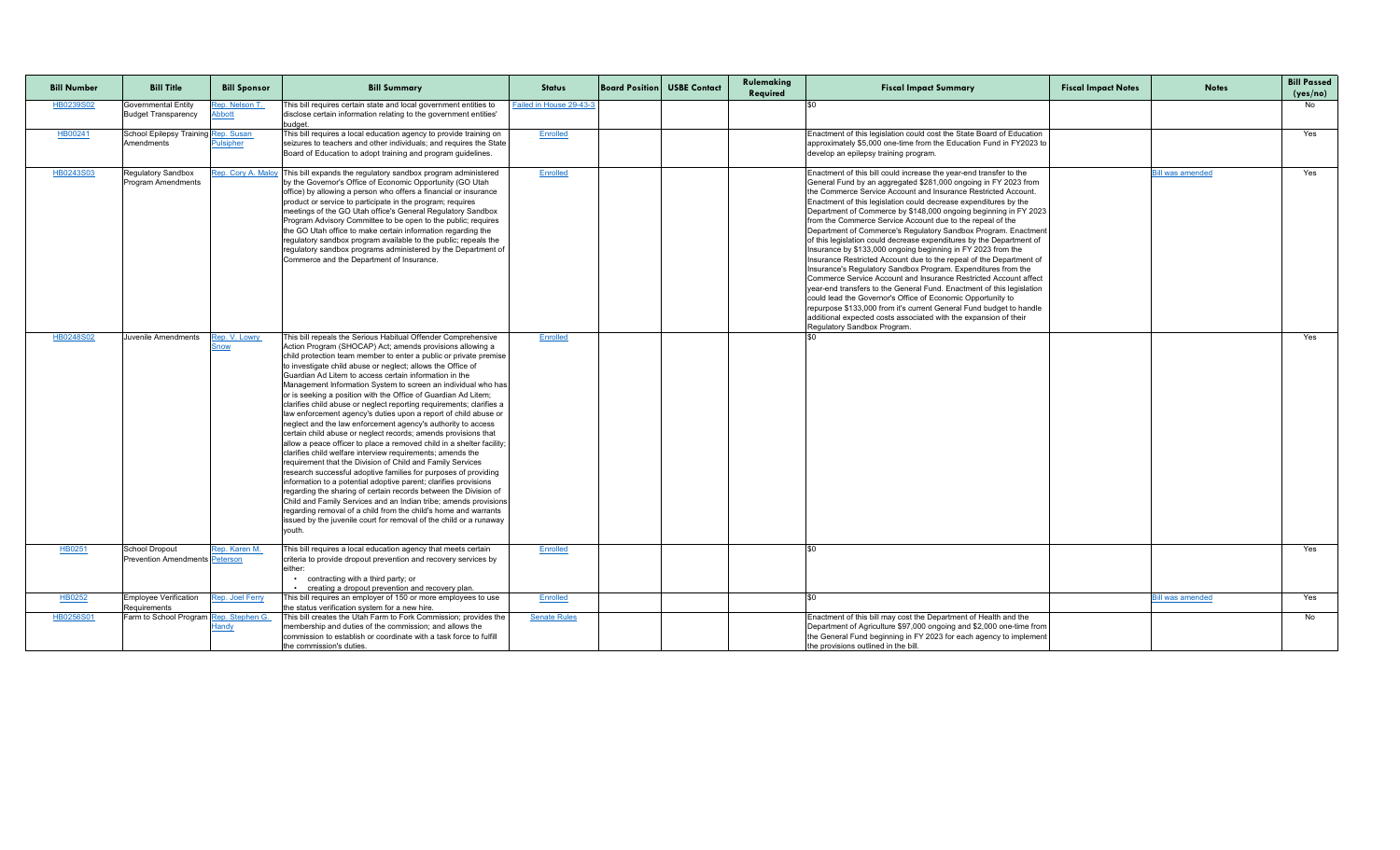| <b>Bill Number</b> | <b>Bill Title</b>                                                       | <b>Bill Sponsor</b>                | <b>Bill Summary</b>                                                                                                                                                                                                                                                                                                                                                                                                                                                                                                                                                                                                                                                                                                                                                                                                                                                                                                                                                                                                                                                                                                                                                                                                                                                                                                                                                                                                                                                                   | <b>Status</b>                              | <b>Board Position USBE Contact</b> | Rulemaking<br>Required | <b>Fiscal Impact Summary</b>                                                                                                                                                                                                                                                                                                                                                                                                                                                                                                                                                    | <b>Fiscal Impact Notes</b> | <b>Notes</b>                                                 | <b>Bill Passed</b><br>(yes/no) |
|--------------------|-------------------------------------------------------------------------|------------------------------------|---------------------------------------------------------------------------------------------------------------------------------------------------------------------------------------------------------------------------------------------------------------------------------------------------------------------------------------------------------------------------------------------------------------------------------------------------------------------------------------------------------------------------------------------------------------------------------------------------------------------------------------------------------------------------------------------------------------------------------------------------------------------------------------------------------------------------------------------------------------------------------------------------------------------------------------------------------------------------------------------------------------------------------------------------------------------------------------------------------------------------------------------------------------------------------------------------------------------------------------------------------------------------------------------------------------------------------------------------------------------------------------------------------------------------------------------------------------------------------------|--------------------------------------------|------------------------------------|------------------------|---------------------------------------------------------------------------------------------------------------------------------------------------------------------------------------------------------------------------------------------------------------------------------------------------------------------------------------------------------------------------------------------------------------------------------------------------------------------------------------------------------------------------------------------------------------------------------|----------------------------|--------------------------------------------------------------|--------------------------------|
| HB0262             | Incentives Amendments Rep. Kay J.                                       | Christofferson                     | This bill provides for the treatment of a carry forward when an<br>income tax credit expires or repeals; modifies the research<br>activities tax credit by:<br>• eliminating the credit equal to 7.5% of qualified research<br>expenses; and<br>• requiring the State Tax Commission to provide, and the<br>taxpayer to complete and retain, a worksheet to calculate the<br>credits<br>modifies the formula for calculating the individual historic<br>preservation tax credit; modifies the formulas for calculating the<br>corporate and individual renewable energy system tax credits;<br>modifies the criteria for qualifying for an enterprise zone tax<br>credit; sets an end date for entering or extending contracts<br>authorizing an economic development tax increment financing<br>tax credit; repeals the following corporate income tax credits:<br>interest income from state and federal securities;<br>historic preservation;<br>• renewable energy system for a residential unit;<br>alternative energy development; and<br>• recycling market development zone;<br>repeals the following individual income tax credits:<br>recycling market development zone;<br>qualifying solar projects;<br>. investment in life science establishments; and<br>alternative energy development;<br>repeals the Technology and Life Science Economic Development<br>Act; repeals the motion pictures incentives; repeals the<br>Alternative Energy Development Tax Credit Act. | <b>House Rules</b>                         |                                    |                        | Enactment of this legislation could increase revenue to the Education<br>Fund by \$60.8 million annually beginning in FY 2024 as a result of the<br>credits and incentives being repealed. Enactment of this legislation<br>could result in \$957,500 cost savings for the Governor's Office of<br>Economic Opportunity resulting from the elimination of certain<br>incentive programs, distributed as follows: (\$265,000) motion picture<br>incentive fund and (\$692,500) from the General Fund                                                                             |                            | Unadopted substitute available                               | No l                           |
| HB0265             | <b>Charter School</b><br>Agreements and<br>Renewals                     | Rep. V. Lowry<br><u>Snow</u>       | This bill establishes the duration of charter agreements, including<br>renewals; requires the State Board of Education to make rules<br>regarding requirements for charter authorizers and charter<br>agreements; requires charter agreements to include certain<br>components regarding performance metrics and expiration;<br>requires charter authorizers and charter schools to modify charter<br>agreements to bring agreements into compliance.                                                                                                                                                                                                                                                                                                                                                                                                                                                                                                                                                                                                                                                                                                                                                                                                                                                                                                                                                                                                                                 | <b>House 3rd Reading</b><br><b>Circled</b> |                                    |                        | Enactment of this legislation could cost the State Board of Education<br>(USBE) \$4,300 per year beginning in FY 2023 for staff time to<br>implement the legislation. USBE indicated that they can absorb the<br>costs of implementation.                                                                                                                                                                                                                                                                                                                                       |                            | <b>Bill was amended</b>                                      | No                             |
| HB0266             | Trauma-informed<br><b>Research and Training</b><br><b>Grant Program</b> | <b>Rep. Jon Hawkins</b>            | This bill creates the Trauma-informed Research and Training<br>Grant Program within the Department of Workforce Services;<br>creates reporting requirements.                                                                                                                                                                                                                                                                                                                                                                                                                                                                                                                                                                                                                                                                                                                                                                                                                                                                                                                                                                                                                                                                                                                                                                                                                                                                                                                          | <b>Senate Rules</b>                        |                                    |                        | Enactment of this legislation could cost the Department of Workforce<br>Services \$2 million, one-time from the General Fund in FY23 to fund<br>the grant created in this bill                                                                                                                                                                                                                                                                                                                                                                                                  |                            | Bill was amended and unadopted<br><b>Imendment available</b> | No                             |
| HB0270             | Parent Access to School Rep. Karen M.<br>Data Comparison                | Peterson                           | This bill requires the Utah State Board of Education to provide an<br>online school comparison tool to facilitate parent access to<br>compare school performance.                                                                                                                                                                                                                                                                                                                                                                                                                                                                                                                                                                                                                                                                                                                                                                                                                                                                                                                                                                                                                                                                                                                                                                                                                                                                                                                     | Enrolled                                   |                                    |                        |                                                                                                                                                                                                                                                                                                                                                                                                                                                                                                                                                                                 |                            | <b>Bill was amended</b>                                      | Yes                            |
| HB0273S01          | <b>Civics Education</b><br>Amendments                                   | Rep. Dan. N.<br>Johnson            | This bill creates a pilot grant program to support local education<br>agencies in implementing innovative approaches to civics<br>education; repeals the civics engagement pilot program.                                                                                                                                                                                                                                                                                                                                                                                                                                                                                                                                                                                                                                                                                                                                                                                                                                                                                                                                                                                                                                                                                                                                                                                                                                                                                             | Enrolled                                   |                                    |                        | Enactment of this legislation could cost the State Board of Education<br>(USBE) \$1,500,000 one-time from the Education Fund in FY 2023 to<br>provide grants to local education agencies in FY 2023, FY 2024, and<br>FY 2025 as outlined in the bill. A portion of the appropriation may be<br>used to contract with a third party to provide professional learning and<br>program analysis. Additionally, administration of the program may cost<br>USBE approximately \$1,300 in staff time for each year of the<br>program. USBE indicated that they can absorb these costs. |                            |                                                              | Yes                            |
| HB0274             | <b>Health Education</b><br>Amendments                                   | Rep. Carol<br><b>Spackman Moss</b> | This bill requires the State Board of Education to establish<br>curriculum requirements that include instruction in:<br>• sexual assault resource strategies; and<br>• sexual violence behavior prevention;<br>amends provisions related to when a student receives health<br>education instruction; requires a local education agency (LEA) to:<br>• review data, including data on sexual assault, for each<br>county in which the LEA is located;<br>use the data reviewed to inform the LEA's policies on<br>health education; and<br>• as appropriate, incorporate the data into health education.                                                                                                                                                                                                                                                                                                                                                                                                                                                                                                                                                                                                                                                                                                                                                                                                                                                                               | <b>Senate 2nd Reading</b>                  |                                    |                        | Enactment of this bill may cost the State Board of Education \$5,000<br>one-time from the Education Fund in FY 2023 to implement the<br>curriculum standards outlined in the bill.                                                                                                                                                                                                                                                                                                                                                                                              |                            | <b>Bill was amended</b>                                      | No                             |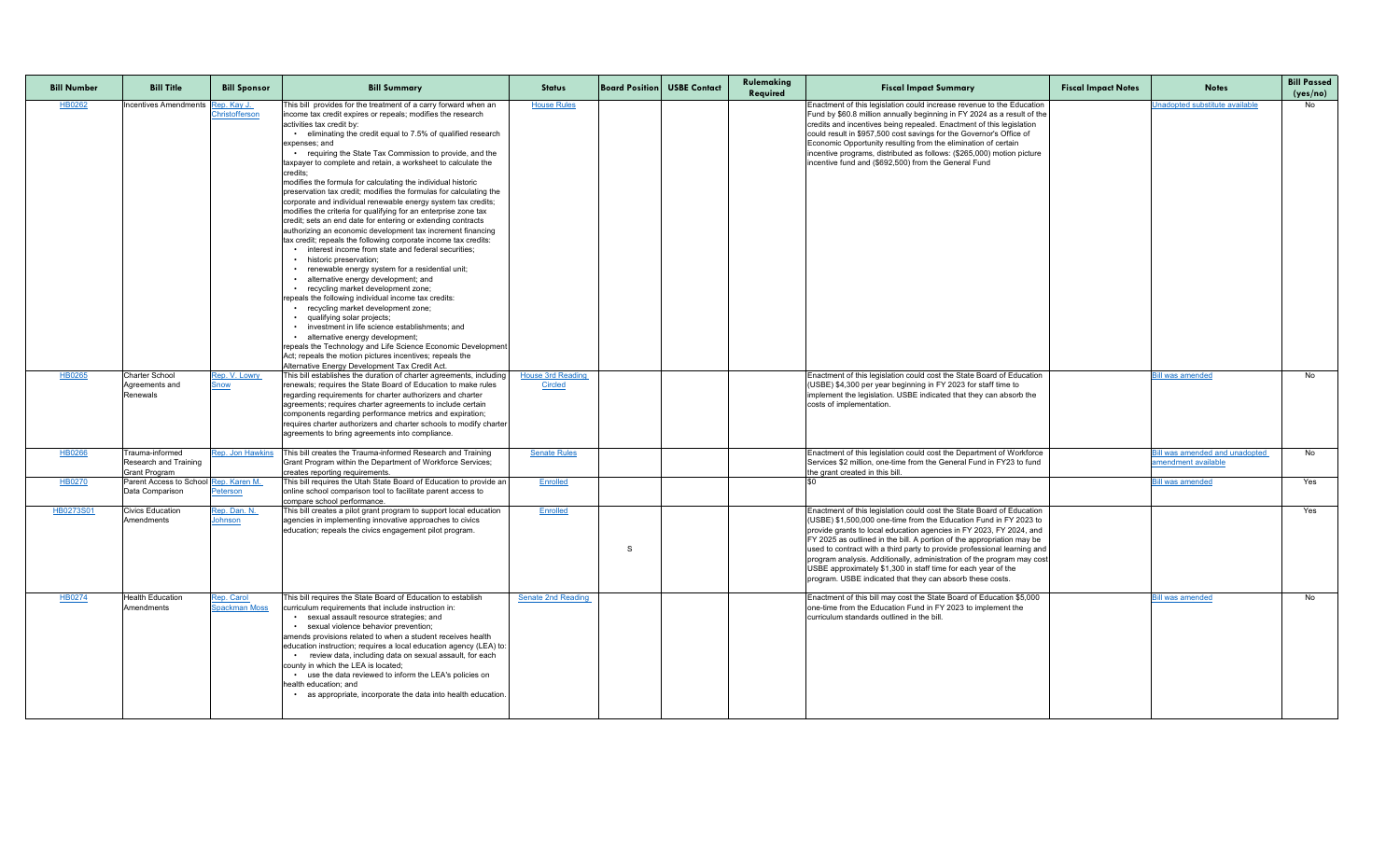| <b>Bill Number</b> | <b>Bill Title</b>                                        | <b>Bill Sponsor</b>              | <b>Bill Summary</b>                                                                                                                                                                                                                                                                                                                                                                                                                                                                                                                                                                                                                                                                                                                                                                                                                                                                                                                                                                                                                                                                                                                                                                                                                                                                                                                                                                                                     | <b>Status</b>             |   | <b>Board Position</b> USBE Contact | Rulemaking<br>Required | <b>Fiscal Impact Summary</b>                                                                                                                                                                                                                                                                                                                                                                                                                                                                                                                                                                                                                                                                                                                                                                                                                                                                            | <b>Fiscal Impact Notes</b> | <b>Notes</b>            | <b>Bill Passed</b><br>(yes/no) |
|--------------------|----------------------------------------------------------|----------------------------------|-------------------------------------------------------------------------------------------------------------------------------------------------------------------------------------------------------------------------------------------------------------------------------------------------------------------------------------------------------------------------------------------------------------------------------------------------------------------------------------------------------------------------------------------------------------------------------------------------------------------------------------------------------------------------------------------------------------------------------------------------------------------------------------------------------------------------------------------------------------------------------------------------------------------------------------------------------------------------------------------------------------------------------------------------------------------------------------------------------------------------------------------------------------------------------------------------------------------------------------------------------------------------------------------------------------------------------------------------------------------------------------------------------------------------|---------------------------|---|------------------------------------|------------------------|---------------------------------------------------------------------------------------------------------------------------------------------------------------------------------------------------------------------------------------------------------------------------------------------------------------------------------------------------------------------------------------------------------------------------------------------------------------------------------------------------------------------------------------------------------------------------------------------------------------------------------------------------------------------------------------------------------------------------------------------------------------------------------------------------------------------------------------------------------------------------------------------------------|----------------------------|-------------------------|--------------------------------|
| HB0285             | Open and Public<br>Meetings Act Violations               | Rep. Phil Lyman                  | This bill imposes a criminal penalty on a public body member<br>who excludes from an open meeting a member of the public<br>entitled to attend the meeting.                                                                                                                                                                                                                                                                                                                                                                                                                                                                                                                                                                                                                                                                                                                                                                                                                                                                                                                                                                                                                                                                                                                                                                                                                                                             | <b>House Rules</b>        |   |                                    |                        | To the extent that more people are convicted as a result of this bill<br>and pay their financial obligation, this could increase revenue/case in<br>the following amounts: (1) General Fund \$70; (2) Court Security \$38<br>Enactment of this bill could increase revenue to local governments by<br>about \$230/case for fines/fees. This bill could also cost justice courts<br>an unknown amount in court processing costs. To the extent that<br>individuals violate provisions of this bill, this could cost certain<br>offenders about \$340/case, however the total amount is unknown.                                                                                                                                                                                                                                                                                                          |                            |                         | No                             |
| HB0287             | <b>Volunteer Government</b><br><b>Workers Amendments</b> | Rep. James A.<br><b>Junnigan</b> | This bill amends the definition of a volunteer to describe the<br>education expenses, stipends, and items that may be provided to<br>a volunteer; and modifies a provision relating to the approval of a<br>volunteer.                                                                                                                                                                                                                                                                                                                                                                                                                                                                                                                                                                                                                                                                                                                                                                                                                                                                                                                                                                                                                                                                                                                                                                                                  | <b>Enrolled</b>           |   |                                    |                        |                                                                                                                                                                                                                                                                                                                                                                                                                                                                                                                                                                                                                                                                                                                                                                                                                                                                                                         |                            |                         | Yes                            |
| HB0290             | School Readiness<br>Amendments                           | Rep. Karen M.<br>Peterson        | This bill modifies the eligibility requirements for a preschool<br>student to participate in a high quality school readiness program;<br>modifies requirements for lead teacher certifications in a<br>preschool program that an eligible LEA or an eligible private<br>provider runs as part of a high quality school readiness program.                                                                                                                                                                                                                                                                                                                                                                                                                                                                                                                                                                                                                                                                                                                                                                                                                                                                                                                                                                                                                                                                               | <b>Enrolled</b>           |   |                                    |                        |                                                                                                                                                                                                                                                                                                                                                                                                                                                                                                                                                                                                                                                                                                                                                                                                                                                                                                         |                            | <b>Bill was amended</b> | Yes                            |
| HB0294             | <b>Charter School</b><br>Admissions<br>Amendments        | Rep. Susan<br><b>Pulsipher</b>   | This bill allows a charter school to give enrollment preference to:<br>• an individual whose sibling is currently enrolled in a<br>charter school with an approved articulation agreement with the<br>charter school in which the individual is seeking enrollment; and<br>• for the 2022-2023 school year, a student who withdrew<br>from the charter school to attend an online school or home<br>school in the 2020-2021 or 2021-2022 school years due to the<br>COVID-19 emergency;<br>requires a charter school to enroll a foster child residing in the<br>same residence with a student currently enrolled in a charter<br>school.                                                                                                                                                                                                                                                                                                                                                                                                                                                                                                                                                                                                                                                                                                                                                                               | <b>Enrolled</b>           | S |                                    |                        | l\$N                                                                                                                                                                                                                                                                                                                                                                                                                                                                                                                                                                                                                                                                                                                                                                                                                                                                                                    |                            |                         | Yes                            |
| HB0298             | State Crustacean<br>Designation                          | Rep. Rosemary T.<br>Lesser       | This bill designates the brine shrimp as the state crustacean.                                                                                                                                                                                                                                                                                                                                                                                                                                                                                                                                                                                                                                                                                                                                                                                                                                                                                                                                                                                                                                                                                                                                                                                                                                                                                                                                                          | <b>Senate 2nd Reading</b> |   |                                    |                        |                                                                                                                                                                                                                                                                                                                                                                                                                                                                                                                                                                                                                                                                                                                                                                                                                                                                                                         |                            |                         | No                             |
| HB0299S02          | Juvenile Justice<br>Changes                              | Rep. V. Lowry<br><u>Snow</u>     | This bill amends provisions related to teen substance abuse<br>programs; amends and clarifies the jurisdiction of the district<br>court, juvenile court, and justice court over certain offenses;<br>amends definitions related to juvenile justice; amends the<br>responsibilities of the Division of Juvenile Justice Services to<br>address an initial medical screening or assessment of a child in<br>detention; requires a minor to be advised of the minor's rights in<br>detention; clarifies bail in relation to minors; requires a minor to<br>be advised of the minor's rights in a delinquency proceeding;<br>address the placement of a child or the appointment of a<br>guardian for a child if a delinquency petition is filed; amends<br>provisions related to restitution ordered by the juvenile court for<br>minors; clarifies the suspension of a disposition for a minor<br>committed to the Division of Juvenile Justice Services; amends<br>provisions relating to the juvenile court's continuing jurisdiction<br>over an adjudicated minor; clarifies the extension of supervision<br>over a minor who has not completed compensatory or community<br>service hours; addresses the continuing jurisdiction of the<br>juvenile court over a minor's case when a minor has not paid<br>restitution in full; requires an individual in a secure care facility to<br>be advised of certain rights. | Enrolled                  |   |                                    |                        |                                                                                                                                                                                                                                                                                                                                                                                                                                                                                                                                                                                                                                                                                                                                                                                                                                                                                                         |                            |                         | Yes                            |
| HB0302S01          | Educational Language<br>Services Amendments              | Rep. Dan. N.<br>lohnson          | This bill amends provisions related to family engagement with the<br>education process; requires an LEA to adopt a policy facilitating<br>assistance to students learning English and their families; defines<br>terms; establishes the Educational Interpretation and Translation<br>Services Procurement Advisory Council; requires the State Board<br>of Education to provide information to the council; requires the<br>council to advise the purchasing director of the Division of<br>Purchasing and General Services on certain services for<br>students learning English; requires the council to report to the<br>Education Interim Committee; enacts sunset provisions for the<br>council.                                                                                                                                                                                                                                                                                                                                                                                                                                                                                                                                                                                                                                                                                                                   | Enrolled                  | S |                                    |                        | Enactment of this legislation could cost the State Board of Education<br>(USBE) an estimated \$5,000 ongoing from the Education Fund<br>beginning in FY 2023 for staffing and non-state employee per diem<br>costs related to the Advisory Council established in the bill. USBE<br>indicated that they can absorb these costs. Enactment of this<br>legislation could further cost the Department of Government<br>Operations and the Division of Multicultural Affairs an estimated \$300<br>ongoing from the General Fund beginning in FY 2023 for staff time<br>related to the Advisory Council established in the bill. The agencies<br>have indicated they can absorb these costs. Enactment of this<br>legislation could cost Local Education Agencies (LEAs) approximately<br>\$1,400 one-time per LEA in FY 2023 for staff time associated with<br>developing the policy outlined in the bill. |                            | <b>Bill was amended</b> | Yes                            |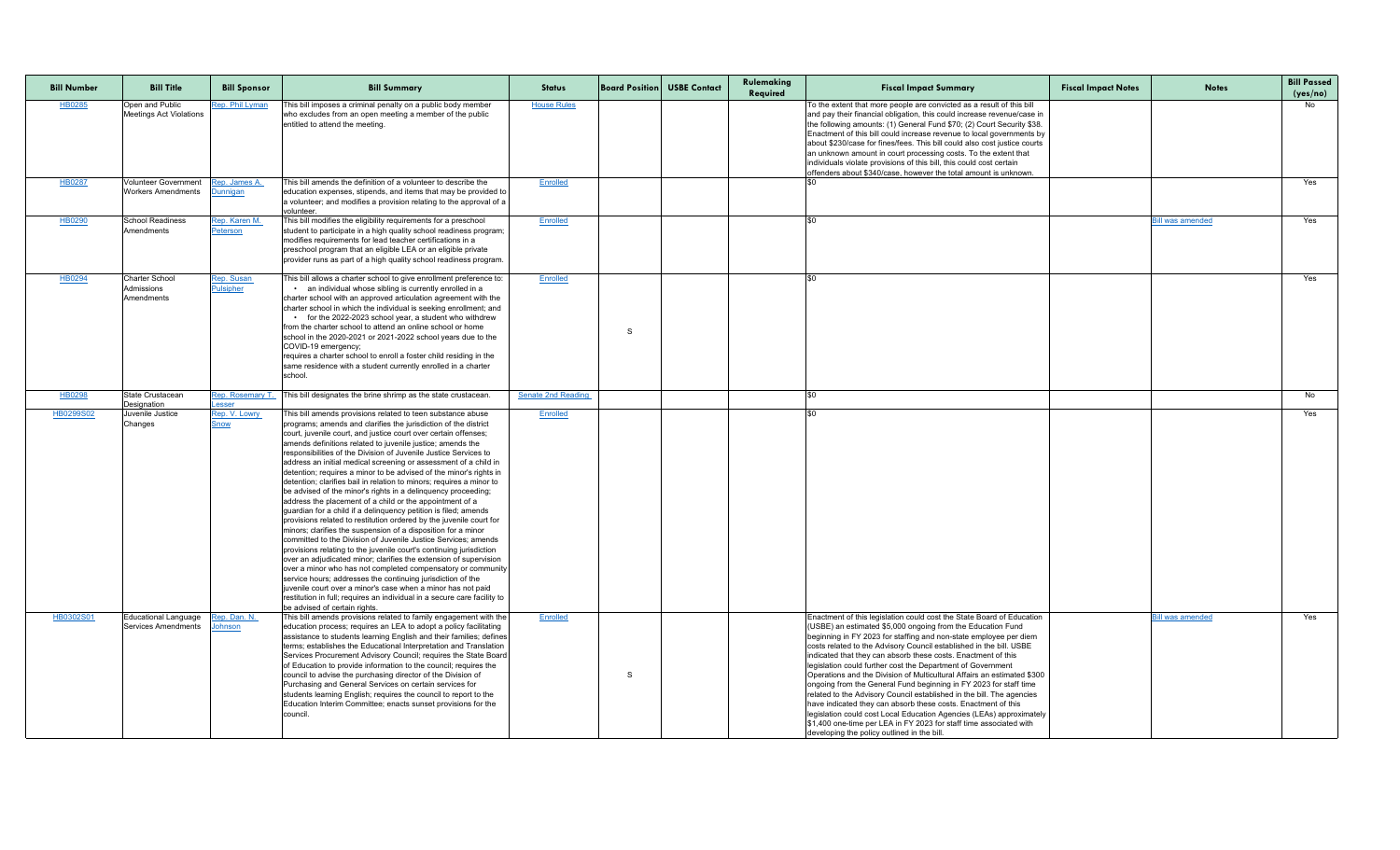| <b>Bill Number</b> | <b>Bill Title</b>                                                                              | <b>Bill Sponsor</b>               | <b>Bill Summary</b>                                                                                                                                                                                                                                                                                                                                                                                                                                                                                                                                                                                                                                                                                                                                                                                                                                                                                                                                                                                                                                                                                                                                                                                                                                                                                        | <b>Status</b>           |         | <b>Board Position USBE Contact</b> | Rulemaking<br>Required | <b>Fiscal Impact Summary</b>                                                                                                                                                                                                                                                                                                                                                                                                                                                                                                                                                                                                                                                                                                              | <b>Fiscal Impact Notes</b> | <b>Notes</b>                         | <b>Bill Passed</b><br>(yes/no) |
|--------------------|------------------------------------------------------------------------------------------------|-----------------------------------|------------------------------------------------------------------------------------------------------------------------------------------------------------------------------------------------------------------------------------------------------------------------------------------------------------------------------------------------------------------------------------------------------------------------------------------------------------------------------------------------------------------------------------------------------------------------------------------------------------------------------------------------------------------------------------------------------------------------------------------------------------------------------------------------------------------------------------------------------------------------------------------------------------------------------------------------------------------------------------------------------------------------------------------------------------------------------------------------------------------------------------------------------------------------------------------------------------------------------------------------------------------------------------------------------------|-------------------------|---------|------------------------------------|------------------------|-------------------------------------------------------------------------------------------------------------------------------------------------------------------------------------------------------------------------------------------------------------------------------------------------------------------------------------------------------------------------------------------------------------------------------------------------------------------------------------------------------------------------------------------------------------------------------------------------------------------------------------------------------------------------------------------------------------------------------------------|----------------------------|--------------------------------------|--------------------------------|
| <b>HB0307</b>      | Earned Income Tax<br><b>Credit Amendments</b>                                                  | <b>Rep. Mike Winder</b>           | This bill enacts a nonrefundable state earned income tax credit;<br>and provides for apportionment of the state earned income tax                                                                                                                                                                                                                                                                                                                                                                                                                                                                                                                                                                                                                                                                                                                                                                                                                                                                                                                                                                                                                                                                                                                                                                          | <b>House Rules</b>      |         |                                    |                        | Enactment of this legislation could decrease Education Fund<br>revenues by an estimated \$15,826,000 one-time in FY 2023 and<br>\$16,143,000 ongoing beginning in FY 2024. Enactment of this<br>legislation could save an estimated 81,764 taxpayers approximately<br>\$194 on average in tax year 2022.                                                                                                                                                                                                                                                                                                                                                                                                                                  |                            |                                      | No                             |
| HB0311S03          | Clean Air Heavy<br>Equipment Tax Credit                                                        | Rep. Melissa G.<br><b>Ballard</b> | This bill provides a corporate and an individual nonrefundable tax Failed in Senate 10-18-1<br>credit for the purchase of certain low emissions heavy<br>equipment; requires the director of the Division of Air Quality to<br>provide an annual report regarding the tax credits; provides a<br>sunset date for the tax credits and grant.                                                                                                                                                                                                                                                                                                                                                                                                                                                                                                                                                                                                                                                                                                                                                                                                                                                                                                                                                                |                         |         |                                    |                        | Enactment of this bill is estimated to decrease Education Fund<br>revenues by \$230,000 in FY 2023 and \$236,000 in FY 2024. A small<br>portion of the fiscal impact will be offset by the incorporation of the<br>current heavy duty vehicle tax credit into the heavy equipment tax<br>credit. Individuals or businesses who make a qualifying alternative fue<br>heavy equipment purchase may realize tax savings of \$500,000 in<br>aggregate in tax year 2022. Individuals eligible under the existing<br>credit could experience a reduction in benefit of approximately<br>\$264,000 annually in aggregate. The net impact to individuals and<br>businesses is a cost savings of \$230,000 in FY 2023 and \$236,000 in<br>FY 2024. |                            | <b>Jnadopted amendment available</b> | No                             |
| HB0312             | State Financial<br><b>Contracts Amendments</b>                                                 | Rep. Rex P. Shipp                 | This bill prohibits a public entity from entering into a contract for<br>financial services with a financial company that has a policy of<br>refusing to finance fossil fuel companies.                                                                                                                                                                                                                                                                                                                                                                                                                                                                                                                                                                                                                                                                                                                                                                                                                                                                                                                                                                                                                                                                                                                    | <b>House Rules</b>      |         |                                    |                        |                                                                                                                                                                                                                                                                                                                                                                                                                                                                                                                                                                                                                                                                                                                                           |                            | Unadopted substitute available       | No                             |
| <b>HB0315</b>      | <b>Effective Teachers in</b><br><b>High Poverty Schools</b><br>Incentive Program<br>Amendments | lep. Mike Winder                  | This bill clarifies that special education teachers are eligible for<br>the Effective Teachers in High Poverty Schools Incentive<br>Program (incentive program); makes kindergarten teachers<br>eligible for the incentive program; adds a second method for<br>teachers in grades 1 through 3 to be eligible for the incentive<br>program                                                                                                                                                                                                                                                                                                                                                                                                                                                                                                                                                                                                                                                                                                                                                                                                                                                                                                                                                                 | <b>Enrolled</b>         |         |                                    |                        | Enactment of this bill may cost the State Board of Education \$113,000<br>ongoing from the Education Fund beginning in FY 2023 for payment<br>of salary bonuses to qualifying kindergarten educators as outlined in<br>the bill. Local education agencies may see an increased cost of<br>approximately \$3,700 per qualifying educator to pay the local match to<br>the annual salary bonus as outlined in the bill.                                                                                                                                                                                                                                                                                                                     |                            |                                      | Yes                            |
| HB0331S05          | Hope Scholarship<br>Program                                                                    | Rep. Candice B.<br>Pierucci       | This bill requires a scholarship granting organization and the<br>state auditor to submit reports on the Hope Scholarship Program;<br>authorizes a scholarship granting organization to establish<br>scholarship accounts on behalf of eligible students to pay for<br>private education goods and services starting in the 2023-24<br>school year; requires the State Board of Education to contract<br>with, no later than October 1, 2022, a scholarship granting<br>organization to administer the program; prohibits a scholarship<br>granting organization from accepting scholarship funds in certain<br>circumstances; requires private schools and service providers to<br>meet certain standards to be eligible to receive scholarship<br>funds; authorizes a scholarship granting organization to receive<br>donations to the program; requires the scholarship granting<br>organization to conduct audits; prohibits certain regulations of<br>eligible schools and eligible service providers; requires<br>background checks for employees and officers of a scholarship<br>granting organization; enacts program funding provisions;<br>classifies scholarship student's and scholarship account<br>information as a protected record; and repeals a provision<br>codifying a chapter title. | Failed in House 22-53-0 | $\circ$ |                                    |                        |                                                                                                                                                                                                                                                                                                                                                                                                                                                                                                                                                                                                                                                                                                                                           |                            |                                      | No                             |
| HB0332             | <b>Clean Air for Schools</b><br>Program                                                        | <b>Rep. Doug Owens</b>            | This bill requires the State Board of Education to award grants to  <br>eligible local education agencies to provide portable air filtration<br>systems to schools; and creates reporting requirements.                                                                                                                                                                                                                                                                                                                                                                                                                                                                                                                                                                                                                                                                                                                                                                                                                                                                                                                                                                                                                                                                                                    | <b>House Rules</b>      |         |                                    |                        | This legislation appropriates \$231,500 one-time from the Education<br>Fund in FY 2023 for the pilot grant program described in the bill.<br>Additionally, enactment of this legislation may cost the State Board of<br>Education \$9,700 ongoing beginning in FY 2023 for staff time<br>associated with implementing and administering the program as<br>outlined in the bill. Enactment of this legislation could cost recipient<br>local education agencies (LEAs) \$2,500 one-time in FY 2025 for<br>reporting requirements associated with the grant.                                                                                                                                                                                |                            |                                      | No                             |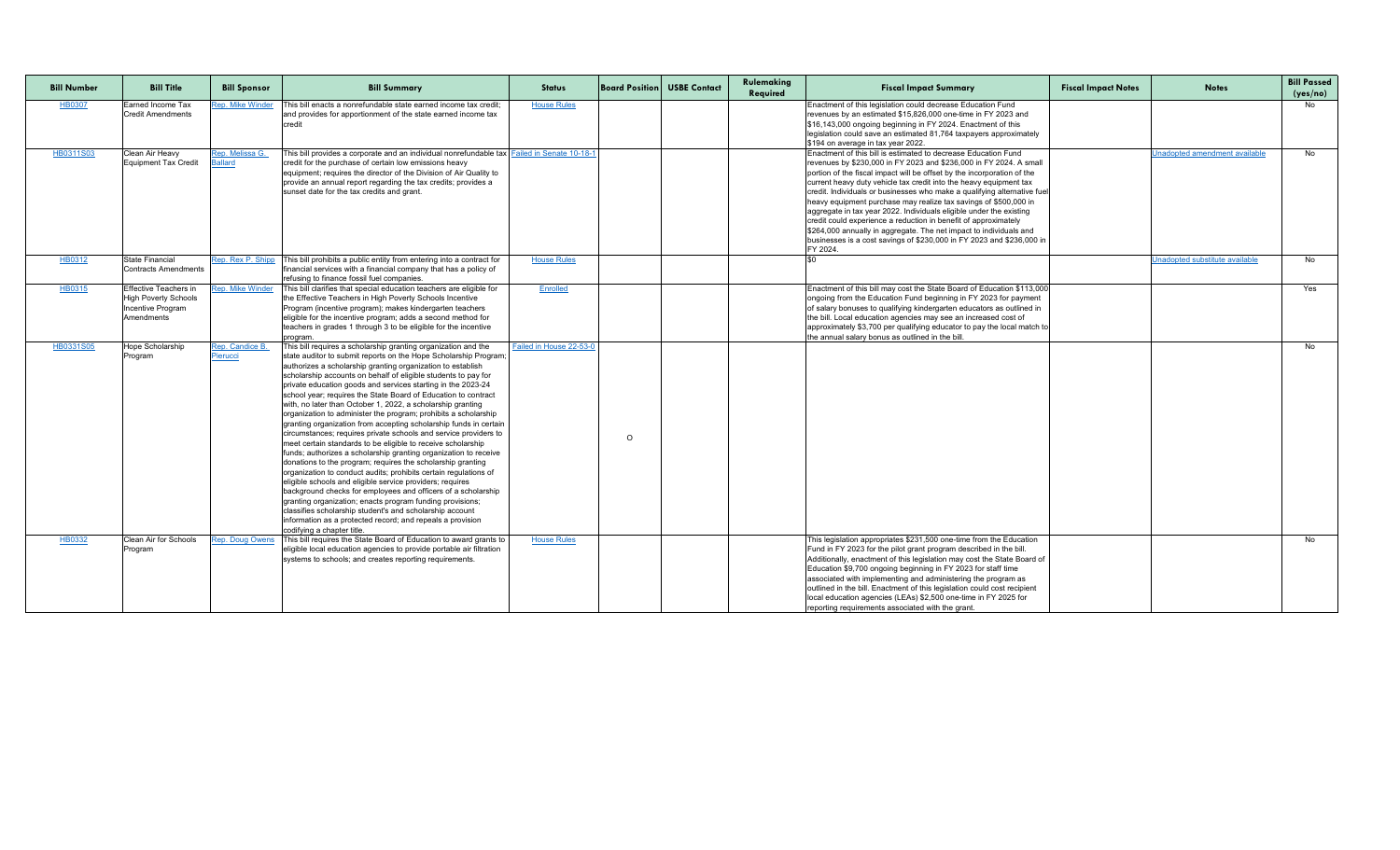| <b>Bill Number</b> | <b>Bill Title</b>                                   | <b>Bill Sponsor</b>     | <b>Bill Summary</b>                                                                                                           | <b>Status</b>           | <b>Board Position USBE Contact</b> | Rulemaking<br>Required | <b>Fiscal Impact Summary</b>                                                                                                           | <b>Fiscal Impact Notes</b> | <b>Notes</b>                                    | <b>Bill Passed</b><br>(yes/no) |
|--------------------|-----------------------------------------------------|-------------------------|-------------------------------------------------------------------------------------------------------------------------------|-------------------------|------------------------------------|------------------------|----------------------------------------------------------------------------------------------------------------------------------------|----------------------------|-------------------------------------------------|--------------------------------|
| HB0333S02          | Economic and<br><b>Workforce Development</b> Hawkes | Rep. Timothy D.         | This bill transfers the Pete Suazo Utah Athletic Commission and<br>the Utah Main Street Program from the Governor's Office of | Enrolled                |                                    |                        | Enactment of this legislation could increase revenue to the Rural<br>Opportunity Fund by \$2,250,000 ongoing and \$21,300,000 one-time |                            | Unadopted second substitute<br><u>available</u> | Yes                            |
|                    | Amendments                                          |                         | Economic Opportunity (GO Utah office) to the Department of                                                                    |                         |                                    |                        | in FY 2023 from grant funding and funds transferred from the Rural                                                                     |                            |                                                 |                                |
|                    |                                                     |                         | Cultural and Community Engagement; transfers the Talent,                                                                      |                         |                                    |                        | Coworking and Innovation Grant Program and the Rural Economic                                                                          |                            |                                                 |                                |
|                    |                                                     |                         | Education, and Industry Alignment Board (talent board), formerly                                                              |                         |                                    |                        | Development Incentive Program. Enactment of this legislation could                                                                     |                            |                                                 |                                |
|                    |                                                     |                         | the Talent, Education, and Industry Alignment Subcommittee, the                                                               |                         |                                    |                        | decrease expenditures by the Governor's Office of Economic                                                                             |                            |                                                 |                                |
|                    |                                                     |                         | Talent Ready Utah Program (talent program), the Utah Works                                                                    |                         |                                    |                        | Opportunity by \$3,977,400 ongoing from the General Fund and                                                                           |                            |                                                 |                                |
|                    |                                                     |                         | Program, and certain workforce development and education                                                                      |                         |                                    |                        | \$120,900 ongoing from dedicated credits beginning in FY 2023.                                                                         |                            |                                                 |                                |
|                    |                                                     |                         | programs from the GO Utah office to the Utah System of Higher                                                                 |                         |                                    |                        | Expenditure changes would come from the following: \$7,000 for the                                                                     |                            |                                                 |                                |
|                    |                                                     |                         | Education; modifies the membership and duties of the talent                                                                   |                         |                                    |                        | Women in the Economy Subcommittee (\$176,200) ongoing General                                                                          |                            |                                                 |                                |
|                    |                                                     |                         | board; requires the talent program to report annually on the talent                                                           |                         |                                    |                        | Fund and (\$70,200) ongoing dedicated credits from the movement of                                                                     |                            |                                                 |                                |
|                    |                                                     |                         | program's operations to the Utah Board of Higher Education;                                                                   |                         |                                    |                        | the Pete Suazo Athletic Commission to CCE, (\$427,400) ongoing                                                                         |                            |                                                 |                                |
|                    |                                                     |                         | allows the talent program to award grants to business entities                                                                |                         |                                    |                        | General Fund and (\$50,700) ongoing dedicated credits from the                                                                         |                            |                                                 |                                |
|                    |                                                     |                         | offering employee return to work programs; allows the executive                                                               |                         |                                    |                        | movement of Talent Ready Utah to USHE, (\$1,000,500) ongoing                                                                           |                            |                                                 |                                |
|                    |                                                     |                         | director of the GO Utah office to make rules to administer certain                                                            |                         |                                    |                        | General Fund from the movement of Utah Works to USHE,                                                                                  |                            |                                                 |                                |
|                    |                                                     |                         | programs established in law; allows the GO Utah office to issue                                                               |                         |                                    |                        | (\$355,300) ongoing General Fund for the movement of the Main                                                                          |                            |                                                 |                                |
|                    |                                                     |                         | economic development tax credits for certain projects for which                                                               |                         |                                    |                        | Street Program to CCE, (\$1,500,000) ongoing General Fund for the                                                                      |                            |                                                 |                                |
|                    |                                                     |                         | other tax credits are claimed; modifies requirements for the GO                                                               |                         |                                    |                        | transfer of the REDI program to the Rural Opportunity Fund,                                                                            |                            |                                                 |                                |
|                    |                                                     |                         | Utah office to award grants and loans under the Utah                                                                          |                         |                                    |                        | (\$750,000) ongoing General Fund for the transfer of the Rural                                                                         |                            |                                                 |                                |
|                    |                                                     |                         | Technology Innovation Funding Program, formerly the                                                                           |                         |                                    |                        | Coworking Innovation Center Grant Program to the Rural Opportunity                                                                     |                            |                                                 |                                |
|                    |                                                     |                         | Technology Commercialization and Innovation Program; expands                                                                  |                         |                                    |                        | Fund, and \$225,000 ongoing General Fund for 1.5 FTEs and                                                                              |                            |                                                 |                                |
|                    |                                                     |                         | the GO Utah office's Rural Opportunity Program, formerly the                                                                  |                         |                                    |                        | additional contract work for the Utah Technology Innovation Fund,                                                                      |                            |                                                 |                                |
|                    |                                                     |                         | Rural County Grant Program, by allowing the office to award                                                                   |                         |                                    |                        | Economic Assistance Grants, and the Unified Economic Opportunity                                                                       |                            |                                                 |                                |
|                    |                                                     |                         | grants and loans to certain counties, municipalities, and business                                                            |                         |                                    |                        | Commission. Enactment of this legislation could increase costs to the                                                                  |                            |                                                 |                                |
|                    |                                                     |                         | entities; creates the Rural Opportunity Advisory Committee within                                                             |                         |                                    |                        | Governor's Office of Economic Opportunity from the Rural Opportunity                                                                   |                            |                                                 |                                |
|                    |                                                     |                         | the GO Utah office, for advising and making recommendations to                                                                |                         |                                    |                        | Fund by \$2,250,000 ongoing and \$21,300,000 one-time in FY 2023                                                                       |                            |                                                 |                                |
|                    |                                                     |                         | the GO Utah office on grant and loan awards under the Rural                                                                   |                         |                                    |                        | for programmatic loan and grant funds. Enactment of this legislation                                                                   |                            |                                                 |                                |
|                    |                                                     |                         | Opportunity Program; creates the Rural Opportunity Fund, to be                                                                |                         |                                    |                        | could increase expenditures by the Department of Cultural and                                                                          |                            |                                                 |                                |
|                    |                                                     |                         | used by the GO Utah office for awarding grants and loans under                                                                |                         |                                    |                        | Community Engagement by \$531,500 ongoing from the General Fund                                                                        |                            |                                                 |                                |
| <u>HB0337S03</u>   | <b>Office of the Education</b> Rep. Karianne        |                         | This bill creates the Office of the Education Ombudsman in the                                                                | Failed in House 24-45-6 |                                    |                        | Enactment of this legislation could cost the Governor's Office                                                                         |                            |                                                 | No.                            |
|                    | Ombudsman                                           | <b>isonbee</b>          | governor's office; requires the office to report to the Education                                                             |                         |                                    |                        | \$455,000 ongoing beginning in FY 2023 for staffing and other costs                                                                    |                            |                                                 |                                |
|                    |                                                     |                         | Interim Committee; establishes the duties of the office; enacts                                                               |                         |                                    |                        | associated with the office established in the bill.                                                                                    |                            |                                                 |                                |
|                    |                                                     |                         | provisions governing liability and protected communications of                                                                |                         |                                    |                        |                                                                                                                                        |                            |                                                 |                                |
|                    |                                                     |                         | the office; enacts provisions governing office confidentiality and                                                            |                         |                                    |                        |                                                                                                                                        |                            |                                                 |                                |
|                    |                                                     |                         | privilege; amends provisions protecting certain records created or                                                            |                         |                                    |                        |                                                                                                                                        |                            |                                                 |                                |
|                    |                                                     |                         | submitted to the office.                                                                                                      |                         |                                    |                        |                                                                                                                                        |                            |                                                 |                                |
| HB0339             | Paid Teacher                                        | Rep. Jordan D.          | This bill requires the State Board of Education to provide funding                                                            | <b>House Rules</b>      |                                    |                        | Enactment of this bill may cost the State Board of Education                                                                           |                            | Unadopted amendment available                   | No                             |
|                    | Preparation Days for                                | <u>Teuscher</u>         | for a certain number of paid preparation days for teachers to                                                                 |                         |                                    |                        | \$84,100,000 from the Uniform School Fund beginning in FY 2023 to                                                                      |                            |                                                 |                                |
|                    | Curriculum and                                      |                         | improve curriculum and classroom transparency.                                                                                |                         |                                    |                        | provide for the educator preparation days outlined in the bill.                                                                        |                            |                                                 |                                |
|                    | Classroom                                           |                         |                                                                                                                               |                         |                                    |                        |                                                                                                                                        |                            |                                                 |                                |
|                    | Transparency                                        |                         |                                                                                                                               |                         |                                    |                        |                                                                                                                                        |                            |                                                 |                                |
| HB0346S02          | Funding Independence                                | Rep. Candice B.         | This bill prohibits an institution of higher education from seeking                                                           | Enrolled                |                                    |                        | Enactment of this legislation could cost Southern Utah University                                                                      |                            | Unadopted second substitute                     | Yes                            |
|                    | in Foreign Language                                 | <u>Pierucci</u>         | or accepting funding support from a restricted foreign entity;                                                                |                         |                                    |                        | S300,000, one-time from the Education Fund for the establishment of                                                                    |                            | available                                       |                                |
|                    | Education                                           |                         | requires Southern Utah University to establish the Helen Foster                                                               |                         |                                    |                        | the Helen Foster Snow Cultural Center.                                                                                                 |                            |                                                 |                                |
|                    |                                                     |                         | Snow Cultural Center, subject to legislative appropriations.                                                                  |                         |                                    |                        |                                                                                                                                        |                            |                                                 |                                |
| HB0348S01          | <b>Educator Retirement</b>                          | <b>Rep. Mike Winder</b> | This bill creates an exception (the exception) to the separation                                                              | <b>Senate Rules</b>     |                                    |                        | Enactment of this bill may cost state agencies that reemploy a retiree                                                                 |                            |                                                 | No                             |
|                    | Amendments                                          |                         | period for retirees from a public employee system to be                                                                       |                         |                                    |                        | a surcharge equivalent to a percentage of salary plus a portion of the                                                                 |                            |                                                 |                                |
|                    |                                                     |                         | reemployed with a participating employer within the separation                                                                |                         |                                    |                        | amortization of contribution rates. Enactment of this bill may cost local                                                              |                            |                                                 |                                |
|                    |                                                     |                         | period without cancellation of the retirement allowance if the                                                                |                         |                                    |                        | governments that reemploy a retiree a surcharge equivalent to a                                                                        |                            |                                                 |                                |
|                    |                                                     |                         | participating employer pays the amortization rate and a                                                                       |                         |                                    |                        | percentage of salary plus a portion of the amortization of contribution                                                                |                            |                                                 |                                |
|                    |                                                     |                         | surcharge; requires the Utah State Retirement Office to report                                                                |                         |                                    |                        | rates. Enactment of this bill may cost employers that reemploy a                                                                       |                            |                                                 |                                |
|                    |                                                     |                         | information regarding costs of the exception to the Retirement                                                                |                         |                                    |                        | retiree a surcharge equivalent to a percentage of salary plus a portion<br>of the amortization of contribution rates.                  |                            |                                                 |                                |
|                    |                                                     |                         | and Independent Entities Interim Committee; and creates a time-                                                               |                         |                                    |                        |                                                                                                                                        |                            |                                                 |                                |
|                    |                                                     |                         | limited period for a current retiree from a public employee                                                                   |                         |                                    |                        |                                                                                                                                        |                            |                                                 |                                |
|                    |                                                     |                         | retirement system to be reemployed with a participating employer                                                              |                         |                                    |                        |                                                                                                                                        |                            |                                                 |                                |
|                    |                                                     |                         | within the separation requirement without cancellation of the                                                                 |                         |                                    |                        |                                                                                                                                        |                            |                                                 |                                |
|                    |                                                     |                         | retirement allowance.                                                                                                         |                         |                                    |                        |                                                                                                                                        |                            |                                                 |                                |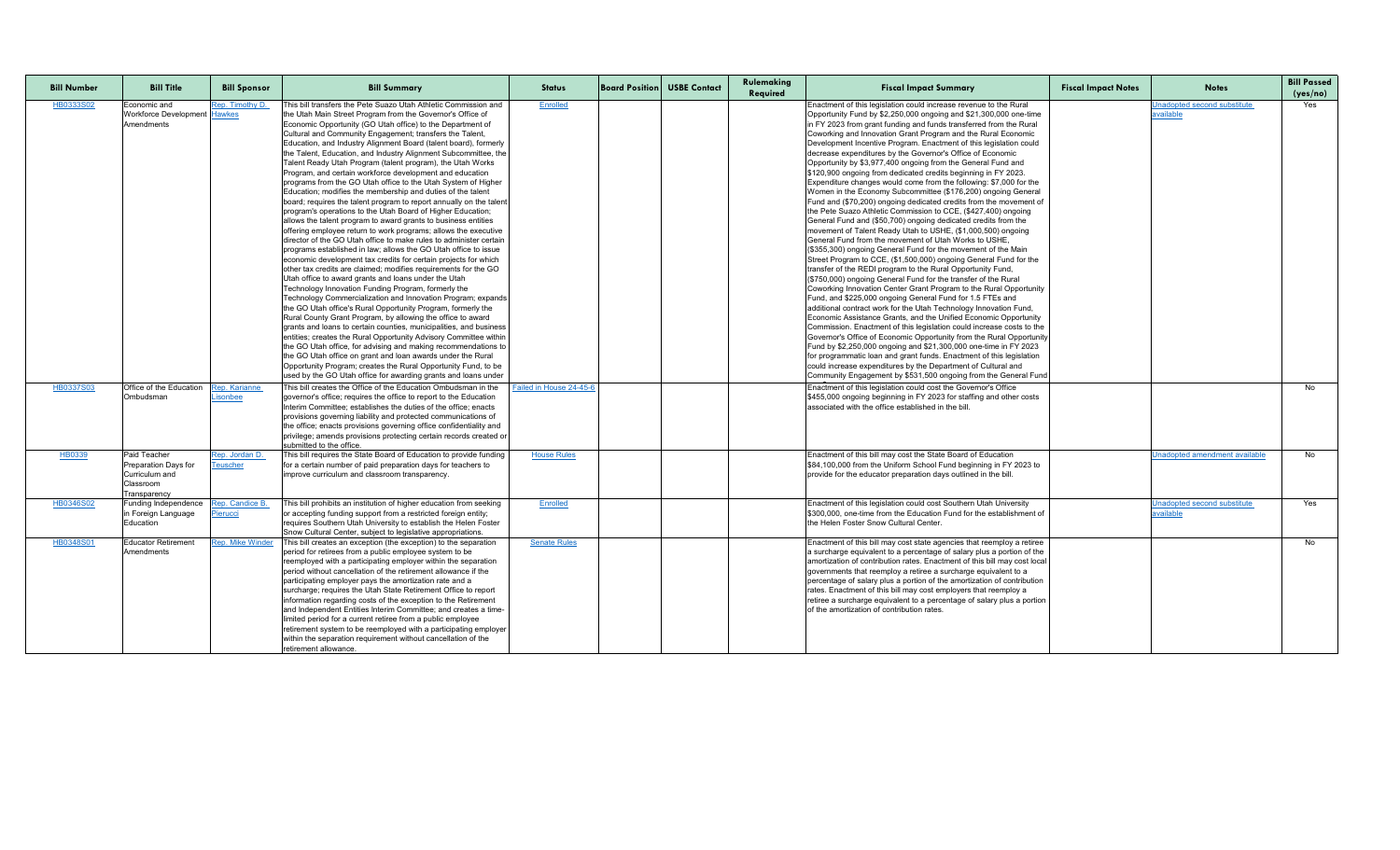| <b>Bill Number</b> | <b>Bill Title</b>                                             | <b>Bill Sponsor</b>                   | <b>Bill Summary</b>                                                                                                                                                                                                                                                                                                                                                                                                                                                                                                                                                                                                                                                                                                                                                                                                                                                                                                                    | <b>Status</b>       | <b>Board Position USBE Contact</b> | Rulemaking<br>Required | <b>Fiscal Impact Summary</b>                                                                                                                                                                                                                                                                                                                                                                                                                                                                                                                                    | <b>Fiscal Impact Notes</b> | <b>Notes</b>                   | <b>Bill Passed</b><br>(yes/no) |
|--------------------|---------------------------------------------------------------|---------------------------------------|----------------------------------------------------------------------------------------------------------------------------------------------------------------------------------------------------------------------------------------------------------------------------------------------------------------------------------------------------------------------------------------------------------------------------------------------------------------------------------------------------------------------------------------------------------------------------------------------------------------------------------------------------------------------------------------------------------------------------------------------------------------------------------------------------------------------------------------------------------------------------------------------------------------------------------------|---------------------|------------------------------------|------------------------|-----------------------------------------------------------------------------------------------------------------------------------------------------------------------------------------------------------------------------------------------------------------------------------------------------------------------------------------------------------------------------------------------------------------------------------------------------------------------------------------------------------------------------------------------------------------|----------------------------|--------------------------------|--------------------------------|
| HB0355S01          | <b>Higher Education</b><br><b>Financial Aid</b><br>Amendments | <u>Rep. Val L.</u><br><b>Peterson</b> | This bill changes the Public Safety Officer Career Advancement<br>Reimbursement Program to a grant program; addresses the<br>amount of money the Utah Board of Higher Education (board)<br>may use for administrative costs and overhead related to the<br>Opportunity Scholarship Program; repeals or reorganizes the<br>provisions of the Access Utah Promise Scholarship Program;<br>allows the board to establish criteria under which the board may<br>forgive a loan made under the Terrel H. Bell Teaching Incentive<br>Loans program; changes the Talent Development Incentive Loan<br>Program to an award program; removes the state requirement for<br>financial aid applicants to complete the federal form for selective<br>service; directs the board to create educational pathways;<br>changes the Success Stipend Program to the Utah Promise<br>Program and modifies the financial aid available under the<br>program | Enrolled            |                                    |                        | Enactment of this legislation appropriates \$718,000 ongoing<br>beginning in FY 2023 from the Education Fund to the Board of Higher<br>Education, and the board could expend approximately that amount for<br>up to six full-time positions and related costs to implement the<br>educational pathways plan created by the legislation.                                                                                                                                                                                                                         |                            |                                | Yes                            |
| HB0356S02          | Athletic Coaching<br>Standards Amendments Teuscher            | Rep. Jordan D.                        | This bill requires a local education agency (LEA) to develop<br>coaching standards for high school athletic coaches; with<br>possible exceptions, requires a principal to conduct an annual<br>Istandardized evaluation of a head coach based on the standards<br>developed by the LEA; requires a principal to provide a coach<br>with a copy of a completed evaluation; and for an athletic coach<br>who is also an educator, prohibits an LEA from taking action in<br>Irelation to the coach's status as an educator based on an<br>evaluation of the coach's performance as a coach.                                                                                                                                                                                                                                                                                                                                              | <b>Senate Rules</b> |                                    |                        | Enactment of this legislation could cost local education agencies<br>(LEAs) a total of approximately \$102,700 one-time and \$121,000<br>ongoing beginning in FY 2023 for staff time related to the evaluations.<br>The cost to each LEA may vary depending on the number of head<br>coaches they employ.                                                                                                                                                                                                                                                       |                            |                                | No                             |
| <b>HB0358</b>      | Mental Health Treatment Rep. Brian S. King<br>Amendments      |                                       | This bill requires health plans offered by a governmental entity<br>that opts out of the federal Mental Health Parity and Addiction<br>Equity Act (the act) to substantially comply with the act, including<br>the act's financial requirements and treatment limitations; and<br>provides limitations that a governmental entity may place on<br>residential treatment coverage.                                                                                                                                                                                                                                                                                                                                                                                                                                                                                                                                                      | <b>Senate Rules</b> |                                    |                        | Enactment of this legislation could cost the Utah System of Higher<br>Education an aggregated \$5,336,600 ongoing from the Education<br>Fund beginning in FY 2023 to bring university health plans into<br>compliance with portions of the Mental Health Parity Act. Enactment<br>of this legislation could increase costs to local exempt government<br>entities by \$0.64 per member per month to bring health plans into<br>compliance with portions of the Mental Health Parity Act. The number<br>of members affected by this change cannot be determined. |                            | <b>Bill was amended</b>        | No                             |
| HB0362             | <b>Taxing Entity</b><br>Amendments                            | <b>Rep. Mike Winder</b>               | This bill defines the term, "nonagreement tax entity"; authorizes a<br>community reinvestment agency to receive tax increment related<br>to a community reinvestment project area from a tax entity that<br>has not entered into an interlocal agreement with the agency<br>under certain circumstances; describes the process for an<br>agency to consider and pass a nonagreement tax entity<br>resolution.                                                                                                                                                                                                                                                                                                                                                                                                                                                                                                                          | <b>House Rules</b>  |                                    |                        |                                                                                                                                                                                                                                                                                                                                                                                                                                                                                                                                                                 |                            | Unadopted substitute available | No                             |
| HB0366S01          | Education Transparency Rep. Keven J                           | Stratton                              | This bill requires local governing boards to continue and<br>encourage methods to ensure curriculum transparency.                                                                                                                                                                                                                                                                                                                                                                                                                                                                                                                                                                                                                                                                                                                                                                                                                      | <b>House Rules</b>  |                                    |                        |                                                                                                                                                                                                                                                                                                                                                                                                                                                                                                                                                                 |                            |                                | No                             |
| <b>HB0370</b>      | <b>Mental Health</b><br>Professional<br>Amendments            | Rep. Ryan D.<br><b>Wilcox</b>         | This bill modifies state postretirement reemployment restrictions<br>for a retiree who was a mental health therapist or substance use<br>disorder counselor; expands the Utah Health Care Workforce<br>Financial Assistance Program to apply to certain mental health<br>Iprofessionals.                                                                                                                                                                                                                                                                                                                                                                                                                                                                                                                                                                                                                                               | <b>Senate Rules</b> |                                    |                        | Enactment of this bill may cost the state \$400,000 ongoing in FY 2023<br>for increased costs to mental health professional retirement benefits.<br>of which \$200,000 is from the General Fund, and \$50,000 is from the<br>Education Fund. Costs could be significantly higher due to the<br>earnings differential. Enactment of this bill may cost local<br>governments, employers, and individuals up to \$1,900,000.                                                                                                                                       |                            |                                | No                             |
| HB0374S05          | Sensitive Materials in<br><b>Schools</b>                      | Rep. Ken Ivory                        | This bill defines certain instructional materials as sensitive<br>materials; prohibits sensitive materials in a public school; requires<br>the State Board of Education to, in consultation with the Office of<br>the Attorney General, provide guidance and training to public<br>schools on identifying sensitive materials; requires a local<br>education agency to include parents who are reflective of a<br>school's community when determining whether an instructional<br>material is sensitive material requires the state board to report to<br>the Education Interim Committee and the Government<br>Operations Interim Committee on:<br>• implementation and compliance with the certain<br>provisions; and<br>complaints a local education agency or the state board<br>receives regarding a violation of provisions in this bill.                                                                                        | Enrolled            |                                    |                        | Enactment of this legislation may cost the State Board of Education<br>\$600 one-time from the Education Fund in FY 2023 for staff time<br>related to the report outlined in the bill. The agency indicated these<br>costs are absorbable.                                                                                                                                                                                                                                                                                                                      |                            |                                | Yes                            |
| <b>HB380</b>       | <b>School Enrollment</b><br>Amendments                        |                                       | Rep. Mike Winder This bill changes the application period for early enrollment for<br>nonresident students from December 1 through the third Friday in<br>February, to November 15 through the first Friday in February.                                                                                                                                                                                                                                                                                                                                                                                                                                                                                                                                                                                                                                                                                                               | <b>Enrolled</b>     |                                    |                        | LSO.                                                                                                                                                                                                                                                                                                                                                                                                                                                                                                                                                            |                            |                                | Yes                            |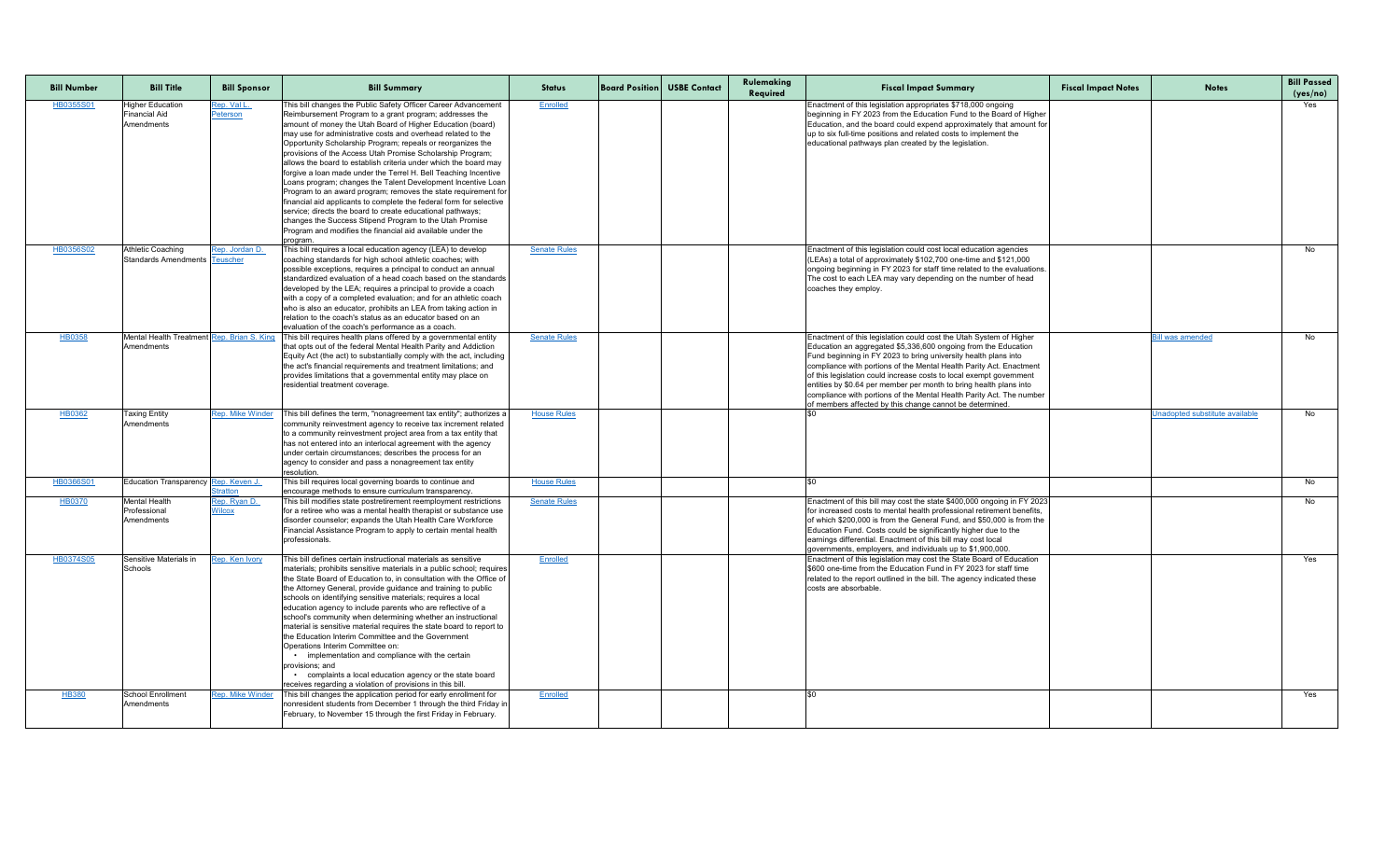| <b>Bill Number</b> | <b>Bill Title</b>                                                              | <b>Bill Sponsor</b>                  | <b>Bill Summary</b>                                                                                                                                                                                                                                                                                                                                                                                                                                                                                                                                                                                                                                                                                                                                                                                                 | <b>Status</b>   |                                                                                                                                                             | <b>Board Position USBE Contact</b> | Rulemaking<br>Required | <b>Fiscal Impact Summary</b>                                                                                                                                                                                                                                                                                                                                                                                                                                                                                                                                                                                                                                                                                                                    | <b>Fiscal Impact Notes</b> | <b>Notes</b>            | <b>Bill Passed</b><br>(yes/no) |
|--------------------|--------------------------------------------------------------------------------|--------------------------------------|---------------------------------------------------------------------------------------------------------------------------------------------------------------------------------------------------------------------------------------------------------------------------------------------------------------------------------------------------------------------------------------------------------------------------------------------------------------------------------------------------------------------------------------------------------------------------------------------------------------------------------------------------------------------------------------------------------------------------------------------------------------------------------------------------------------------|-----------------|-------------------------------------------------------------------------------------------------------------------------------------------------------------|------------------------------------|------------------------|-------------------------------------------------------------------------------------------------------------------------------------------------------------------------------------------------------------------------------------------------------------------------------------------------------------------------------------------------------------------------------------------------------------------------------------------------------------------------------------------------------------------------------------------------------------------------------------------------------------------------------------------------------------------------------------------------------------------------------------------------|----------------------------|-------------------------|--------------------------------|
| HB0383S01          | Agency Fee<br>Assessment<br>Amendments                                         | <u>Rep. Kay J.</u><br>Christofferson | This bill modifies provisions relating to a fee agency's charging of<br>a new service fee or regulatory fee; modifies definitions<br>applicable to provisions related to fees of state agencies;<br>requires the Governor's Office of Planning and Budget and the<br>Division of Finance to submit a report summarizing agency fee<br>information.                                                                                                                                                                                                                                                                                                                                                                                                                                                                  | Enrolled        |                                                                                                                                                             |                                    |                        | Enactment of this legislation could cost the Office of the Legislative<br>Fiscal Analyst \$5,800 one-time in FY 2022 from the General Fund for<br>programming costs.                                                                                                                                                                                                                                                                                                                                                                                                                                                                                                                                                                            |                            | <b>Bill was amended</b> | Yes                            |
| HB0386S01          | Education Innovation<br>Program                                                | Rep. Douglas R.<br><b>Welton</b>     | This bill establishes a process for submitting an application and<br>receiving LEA governing board approval for an innovation<br>program; provides for the features of an innovation program,<br>including alternative curriculum and alternative class schedule;<br>specifies requirements for an innovation program application,<br>including parental consent for student participation; provides a<br>process for LEA governing board approval of an innovation<br>program application; allows for a grant for additional costs related<br>to an innovation program; provides for a review and assessment<br>of the performance of an innovation program; and provides for<br>the repeal of innovation program provisions.                                                                                      | Enrolled        |                                                                                                                                                             |                                    |                        | This bill appropriates \$2,500,000 one-time to the State Board of<br>Education (USBE) from the Education Fund in FY 2023 for a<br>classroom innovation grant pilot program. Additionally, enactment of<br>this legislation may cost USBE approximately \$6,300 ongoing from<br>the Education Fund beginning in FY 2023 for staff costs associated<br>with implementing the legislation. USBE indicated this cost is<br>absorbable. Enactment of this legislation may cost local education<br>agencies (LEAs) approximately \$96,000 ongoing beginning in FY<br>2023 for staff time related to creating and implementing 100<br>Innovation plans each year. Costs may vary depending on how many<br>innovation plans are requested and approved. |                            | <b>Bill was amended</b> | Yes                            |
| HB0390S01          | Early College and<br><b>Concurrent Enrollment</b><br><b>Program Amendments</b> | Rep. V. Lowry<br>Snow                | This bill aligns references to Advanced Placement courses,<br>exams, and credit; amends requirements for a State Board of<br>Education funding distribution formula for early college programs<br>to prioritize funding to cover the cost of each early college<br>program test for certain students: addresses LEA use of certain<br>program funds for concurrent enrollment courses for certain<br>students; allows an LEA to charge a restricted rate for indirect<br>costs in concurrent enrollment programs.                                                                                                                                                                                                                                                                                                   | Enrolled        |                                                                                                                                                             |                                    |                        | Enactment of this legislation could cost local education agencies<br>(LEAs) approximately \$327,600 ongoing beginning in FY 2023 to<br>cover costs of early college and concurrent enrollment courses for<br>students experiencing economic disadvantage. Costs may vary by<br>LEA depending on the number of qualifying students and the number<br>of courses. Additionally, LEAs may save an average of 6.3% on<br>indirect costs associated with early college and concurrent enrollment<br>courses. Savings may vary by LEA depending on current unrestricted<br>land restricted indirect cost rates.                                                                                                                                       |                            |                         | Yes                            |
| HB0396S01          | Paid Professional Hours Rep. Jefferson<br>for Educators                        | <u> Moss</u>                         | This bill requires the State Board of Education to provide funding<br>to local education agencies (LEAs) for additional paid<br>professional hours for educators; describes the professional<br>development LEAs will provide with state board funding; and<br>requires the Executive Appropriations Committee, in preparing<br>budget bills, to use one-time appropriations in the Public<br>Education Economic Stabilization Restricted Account for a<br>certain amount of paid professional hours for educators.                                                                                                                                                                                                                                                                                                 | Enrolled        | S and have staff<br>work with the<br>sponsor to<br>request lines 47<br>66 provide<br>adequate<br>flexibility or that<br>the "ands" are<br>changed to "ors." |                                    |                        | Enactment of this bill appropriates \$64,000,000 one-time in FY 2023<br>from the Uniform School Fund Restricted - Public Education Economic<br>Stabilization Account to the State Board of Education to implement<br>the additional professional hours for qualifying educators as outlined<br>in the bill. In future years, 10 percent of the estimated account<br>Ibalance in the restricted account can be used for educator<br>professional time and may increase or decrease depending on the<br>balance in the restricted account.                                                                                                                                                                                                        |                            |                         | Yes                            |
| HB0399             | <b>Government Record</b><br>Amendments                                         | Rep. Ryan D.<br><b>Wilcox</b>        | This bill modifies the list of records that may be classified as<br>protected to include an employee statement given as part of a<br>governmental entity's investigation into possible wrongdoing,<br>under certain circumstances; modifies governmental immunity<br>provisions relating to claims for attorney fees and court costs<br>under the Government Records Access and Management Act<br>and makes those claims not subject to the Governmental<br>Immunity Act of Utah; includes court costs in what can be<br>claimed in certain proceedings under the Government Records<br>Access and Management Act; modifies a provision relating to the<br>jurisdiction of the Court of Appeals to exclude a proceeding<br>under the Government Records Access and Management Act<br>that precedes judicial review. | <b>Enrolled</b> |                                                                                                                                                             |                                    |                        |                                                                                                                                                                                                                                                                                                                                                                                                                                                                                                                                                                                                                                                                                                                                                 |                            | <b>Bill was amended</b> | Yes                            |
| HB0417S01          | <b>Online Course Access</b><br>Amendments                                      | Rep. Kera Birkelar                   | This bill requires the State Board of Education to use funds from<br>an appropriation to the Statewide Online Education Program to<br>pay an online course fee for a student attending a small school.                                                                                                                                                                                                                                                                                                                                                                                                                                                                                                                                                                                                              | <b>Enrolled</b> |                                                                                                                                                             |                                    |                        | Enactment of this legislation by cost the State Board of Education<br>\$681,600 ongoing from the Education Fund beginning in FY 2023 to<br>pay online courses through the Statewide Online Education Program<br>as outlined in the bill.                                                                                                                                                                                                                                                                                                                                                                                                                                                                                                        |                            |                         | Yes                            |
| HB0419             | <b>Audit Committee</b><br><b>Authority Amendments</b>                          | Rep. Karen M.<br>Peterson            | This bill requires the State Board of Education to designate, in<br>writing, the responsibilities and powers of an audit committee<br>established by the State Board of Education.                                                                                                                                                                                                                                                                                                                                                                                                                                                                                                                                                                                                                                  | Enrolled        |                                                                                                                                                             |                                    |                        |                                                                                                                                                                                                                                                                                                                                                                                                                                                                                                                                                                                                                                                                                                                                                 |                            | <b>Bill was amended</b> | Yes                            |
| HB0420             | Title IX Reporting                                                             | Rep. Kera Birkelar                   | This bill requires certain schools to report information regarding<br>student participation in interscholastic sports available to<br>students enrolled at the school; requires certain schools to<br>include in the school's report information regarding an action plan<br>that the school creates to address a discrepancy in participation<br>in gender-designated interscholastic sport; and requires a local<br>governing board to review the report in a public board meeting.                                                                                                                                                                                                                                                                                                                               | Enrolled        |                                                                                                                                                             |                                    |                        | Enactment of this legislation could cost local education agencies<br>(LEAs) \$170,400 ongoing beginning in FY 2023 for staff time required<br>for the report outlined in the bill. Costs may vary by LEA depending on<br>the number of schools with interscholastic sports teams.                                                                                                                                                                                                                                                                                                                                                                                                                                                               |                            | <b>Bill was amended</b> | Yes                            |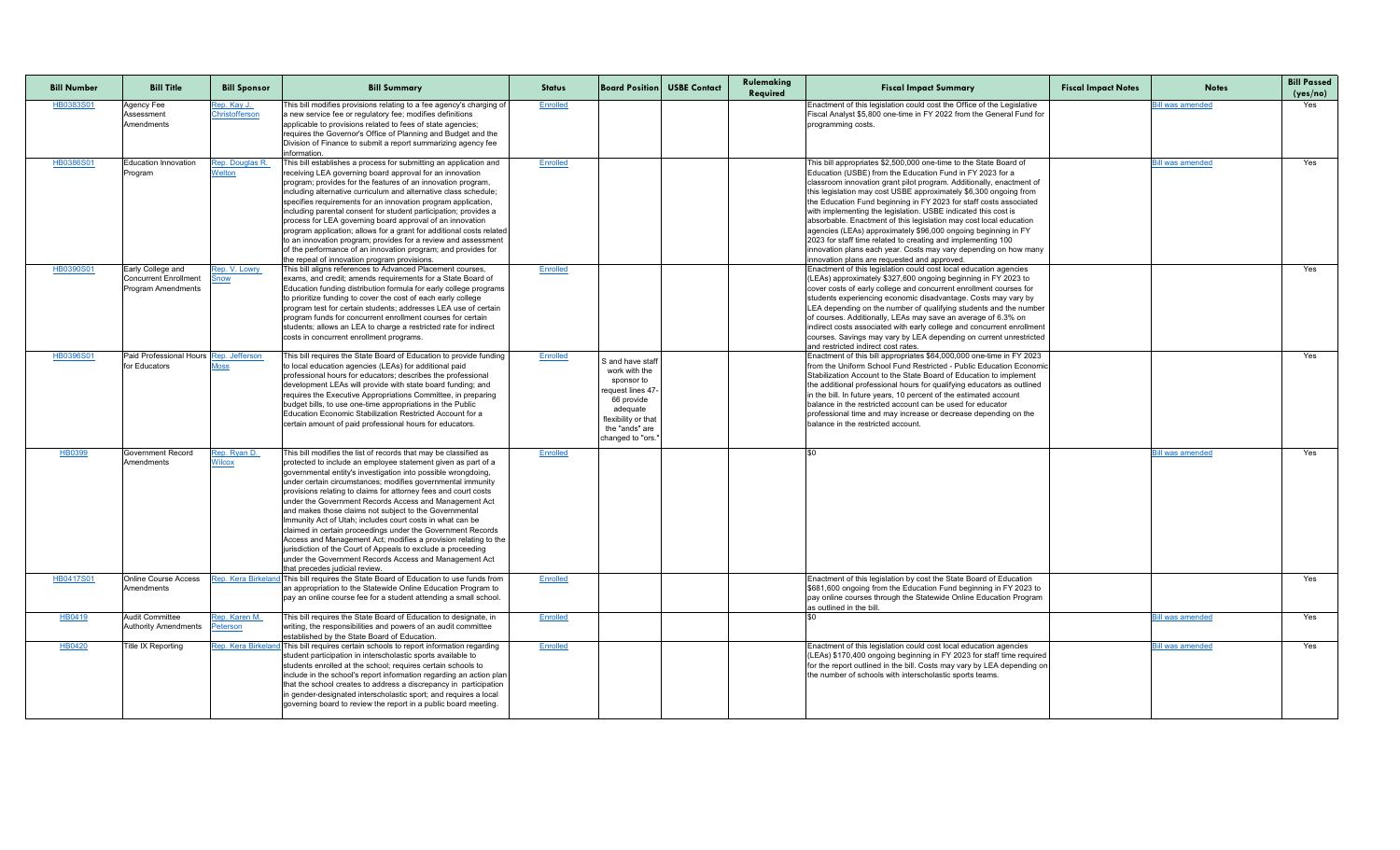| <b>Bill Number</b> | <b>Bill Title</b>                                                          | <b>Bill Sponsor</b>                       | <b>Bill Summary</b>                                                                                                                                                                                                                                                                                                                                                                                                                                                                                                                                                                                                                                                                                                                                                                                                                               | <b>Status</b>           | <b>Board Position USBE Contact</b> | Rulemaking<br>Required | <b>Fiscal Impact Summary</b>                                                                                                                                                                                                                                                                                                                                                                                                                                                                                                                                                                                                                                                                                                                                                                                                                                                                                                                                                                                                                                      | <b>Fiscal Impact Notes</b> | <b>Notes</b>            | <b>Bill Passed</b><br>(yes/no) |
|--------------------|----------------------------------------------------------------------------|-------------------------------------------|---------------------------------------------------------------------------------------------------------------------------------------------------------------------------------------------------------------------------------------------------------------------------------------------------------------------------------------------------------------------------------------------------------------------------------------------------------------------------------------------------------------------------------------------------------------------------------------------------------------------------------------------------------------------------------------------------------------------------------------------------------------------------------------------------------------------------------------------------|-------------------------|------------------------------------|------------------------|-------------------------------------------------------------------------------------------------------------------------------------------------------------------------------------------------------------------------------------------------------------------------------------------------------------------------------------------------------------------------------------------------------------------------------------------------------------------------------------------------------------------------------------------------------------------------------------------------------------------------------------------------------------------------------------------------------------------------------------------------------------------------------------------------------------------------------------------------------------------------------------------------------------------------------------------------------------------------------------------------------------------------------------------------------------------|----------------------------|-------------------------|--------------------------------|
| HB0422S01          | <b>School District Voter</b><br><b>Eligibility Amendments</b>              | <u>Rep. Jordan D.</u><br><u> Teuscher</u> | This bill allows local school boards to vote to allow students who<br>are 16 and 17 years old to vote in local school board elections;<br>prohibits school staff at schools in the pilot project from<br>electioneering during instructional time on school property;<br>Idescribes the circumstances under which local school board<br>candidates may be allowed to campaign to students during<br>instructional time on school property.                                                                                                                                                                                                                                                                                                                                                                                                        | Failed in House 29-46-0 |                                    |                        | Enactment of this legislation could increase dedicated credits revenue<br>to the Division of Technology Services by approximately \$19,300 one-<br>time in FY2022 to provide system programming services to the<br>Governor's Office and the Department of Public Safety. To the extent<br>that districts allow new voters to vote in school board elections,<br>enactment of this legislation could cost the Driver License Division of<br>the Department of Public Safety approximately \$9,800 and the<br>Governor's Office approximately \$9,500 one-time from the General<br>Fund in FY2022 for system programming costs; there would be a<br>commensurate cost for the Division of Technology Services from<br>dedicated credits to perform these services. To the extent that districts<br>opt to allow new voters to vote in school board elections, enactment of<br>this legislation could cost local governments up to approximately<br>\$62,000 in aggregate in the first election year and up to \$5,300<br>ongoing in each subsequent election year. |                            |                         | No                             |
| <b>HB0424</b>      | <b>Workforce Development</b><br>In the Skilled Trades Act C                | Rep. Jennifer<br>ailey-Provost            | This bill for certain public works projects:<br>• requires that a specified amount of labor be performed by<br>an apprentice;<br>• establishes other requirements for a contract between a<br>government entity and a contractor relating to labor provided by<br>an apprentice; and<br>• provides exceptions to the apprentice labor requirement<br>under certain circumstances.                                                                                                                                                                                                                                                                                                                                                                                                                                                                 | <b>House Rules</b>      |                                    |                        | Enactment of this legislation could increase costs to the Department<br>of Government Operations - Administrative Services by an estimated<br>\$80,900 annually and \$3,000 one-time from the General Fund<br>beginning in FY 2023 for an additional FTE to fulfill certain contract<br>and review work. Enactment of this legislation could also increase<br>costs to the Department of Transportation by \$460,000 annually and<br>\$14,000 one-time from the Transportation Fund beginning in FY 2023<br>for one additional FTE for administrative oversight and four additional<br>FTEs for interviewing, reviewing, and program verification.                                                                                                                                                                                                                                                                                                                                                                                                                |                            |                         | No                             |
| HB0428S02          | School Safety<br>Amendments                                                | Rep. Sandra Hollin                        | This bill requires the State Board of Education to provide training<br>on certain state and federal law; requires a local education<br>agency (LEA) to:<br>• review information on harassment and discrimination<br>within the LEA:<br>adopt a plan for harassment- and discrimination-free<br>learning; and<br>$\cdot$ report on the plan;<br>requires an LEA to report data on the race of a victim of bullying,<br>hazing, or cyber-bullying.                                                                                                                                                                                                                                                                                                                                                                                                  | Enrolled                |                                    |                        | This bill appropriates \$10,000 one-time in FY 2023 from the Education<br>Fund to the State Board of Education to provide the training outlined<br>in the bill. Enactment of this legislation could cost local education<br>agencies (LEAs) approximately \$1,000 one-time and \$1,000 ongoing<br>per plan beginning in FY 2023 to create and implement the school-<br>level plans as outlined in the bill. Costs may vary by LEA depending<br>on the number of schools within the LEAs.                                                                                                                                                                                                                                                                                                                                                                                                                                                                                                                                                                          |                            | Bill was amended        | Yes                            |
| HB0437S01          | <b>Education Research and Rep. Jefferson</b><br>Innovation Amendments Moss |                                           | This bill changes the chair of the Utah Leading through Effective,<br>Actionable, and Dynamic Education (ULEAD) steering committee<br>to two co-chairs; amends the membership of the ULEAD director<br>selection committee and the ULEAD steering committee; amends<br>the duties of the ULEAD director, steering committee, and<br>director selection committee; adds requirements for certain<br>research and reports; requires the State Board of Education to<br>provide a means for the steering committee to meet remotely;<br>permits the ULEAD director to utilize state board staff under<br>Icertain circumstances.                                                                                                                                                                                                                     | <b>Enrolled</b>         |                                    |                        |                                                                                                                                                                                                                                                                                                                                                                                                                                                                                                                                                                                                                                                                                                                                                                                                                                                                                                                                                                                                                                                                   |                            |                         | Yes                            |
| HB0439S01          | <b>Elected Public Body</b><br>Transparency<br>Amendments                   | Rep. Cheryl K.<br><u>Acton</u>            | This bill modifies the requirement for recording votes in the<br>meeting minutes for a public body that has members who were<br>elected to the public body.                                                                                                                                                                                                                                                                                                                                                                                                                                                                                                                                                                                                                                                                                       | <b>Enrolled</b>         |                                    |                        |                                                                                                                                                                                                                                                                                                                                                                                                                                                                                                                                                                                                                                                                                                                                                                                                                                                                                                                                                                                                                                                                   |                            |                         | Yes                            |
| <b>HB0444S01</b>   | <b>Income Tax Revisions</b>                                                | Rep. Robert M.<br><b>Spendlove</b>        | This bill authorizes a pass-through entity to pay a tax on behalf of<br>pass-through entity taxpayers who are individuals for a taxable<br>year that begins on or after January 1, 2022, but begins on or<br>before December 31, 2025; requires an individual whose tax on<br>income attributed to the pass-through entity taxpayer is paid by<br>the pass-through entity to add the amount of tax paid to the pass-<br>through entity taxpayer's individual tax return; creates a<br>nonrefundable income tax credit equal to the amount of the tax<br>paid by the pass-through entity; requires a pass-through entity to<br>report information to a pass-through entity taxpayer regarding<br>income attributed to the pass-through entity taxpayer and tax<br>paid; creates penalties for failure to provide the report or to pay<br>Ithe tax. | <b>Enrolled</b>         |                                    |                        | Enactment of this legislation could cost the Tax Commission \$624,400<br>one time from the Education fund for updates to the tax system,<br>forms, training and processing. Certain individual pass-through entity<br>taxpayers and pass-through entities may see changes to their state<br>and federal tax liability depending on how they file returns and other<br>unpredictable factors.                                                                                                                                                                                                                                                                                                                                                                                                                                                                                                                                                                                                                                                                      |                            | <b>Bill was amended</b> | Yes                            |
| <b>HB0460</b>      | State Employee<br>Retirement<br>Amendments                                 | Rep. Ryan D.<br><b>Wilcox</b>             | This bill allows a retiree who returns to employment after<br>retirement under the limited earnings exception to treat the<br>original retirement date as the termination date for purposes of<br>calculating the one-year separation requirement.                                                                                                                                                                                                                                                                                                                                                                                                                                                                                                                                                                                                | <b>House Rules</b>      |                                    |                        | Enactment of this bill may cost the state \$3,773,300 ongoing in FY<br>2023 for retirement benefits, of which \$1,836,100 is from the General<br>Fund, and \$220,100 is from the Education Fund. Enactment of this bill<br>may cost local governments, employers, and individuals up to<br>\$20,335,600 beginning in FY 2023. Enactment of this bill may cost<br>local governments, employers, and individuals up to \$20,335,600<br>beginning in FY 2023 for retirement benefits.                                                                                                                                                                                                                                                                                                                                                                                                                                                                                                                                                                                |                            |                         | No                             |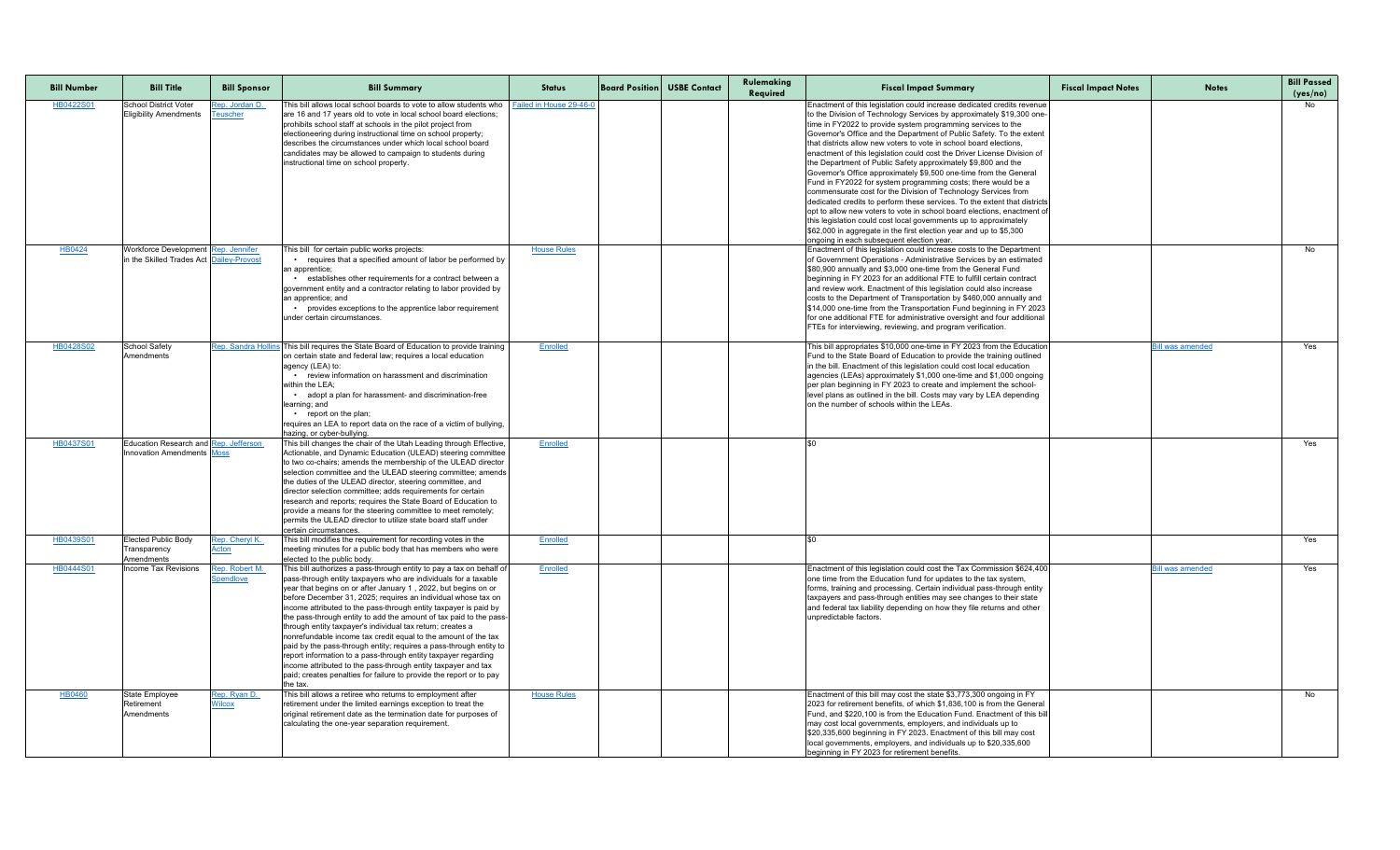| <b>Bill Number</b> | <b>Bill Title</b>                         | <b>Bill Sponsor</b> | <b>Bill Summary</b>                                                                                                                                                                             | <b>Status</b>      | <b>Board Position USBE Contact</b> | Rulemaking<br>Required | <b>Fiscal Impact Summary</b>                                                                                                                                                                                                | <b>Fiscal Impact Notes</b> | <b>Notes</b>                          | <b>Bill Passed</b><br>(yes/no) |
|--------------------|-------------------------------------------|---------------------|-------------------------------------------------------------------------------------------------------------------------------------------------------------------------------------------------|--------------------|------------------------------------|------------------------|-----------------------------------------------------------------------------------------------------------------------------------------------------------------------------------------------------------------------------|----------------------------|---------------------------------------|--------------------------------|
| HB0463             | Changes to Education<br>Governance        | Rep. Steve Waldri   | This bill permits parents, teachers, or jointly the governor, the<br>president of the Senate, and the speaker of the House of<br>Representatives to appeal certain actions of a local education | <b>House Rules</b> |                                    |                        | Enactment of this legislation could cost the State Board of Education<br>approximately \$159,700 ongoing from the Education Fund beginning<br>$\vert$ in FY2023 to contract with or hire an attorney to serve as the appeal |                            | <b>Jnadopted substitute available</b> | No                             |
|                    |                                           |                     | agency (LEA) governing board; requires an LEA governing board                                                                                                                                   |                    |                                    |                        | lombudsman.                                                                                                                                                                                                                 |                            |                                       |                                |
|                    |                                           |                     | to create an appeal process for parents or teachers to appeal<br>certain actions to the LEA governing board; requires the State                                                                 |                    |                                    |                        |                                                                                                                                                                                                                             |                            |                                       |                                |
|                    |                                           |                     | Board of Education (state board) to:                                                                                                                                                            |                    |                                    |                        |                                                                                                                                                                                                                             |                            |                                       |                                |
|                    |                                           |                     | • establish appeal procedures; and                                                                                                                                                              |                    |                                    |                        |                                                                                                                                                                                                                             |                            |                                       |                                |
|                    |                                           |                     | appoint an appeal ombudsman to receive petitions and<br>advise the public regarding the appeal process;                                                                                         |                    |                                    |                        |                                                                                                                                                                                                                             |                            |                                       |                                |
|                    |                                           |                     | permits the state board to:                                                                                                                                                                     |                    |                                    |                        |                                                                                                                                                                                                                             |                            |                                       |                                |
|                    |                                           |                     | establish a committee to assist the state board in carrying                                                                                                                                     |                    |                                    |                        |                                                                                                                                                                                                                             |                            |                                       |                                |
|                    |                                           |                     | out its duties; and<br>• issue rulings on certain appeals.                                                                                                                                      |                    |                                    |                        |                                                                                                                                                                                                                             |                            |                                       |                                |
| HB0465             | Cultural and Community Rep. Mike Winder   |                     | This bill clarifies the duties of the State Library Division (division)                                                                                                                         | <b>House Rules</b> |                                    |                        |                                                                                                                                                                                                                             |                            |                                       | No                             |
|                    | Engagement                                |                     | within the Department of Cultural and Community Engagement;                                                                                                                                     |                    |                                    |                        |                                                                                                                                                                                                                             |                            |                                       |                                |
|                    | <b>Amendments</b>                         |                     | prohibits the division from providing for public access to certain<br>publications subject to copyright protection unless the division                                                          |                    |                                    |                        |                                                                                                                                                                                                                             |                            |                                       |                                |
|                    |                                           |                     | obtains consent; requires the Office of Legislative Research and                                                                                                                                |                    |                                    |                        |                                                                                                                                                                                                                             |                            |                                       |                                |
|                    |                                           |                     | General Counsel to submit legislative publications to the division                                                                                                                              |                    |                                    |                        |                                                                                                                                                                                                                             |                            |                                       |                                |
|                    |                                           |                     | for retention on the division's digital library; excludes political<br>subdivisions and state institutions of higher education from                                                             |                    |                                    |                        |                                                                                                                                                                                                                             |                            |                                       |                                |
|                    |                                           |                     | certain document submission requirements; requires state                                                                                                                                        |                    |                                    |                        |                                                                                                                                                                                                                             |                            |                                       |                                |
|                    |                                           |                     | agencies to submit a digital copy of certain publications to the                                                                                                                                |                    |                                    |                        |                                                                                                                                                                                                                             |                            |                                       |                                |
|                    |                                           |                     | division regardless of format for retention on the division's digital<br>library; repeals the division's depository library program; modifies                                                   |                    |                                    |                        |                                                                                                                                                                                                                             |                            |                                       |                                |
|                    |                                           |                     | provisions related to public library internet safety.                                                                                                                                           |                    |                                    |                        |                                                                                                                                                                                                                             |                            |                                       |                                |
| <b>HB0467</b>      | School Health Services                    | Rep. Dan. N.        | This bill makes certain speech-language pathologists and                                                                                                                                        | <b>House Rules</b> |                                    |                        | Enactment of this bill may cost the State Board of Education                                                                                                                                                                |                            | Unadopted substitute available        | No                             |
|                    | Amendments                                | <u>ohnson</u>       | audiologists eligible for the Teacher Salary Supplement Program.                                                                                                                                |                    |                                    |                        | \$4,422,900 from the Uniform School Fund beginning in FY 2023 to                                                                                                                                                            |                            |                                       |                                |
| HB0469             | Youth Sport Safety                        | Rep. Melissa G.     | This bill requires the State Board of Education, in coordination                                                                                                                                | <b>House Rules</b> |                                    |                        | provide the salary supplements as outlined in the bill.<br>Enactment of this legislation could cost the State Board of Education                                                                                            |                            |                                       | No                             |
|                    | Amendments                                | <b>Ballard</b>      | with the Department of Health, to develop training and                                                                                                                                          |                    |                                    |                        | approximately \$6,500 one-time in FY2023 to develop and deliver                                                                                                                                                             |                            |                                       |                                |
|                    |                                           |                     | informational materials regarding warning signs of sudden                                                                                                                                       |                    |                                    |                        | training materials and create rules; the costs can be absorbed.                                                                                                                                                             |                            |                                       |                                |
|                    |                                           |                     | cardiac arrest; requires the board to publish the training and<br>informational materials online; requires a school coach to                                                                    |                    |                                    |                        |                                                                                                                                                                                                                             |                            |                                       |                                |
|                    |                                           |                     | annually participate in the training; allows a school to hold an                                                                                                                                |                    |                                    |                        |                                                                                                                                                                                                                             |                            |                                       |                                |
|                    |                                           |                     | informational meeting regarding warning signs of sudden cardiac                                                                                                                                 |                    |                                    |                        |                                                                                                                                                                                                                             |                            |                                       |                                |
|                    |                                           |                     | arrest before the beginning of an athletic season; requires a<br>student who participates in a school athletic activity and the                                                                 |                    |                                    |                        |                                                                                                                                                                                                                             |                            |                                       |                                |
|                    |                                           |                     | student's parent or guardian to sign an acknowledgment of                                                                                                                                       |                    |                                    |                        |                                                                                                                                                                                                                             |                            |                                       |                                |
|                    |                                           |                     | receipt of information on the warning signs of sudden cardiac                                                                                                                                   |                    |                                    |                        |                                                                                                                                                                                                                             |                            |                                       |                                |
|                    |                                           |                     | arrest; requires a coach and certain other individuals to remove a<br>student from participation in a school athletic activity if the                                                           |                    |                                    |                        |                                                                                                                                                                                                                             |                            |                                       |                                |
|                    |                                           |                     | student shows certain symptoms and limits the liability of the                                                                                                                                  |                    |                                    |                        |                                                                                                                                                                                                                             |                            |                                       |                                |
|                    |                                           |                     | coach or other individual for certain action or inaction; requires a                                                                                                                            |                    |                                    |                        |                                                                                                                                                                                                                             |                            |                                       |                                |
|                    |                                           |                     | student who is removed from participation in a school athletic<br>activity to be evaluated by a physician before returning to                                                                   |                    |                                    |                        |                                                                                                                                                                                                                             |                            |                                       |                                |
|                    |                                           |                     | participation                                                                                                                                                                                   |                    |                                    |                        |                                                                                                                                                                                                                             |                            |                                       |                                |
| <b>HB0475S01</b>   | Use of Public Education Rep. Bradley G.   |                     | This bill creates a capital projects fund known as the Small                                                                                                                                    | <b>Enrolled</b>    |                                    |                        | Enactment of this legislation transfers \$30,000,000 one-time from the                                                                                                                                                      |                            |                                       | Yes                            |
|                    | Stabilization Account<br>One-time Funding |                     | School District Capital Projects Fund to provide state funding for<br>certain local capital development projects; requires the Executive                                                        |                    |                                    |                        | Public Education Economic Stabilization Restricted Account to the<br>Public Education Capital Development Fund to fund certain projects                                                                                     |                            |                                       |                                |
|                    |                                           |                     | Appropriations Committee, in preparing budget bills, to use one-                                                                                                                                |                    |                                    |                        | outlined in the bill. Enactment of this bill appropriates \$141,500,000                                                                                                                                                     |                            |                                       |                                |
|                    |                                           |                     | time appropriations in the Public Education Economic                                                                                                                                            |                    |                                    |                        | Ione-time from the Uniform School Fund Restricted - Public Education                                                                                                                                                        |                            |                                       |                                |
|                    |                                           |                     | <b>Stabilization Restricted Account for:</b><br>• a general distribution to school districts and charter                                                                                        |                    |                                    |                        | Economic Stabilization Restricted Account in FY 2023 to the State<br>Board of Education to fund the Small District Capital Projects Fund                                                                                    |                            |                                       |                                |
|                    |                                           |                     | schools for local one-time funding priorities; and                                                                                                                                              |                    |                                    |                        | and the Public Education Capital and Technology programs created in                                                                                                                                                         |                            |                                       |                                |
|                    |                                           |                     | • the Small School District Capital Projects Fund to a                                                                                                                                          |                    |                                    |                        | the bill. Further, the bill appropriates \$30,000,000 one-time from the                                                                                                                                                     |                            |                                       |                                |
|                    |                                           |                     | certain limit;<br>establishes the Capital Projects Evaluation Panel under the State                                                                                                             |                    |                                    |                        | Public Education Capital Development Fund to the state Capital<br>Budget to fund the construction of two buildings for the Utah Schools                                                                                     |                            |                                       |                                |
|                    |                                           |                     | Board of Education; provides the membership and duties of the                                                                                                                                   |                    |                                    |                        | for the Deaf and the Blind assuming certain reporting requirements                                                                                                                                                          |                            |                                       |                                |
|                    |                                           |                     | panel; provides state funding for local capital development                                                                                                                                     |                    |                                    |                        | are met as outlined in the bill. School districts in counties of the 4th-                                                                                                                                                   |                            |                                       |                                |
|                    |                                           |                     | projects through grants and low-interest or no-interest loans;<br>grants rulemaking authority to the state board regarding the                                                                  |                    |                                    |                        | 6th class that opt to apply for a loan under the Small School District<br>Capital Projects Fund may have to adjust local property tax rates                                                                                 |                            |                                       |                                |
|                    |                                           |                     | capital development project proposal and approval process.                                                                                                                                      |                    |                                    |                        | depending on the level of matching grant they request and their                                                                                                                                                             |                            |                                       |                                |
|                    |                                           |                     |                                                                                                                                                                                                 |                    |                                    |                        | current property tax rates. The amount will vary by school district and                                                                                                                                                     |                            |                                       |                                |
|                    |                                           |                     |                                                                                                                                                                                                 |                    |                                    |                        | taxable value within its jurisdiction.                                                                                                                                                                                      |                            |                                       |                                |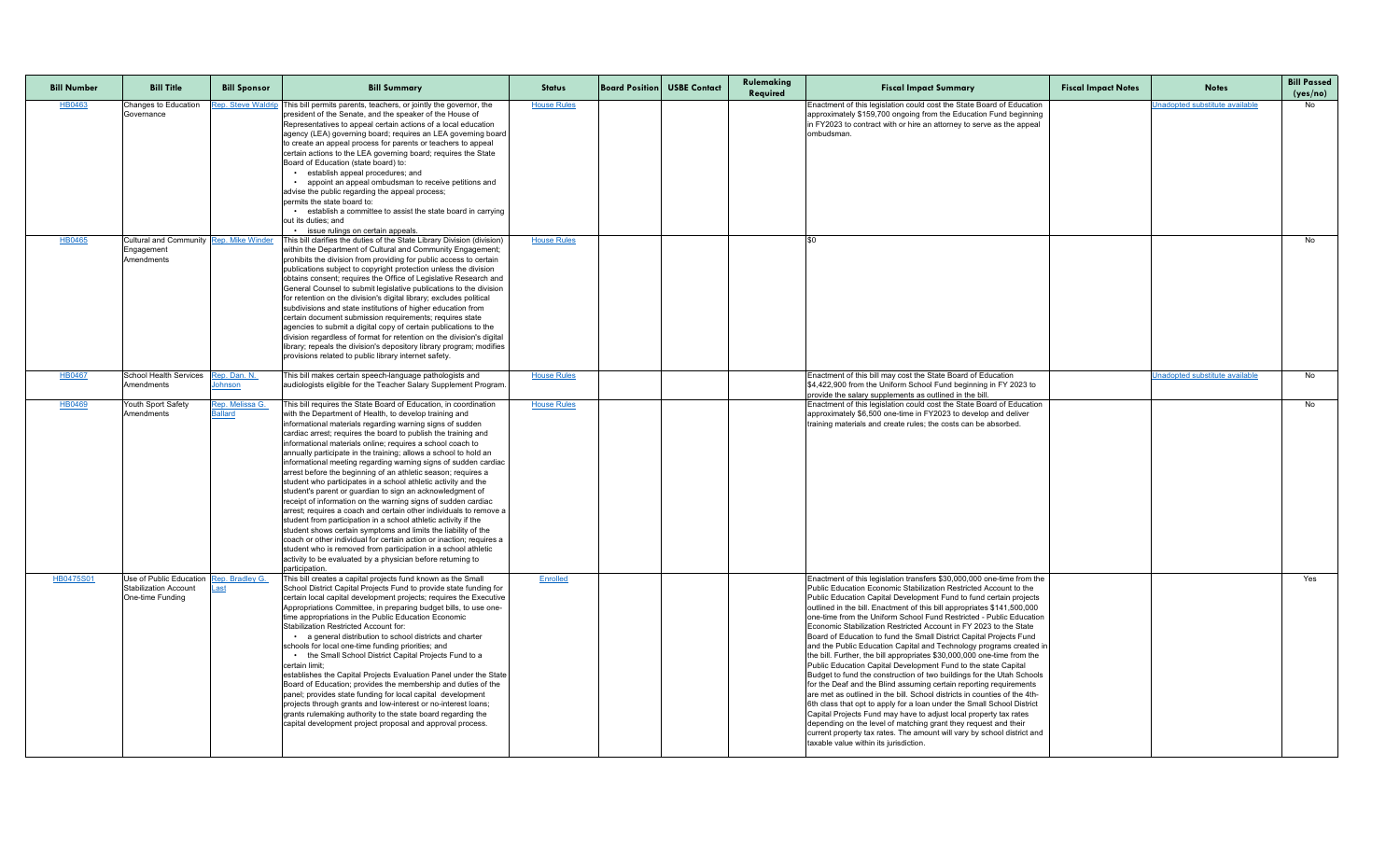| <b>Bill Number</b> | <b>Bill Title</b>                          | <b>Bill Sponsor</b>              | <b>Bill Summary</b>                                                                                                                                                                                                                                                                                                                                                                                                                                 | <b>Status</b>       | <b>Board Position USBE Contact</b> | Rulemaking<br>Required | <b>Fiscal Impact Summary</b>                                                                                                                                                                                                                                                                                                                                                                                                                                                                                                                                                                                                                                                                                                                                                                                                                                                                                                                                                                                                                                                                                                                                                                                                                                                                                                                                                                                                                                                                                                                                 | <b>Fiscal Impact Notes</b> | <b>Notes</b> | <b>Bill Passed</b><br>(yes/no) |
|--------------------|--------------------------------------------|----------------------------------|-----------------------------------------------------------------------------------------------------------------------------------------------------------------------------------------------------------------------------------------------------------------------------------------------------------------------------------------------------------------------------------------------------------------------------------------------------|---------------------|------------------------------------|------------------------|--------------------------------------------------------------------------------------------------------------------------------------------------------------------------------------------------------------------------------------------------------------------------------------------------------------------------------------------------------------------------------------------------------------------------------------------------------------------------------------------------------------------------------------------------------------------------------------------------------------------------------------------------------------------------------------------------------------------------------------------------------------------------------------------------------------------------------------------------------------------------------------------------------------------------------------------------------------------------------------------------------------------------------------------------------------------------------------------------------------------------------------------------------------------------------------------------------------------------------------------------------------------------------------------------------------------------------------------------------------------------------------------------------------------------------------------------------------------------------------------------------------------------------------------------------------|----------------------------|--------------|--------------------------------|
| <b>HB0478S01</b>   | Minimum Basic Tax<br><b>Rate Reduction</b> | Rep. Bradley G.<br>.ast          | This bill amends the years in which a freeze is in effect on the<br>minimum basic tax rate; repeals the weighted pupil unit (WPU)<br>value rate; repeals a study and reporting requirement related to<br>the WPU value rate.                                                                                                                                                                                                                        | <b>Senate Rules</b> |                                    |                        | Enactment of this bill will reduce transfers to restricted accounts by<br>\$24,596,700 in FY 2023 as appropriated in the base budget, including<br>\$8,377,900 to the Local Levy Growth Account and \$16,218,800 to the<br>Teacher and Student Success Account. Enactment of this bill reduces<br>anticipated local property tax collections factored into the calculation<br>of school district weighted pupil units through the Minimum School<br>Program - Basic School Program by approximately \$24,596,700 in FY<br>2023. As a result of the estimated reduced local revenue, planned<br>transfers to certain state restricted accounts will not occur in FY 2023.<br>including \$8,377,900 to the Local Levy Growth Account and<br>\$16,218,800 to the Teacher and Student Success Account which<br>support the Voted and Board Local Levy Programs and the Teacher<br>and Student Success Programs respectively. Enactment of this bill<br>repeals the Equity Pupil Tax Rate and the WPU Value Tax Rate which<br>are components of the statewide basic property tax levy. While<br>revenues generated from these levies since their creation will remain<br>part of the Basic Levy revenue base amount, the repeal reduces<br>anticipated local school district property tax contributions to the Basic<br>School Program in FY 2023 by approximately \$24,596,700 statewide.<br>Individuals and business may forego an anticipated property tax<br>lincrease in FY 2023 of \$24,596,700 statewide from the Equity Pupil<br>and WPU Value tax rates. |                            |              | No                             |
| HB0480             | Educational<br>Psychologist<br>Amendments  | Rep. Stewart E.<br><b>Barlow</b> | This bill creates a new license category under the Psychologist<br>Licensing Act for an educational psychologist; allows a licensed<br>educational psychologist to practice within the scope of the<br>educational psychologist's training and experience; and specifies<br>the requirements to receive a license as an educational<br>psychologist                                                                                                 | <b>House Rules</b>  |                                    |                        | Enactment of this legislation could increase Commerce Service<br>Account revenue by \$1,000 ongoing beginning in FY 2023. when<br>Icombined with the Commerce costs identified below it could increase<br>the ongoing year end transfer by \$700 beginning in FY 2023 and<br>decrease the one-time year end transfer by \$5,400 in FY 2023.<br>Enactment of this bill could cost the Division of Consumer Protection<br>\$5,400 one-time in FY 2023 and \$300 ongoing beginning in FY 2023<br>from the Commerce Service Fund for updating licenses, renewals and<br>registration. Spending from the Commerce Service Fund impacts the<br>year-end transfer to the General Fund. Enactment of this legislation<br>could result in an estimated five applicants paying an annual \$200<br>license fee for total costs of \$1,000 ongoing beginning in FY 2023.                                                                                                                                                                                                                                                                                                                                                                                                                                                                                                                                                                                                                                                                                                 |                            |              | No                             |
| HB0481S01          | <b>Education Reporting</b><br>Amendments   | Rep. Susan<br><b>Pulsipher</b>   | This bill eliminates certain components of a literacy proficiency<br>plan that a local education agency (LEA) is required to submit to<br>the State Board of Education (state board); eliminates an<br>assessment and reporting requirement for LEAs participating in<br>the Digital Teaching and Learning Grant Program; amends a<br>provision requiring the state board to contract with an<br>independent evaluator regarding the grant program. | Enrolled            |                                    |                        |                                                                                                                                                                                                                                                                                                                                                                                                                                                                                                                                                                                                                                                                                                                                                                                                                                                                                                                                                                                                                                                                                                                                                                                                                                                                                                                                                                                                                                                                                                                                                              |                            |              | Yes                            |
| <b>HB0482</b>      | <b>State Holiday</b><br>Amendments         |                                  | Rep. Sandra Hollins This bill adds Good Friday as a designated state holiday.                                                                                                                                                                                                                                                                                                                                                                       | <b>House Rules</b>  |                                    |                        | Enactment of this legislation could cost the Department of<br>Government Operations \$1,400 one-time from the General Fund to<br>update the state payroll system to account for an additional state<br>holiday. This legislation could also cost state agencies up to<br>\$6,181,200 ongoing from all sources, of which \$3,337,200 is from the<br>General Fund, due to lost or deferred output by state employees.                                                                                                                                                                                                                                                                                                                                                                                                                                                                                                                                                                                                                                                                                                                                                                                                                                                                                                                                                                                                                                                                                                                                          |                            |              | No                             |
| HB0485             | <b>Electronic Government</b><br>Amendments | Rep. Jefferson<br><u> Moss</u>   | This bill clarifies that, for purposes of the Uniform Electronic<br>Transactions Act, the term "electronic" includes "blockchain"; and<br>permits governmental agencies to develop requirements with<br>respect to:<br>electronic transactions;<br>• remote appearances; and<br>• certifying documents through blockchain.                                                                                                                          | <b>House Rules</b>  |                                    |                        |                                                                                                                                                                                                                                                                                                                                                                                                                                                                                                                                                                                                                                                                                                                                                                                                                                                                                                                                                                                                                                                                                                                                                                                                                                                                                                                                                                                                                                                                                                                                                              |                            |              | No                             |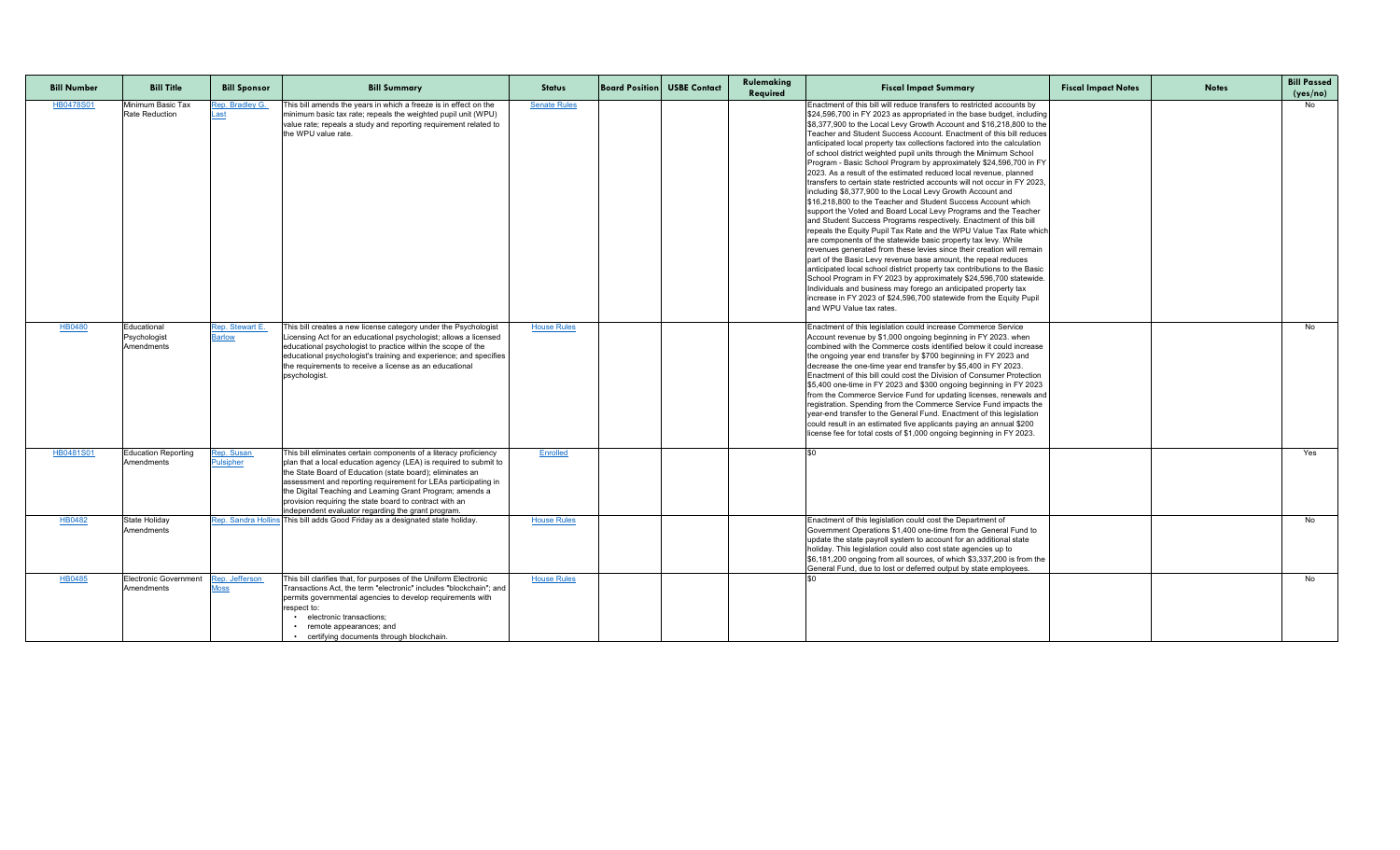| <b>Bill Number</b>       | <b>Bill Title</b>                                                                                                                                                   | <b>Bill Sponsor</b>                   | <b>Bill Summary</b>                                                                                                                                                                                                                                                                                                                                                                                                                                                          | <b>Status</b>       | <b>Board Position USBE Contact</b> | Rulemaking<br>Required | <b>Fiscal Impact Summary</b>                                                                                                                                                                                                                                                                                                                                                                                                                                                                                                                                                                                                                                                                                                                                                                                                                                                                                                                                                                  | <b>Fiscal Impact Notes</b> | <b>Notes</b>            | <b>Bill Passed</b><br>(yes/no) |
|--------------------------|---------------------------------------------------------------------------------------------------------------------------------------------------------------------|---------------------------------------|------------------------------------------------------------------------------------------------------------------------------------------------------------------------------------------------------------------------------------------------------------------------------------------------------------------------------------------------------------------------------------------------------------------------------------------------------------------------------|---------------------|------------------------------------|------------------------|-----------------------------------------------------------------------------------------------------------------------------------------------------------------------------------------------------------------------------------------------------------------------------------------------------------------------------------------------------------------------------------------------------------------------------------------------------------------------------------------------------------------------------------------------------------------------------------------------------------------------------------------------------------------------------------------------------------------------------------------------------------------------------------------------------------------------------------------------------------------------------------------------------------------------------------------------------------------------------------------------|----------------------------|-------------------------|--------------------------------|
| <b>HB0487</b>            | <b>Education False Claims</b><br>Amendments                                                                                                                         | Rep. Jordan D.<br><u>Teuscher</u>     | This bill makes changes to procurement provisions for school<br>districts, public schools, and the State Board of Education;<br>enacts false claims provisions for educational procurement units.                                                                                                                                                                                                                                                                            | <b>House Rules</b>  |                                    |                        | Enactment of this legislation could generate \$164,900 ongoing and<br>\$34,100 one-time in dedicated credits for the Attorney General<br>Internal Service Fund in FY 2023. Enactment of this legislation could<br>cost the Attorney General \$164,900, ongoing and \$34,100, one-time,<br>from dedicated credits in FY 2023 for personnel costs related to the<br>investigations required in this bill. These funds would be appropriated<br>to the State Board of Education and expended via the Attorney<br>General Internal Service Fund. The state Risk Management Fund may<br>also be liable to pay damages for retaliation claims allowed under this<br>legislation. These claims could cost the fund \$500,000 a year,<br>depending on the number of them found to have merit. Enactment of<br>this legislation could make persons found guilty under the provisions<br>of this bill liable for a civil penalty between $$5,000$ and $\$10,000$ and<br>other penalties as appropriate. |                            |                         | No                             |
| <b>HOUSE RESOLUTIONS</b> |                                                                                                                                                                     |                                       |                                                                                                                                                                                                                                                                                                                                                                                                                                                                              |                     |                                    |                        |                                                                                                                                                                                                                                                                                                                                                                                                                                                                                                                                                                                                                                                                                                                                                                                                                                                                                                                                                                                               |                            |                         |                                |
| <b>HCR002</b>            | <b>Concurrent Resolution</b><br><b>Encouraging Discussion Stoddard</b><br>about Prevention of<br><b>Child Sexual Abuse</b>                                          | <b>Rep. Andrew</b>                    | This resolution acknowledges the widespread nature of child<br>sexual abuse in Utah; explains the impact of child sexual abuse<br>on survivors and communities; encourages discussion about the<br>effects and prevalence of child sexual abuse; and encourages<br>discussion about ways in which the government, communities,<br>and citizens of Utah can prevent child sexual abuse and support<br>those affected.                                                         | <b>Senate Rules</b> |                                    |                        |                                                                                                                                                                                                                                                                                                                                                                                                                                                                                                                                                                                                                                                                                                                                                                                                                                                                                                                                                                                               |                            | <u>Bill was amended</u> | No                             |
| <b>HCR008</b>            | <b>Concurrent Resolution</b><br>Acknowledging<br><b>Completion of Board</b><br><b>Governance Training</b>                                                           | <b>Rep. Steve Waldri</b>              | This resolution commends the local school boards and individual<br>school board members that have met the requirements to receive<br>the Utah School Boards Association's (USBA) Master Board<br>Certification and recognizes the importance of professional<br>development activities for local school boards.                                                                                                                                                              | Signed              |                                    |                        | I.SO                                                                                                                                                                                                                                                                                                                                                                                                                                                                                                                                                                                                                                                                                                                                                                                                                                                                                                                                                                                          |                            |                         | Yes                            |
| <b>HCR016</b>            | <b>Concurrent Resolution</b><br>Recognizing Student<br>Athletes' Right to<br>Religious Freedom and<br>Modesty                                                       | Rep. Candice B.<br>Pierucci           | This resolution encourages all municipalities, public and private K-<br>12 schools, universities, and organizations supporting youth<br>athletic teams and activities to allow youth to wear religious<br>clothing or headwear or to modify their uniforms to accommodate  <br>religious beliefs or personal values of modesty without barriers or<br>limitations.                                                                                                           | Enrolled            |                                    |                        |                                                                                                                                                                                                                                                                                                                                                                                                                                                                                                                                                                                                                                                                                                                                                                                                                                                                                                                                                                                               |                            |                         | Yes                            |
| <b>HCR018</b>            | <b>Concurrent Resolution</b><br>Highlighting the<br>Importance of<br><b>Supportive Networks of</b><br><b>Adults for Child Success</b><br>and Opportunity            | Rep. Elizabeth<br>Weight              | This resolution highlights the importance of a supportive network<br>of adults for child success and encourages Utahns to build<br>networks to support and create opportunities or children in the<br>state.                                                                                                                                                                                                                                                                 | <b>Senate Rules</b> |                                    |                        |                                                                                                                                                                                                                                                                                                                                                                                                                                                                                                                                                                                                                                                                                                                                                                                                                                                                                                                                                                                               |                            | <b>Bill was amended</b> | No                             |
| <b>HCR019</b>            | <b>Concurrent Resolution</b><br>Acknowledging and<br>Highlighting the History,<br>Culture, and<br>Contributions of the<br><b>Native American</b><br>Peoples of Utah | Rep. Elizabeth<br>Weight              | This resolution acknowledges the eight tribal nations that have<br>an ancestral home in Utah; encourages the State Board of<br>Education and all local education agencies to increase<br>opportunities for students to learn about the history and culture of<br>Utah's eight tribal nations; and encourages all schools, teams,<br>and communities in Utah with Native American mascots to create<br>dialogue with local tribal nations and Native American<br>communities. | <b>Senate Rules</b> |                                    |                        |                                                                                                                                                                                                                                                                                                                                                                                                                                                                                                                                                                                                                                                                                                                                                                                                                                                                                                                                                                                               |                            |                         | No                             |
| <b>HCR020</b>            | <b>Concurrent Resolution</b><br><b>Encouraging Prevention Acton</b><br>of Adverse Childhood<br><b>Experiences</b>                                                   | Rep. Cheryl K.                        | This concurrent resolution recognizes the detrimental effects of<br>an adverse childhood experience (ACE) and emphasizes<br>awareness and community engagement to prevent adverse<br>childhood experiences.                                                                                                                                                                                                                                                                  | <b>Senate Rules</b> |                                    |                        |                                                                                                                                                                                                                                                                                                                                                                                                                                                                                                                                                                                                                                                                                                                                                                                                                                                                                                                                                                                               |                            |                         | No                             |
| <b>HCR022</b>            | <b>Concurrent Resolution</b><br>Encouraging the<br><b>Employment of Qualified</b><br><b>Ex-offenders by Public</b><br>Entities                                      | <b>Rep. Ashlee</b><br><b>Matthews</b> | This resolution encourages all public entities to take seriously the<br>need to employ ex-offenders and supports the employment of<br>qualified ex-offenders by public entities.                                                                                                                                                                                                                                                                                             | <b>House Rules</b>  |                                    |                        |                                                                                                                                                                                                                                                                                                                                                                                                                                                                                                                                                                                                                                                                                                                                                                                                                                                                                                                                                                                               |                            |                         | No                             |
| <b>HJR001</b>            | Proposal to Amend Utah Rep. Melissa G.<br>Constitution - State<br>Board of Education                                                                                | <b>Ballard</b>                        | This resolution proposes to amend the Utah Constitution to:<br>eliminate the requirement that State Board of Education<br>Imembers be elected; and require that State Board of Education<br>members be appointed as provided by statute.<br><b>Special Clauses:</b><br>This resolution directs the lieutenant governor to submit this<br>proposal to voters. This resolution provides a contingent effective<br>date of January 1, 2023 for this proposal.                   | <b>House Rules</b>  |                                    |                        | Enactment of this legislation could cost the Elections Office \$8,600<br>one-time from the General Fund in FY 2023 to publish and distribute<br>the proposed amendment to voters.                                                                                                                                                                                                                                                                                                                                                                                                                                                                                                                                                                                                                                                                                                                                                                                                             |                            |                         | No                             |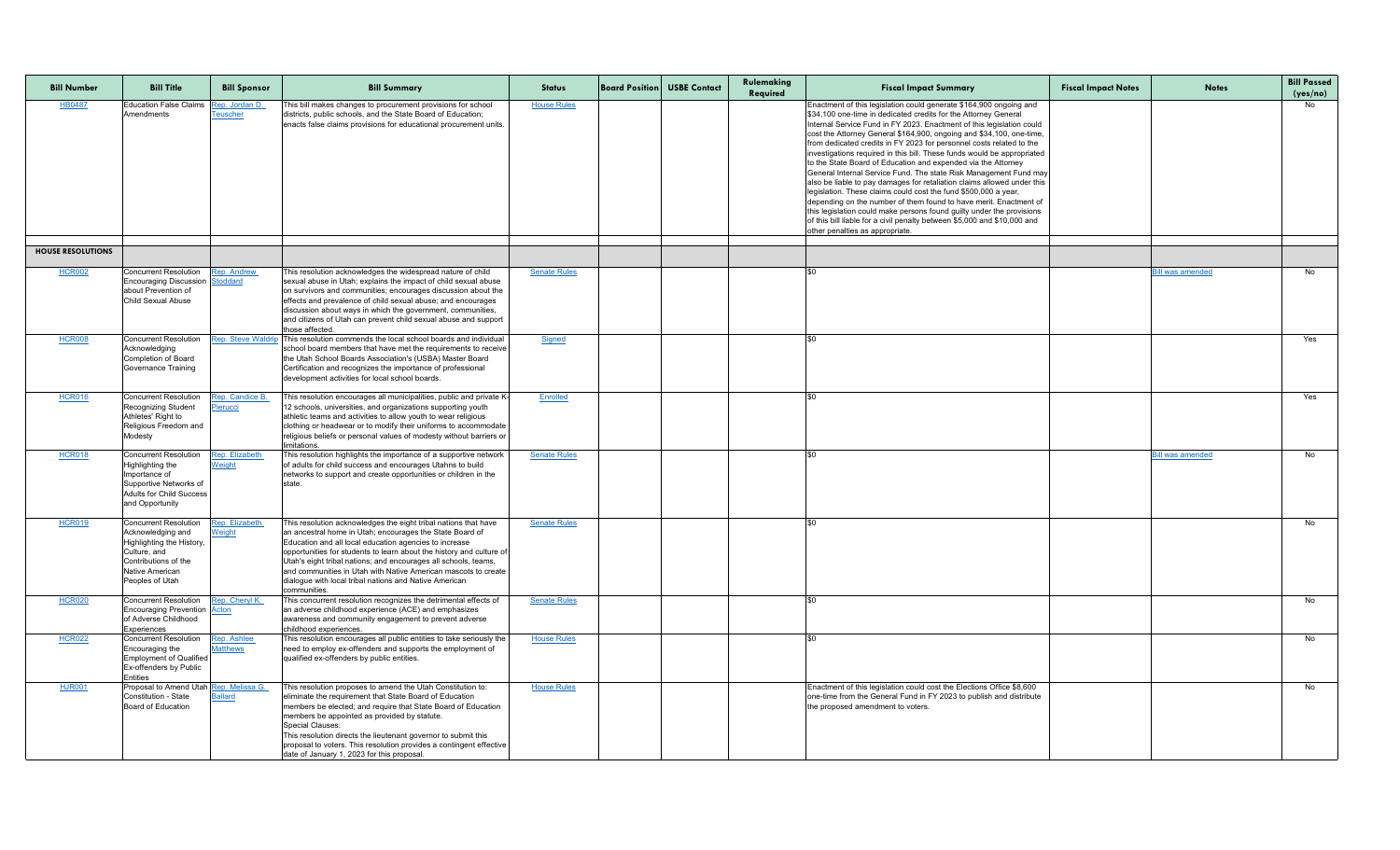| <b>Bill Number</b>  | <b>Bill Title</b>                                                                           | <b>Bill Sponsor</b>               | <b>Bill Summary</b>                                                                                                                                                                                                                                                                                                                                                                                                                                                                                                                                                                                                                                                                                                                                                                                                                                                                                                                                                                                                                                                                                                                                                                                                                                                                        | <b>Status</b>             | <b>Board Position USBE Contact</b> | Rulemaking<br>Required | <b>Fiscal Impact Summary</b>                                                                                                                                                                                                                                                                                                                                                                                                                                                                                                                                                                                                                                                                                                                                                                                                                                                                                                                                                                                                                                                                                                                                                                                                                                                                                                                                                                                                                                                                                                                                                                                                                                                                                                                                                                                                                                               | <b>Fiscal Impact Notes</b> | <b>Notes</b>            | <b>Bill Passed</b><br>(yes/no) |
|---------------------|---------------------------------------------------------------------------------------------|-----------------------------------|--------------------------------------------------------------------------------------------------------------------------------------------------------------------------------------------------------------------------------------------------------------------------------------------------------------------------------------------------------------------------------------------------------------------------------------------------------------------------------------------------------------------------------------------------------------------------------------------------------------------------------------------------------------------------------------------------------------------------------------------------------------------------------------------------------------------------------------------------------------------------------------------------------------------------------------------------------------------------------------------------------------------------------------------------------------------------------------------------------------------------------------------------------------------------------------------------------------------------------------------------------------------------------------------|---------------------------|------------------------------------|------------------------|----------------------------------------------------------------------------------------------------------------------------------------------------------------------------------------------------------------------------------------------------------------------------------------------------------------------------------------------------------------------------------------------------------------------------------------------------------------------------------------------------------------------------------------------------------------------------------------------------------------------------------------------------------------------------------------------------------------------------------------------------------------------------------------------------------------------------------------------------------------------------------------------------------------------------------------------------------------------------------------------------------------------------------------------------------------------------------------------------------------------------------------------------------------------------------------------------------------------------------------------------------------------------------------------------------------------------------------------------------------------------------------------------------------------------------------------------------------------------------------------------------------------------------------------------------------------------------------------------------------------------------------------------------------------------------------------------------------------------------------------------------------------------------------------------------------------------------------------------------------------------|----------------------------|-------------------------|--------------------------------|
| <b>HJR015</b>       | Joint Resolution<br>Recognizing the<br><b>Employment First</b><br>Initiative                | <b>Rep. Steve Eliason</b>         | This joint resolution recognizes the Employment First initiative as<br>a means to preserve the dignity, self-esteem, and pride of<br>individuals with a disability in Utah.                                                                                                                                                                                                                                                                                                                                                                                                                                                                                                                                                                                                                                                                                                                                                                                                                                                                                                                                                                                                                                                                                                                | Enrolled                  |                                    |                        |                                                                                                                                                                                                                                                                                                                                                                                                                                                                                                                                                                                                                                                                                                                                                                                                                                                                                                                                                                                                                                                                                                                                                                                                                                                                                                                                                                                                                                                                                                                                                                                                                                                                                                                                                                                                                                                                            |                            |                         | Yes                            |
| <b>HJR016</b>       | Joint Resolution<br>Approving Exchange of<br>School and Institutional<br><b>Trust Lands</b> | Rep. Timothy D.<br><b>Hawkes</b>  | This joint resolution approves a proposed land exchange of state<br>school and institutional trust lands and mineral interest for federal<br>lands and mineral interests.                                                                                                                                                                                                                                                                                                                                                                                                                                                                                                                                                                                                                                                                                                                                                                                                                                                                                                                                                                                                                                                                                                                  | <b>Senate 2nd Reading</b> |                                    |                        |                                                                                                                                                                                                                                                                                                                                                                                                                                                                                                                                                                                                                                                                                                                                                                                                                                                                                                                                                                                                                                                                                                                                                                                                                                                                                                                                                                                                                                                                                                                                                                                                                                                                                                                                                                                                                                                                            |                            |                         | No                             |
| <b>HJR020</b>       | Joint Resolution<br>Designating National<br>Speech and Debate<br><b>Education Day</b>       | Rep. Douglas R.<br>Welton         | This resolution recognizes National Speech and Debate<br>Education Day on March 4, 2022.                                                                                                                                                                                                                                                                                                                                                                                                                                                                                                                                                                                                                                                                                                                                                                                                                                                                                                                                                                                                                                                                                                                                                                                                   | <b>Senate Rules</b>       |                                    |                        |                                                                                                                                                                                                                                                                                                                                                                                                                                                                                                                                                                                                                                                                                                                                                                                                                                                                                                                                                                                                                                                                                                                                                                                                                                                                                                                                                                                                                                                                                                                                                                                                                                                                                                                                                                                                                                                                            |                            |                         | No                             |
| <b>HR003</b>        | <b>House Resolution</b><br>Concerning State<br><b>Spending Reductions</b>                   | Rep. Travis M.<br>Seegmiller      | This House resolution calls on all state government leaders to<br>adopt a culture that focuses on enacting reductions in state<br>spending wherever possible.                                                                                                                                                                                                                                                                                                                                                                                                                                                                                                                                                                                                                                                                                                                                                                                                                                                                                                                                                                                                                                                                                                                              | <b>House Rules</b>        |                                    |                        |                                                                                                                                                                                                                                                                                                                                                                                                                                                                                                                                                                                                                                                                                                                                                                                                                                                                                                                                                                                                                                                                                                                                                                                                                                                                                                                                                                                                                                                                                                                                                                                                                                                                                                                                                                                                                                                                            |                            |                         | No                             |
| <b>SENATE BILLS</b> |                                                                                             |                                   |                                                                                                                                                                                                                                                                                                                                                                                                                                                                                                                                                                                                                                                                                                                                                                                                                                                                                                                                                                                                                                                                                                                                                                                                                                                                                            |                           |                                    |                        |                                                                                                                                                                                                                                                                                                                                                                                                                                                                                                                                                                                                                                                                                                                                                                                                                                                                                                                                                                                                                                                                                                                                                                                                                                                                                                                                                                                                                                                                                                                                                                                                                                                                                                                                                                                                                                                                            |                            |                         |                                |
| <b>SB0002</b>       | Public Education Budget Sen. Lincoln<br>Amendments                                          | Fillmore                          | This bill provides appropriations for the use and support of<br>school districts, charter schools, and state education agencies;<br>sets the value of the weighted pupil unit (WPU) at \$4,038 for<br>fiscal year 2023; directs the State Board of Education on how to<br>execute certain funding programs; provides teacher bonuses for<br>certain teachers who accepted extra work assignments; permits<br>the state board to use certain nonlapsing balances to provide<br>grants for scholarships for certain school employees to become<br>school-based mental health workers; changes the state<br>contribution for transportation costs for school districts; changes<br>the calculation of WPUs for foreign exchange students; amends<br>the calculation of hold-harmless allocations to local education<br>agencies for At-Risk WPUs; amends the growth formula for<br>concurrent enrollment; provides appropriations for other<br>purposes as described; transfers funding from the Uniform<br>School Fund to various restricted funds and accounts;<br>reorganizes operating programs among line items at the State<br>Board of Education; provides appropriations for other purposes<br>as described; makes technical and conforming changes; and<br>approves intent language. | Enrolled                  |                                    |                        | This bill transfers \$21,293,200 in FY 2022 and \$8,733,200 in FY 2023<br>from the General/Education funds into other funds and accounts. This<br>bill appropriates $$496,787,400$ , including $($22,100,800)$ from the<br>Education and Uniform School Funds for FY 2022, plus<br>\$712,092,400, including \$152,414,100 from the Education and<br>Uniform School Funds for FY 2023 to the State Board of Education to<br>support the operations of school districts, charter schools, and state<br>education agencies and programs. It adjusts categorical programs in<br>the Minimum School Program for an increase in the Weighted Pupil<br>Unit value of 3.4 percent. This is in addition to the 2.6 percent<br>increase provided in the base budget, for a total of 6.0 percent in FY<br>2023. The WPU Value increases to \$4,038 in FY 2023. The bill also<br>transfers another \$21,293,200 in FY 2022 and \$8,733,200 in FY 2023<br>from the Education and Uniform School Funds into other funds and<br>accounts. Enactment of this legislation increases the WPU Value Rate<br>which is part of the statewide Basic Levy and based on a portion of<br>the increase in the WPU Value provided in the bill and as outlined in<br>statute. The statutory formula indicates that the WPU Value Rate<br>generate an amount based on the prior-year state and local funding<br>mix supporting the Basic School Program, which is an 82/18 percent<br>split in FY 2022. As a result, each percent increase in the WPU Value<br>results in a property tax impact of approximately \$6.2 million. The<br>adjustment provided in this bill is applied to 1.4 percent of the WPU<br>Value increase (a total of 4% when combined with the adjustment in<br>House Bill 1, Public Education Base Budget Amendments) for an<br>additional amount of \$8.7 million in this bill. |                            | <u>Bill was amended</u> | Yes                            |
| <b>SB0003</b>       | <b>Current Fiscal Year</b><br>Supplemental<br>Appropriations                                | Sen. Jerry W.<br><b>Stevenson</b> | This bill provides appropriations for the use and support of<br>higher education and certain state agencies; provides<br>appropriations for other purposes as described; and provides<br>intent language.                                                                                                                                                                                                                                                                                                                                                                                                                                                                                                                                                                                                                                                                                                                                                                                                                                                                                                                                                                                                                                                                                  | Enrolled                  |                                    |                        | This bill deposits \$4,132,600 in FY 2022 into the unrestricted General<br>Fund. It transfers another \$58,962,400 in FY 2022 from the<br>General/Education funds into other funds and accounts. This bill<br>appropriates \$454,039,300, including (\$374,536,000) from the<br>General/Education Funds for FY 2022. These appropriations support<br>the operations and capital acquisitions of state government, including<br>expendable funds and accounts. It transfers another \$58,962,400 in<br>FY 2022 from the General/Education funds into other funds and<br>accounts.                                                                                                                                                                                                                                                                                                                                                                                                                                                                                                                                                                                                                                                                                                                                                                                                                                                                                                                                                                                                                                                                                                                                                                                                                                                                                           |                            |                         | Yes                            |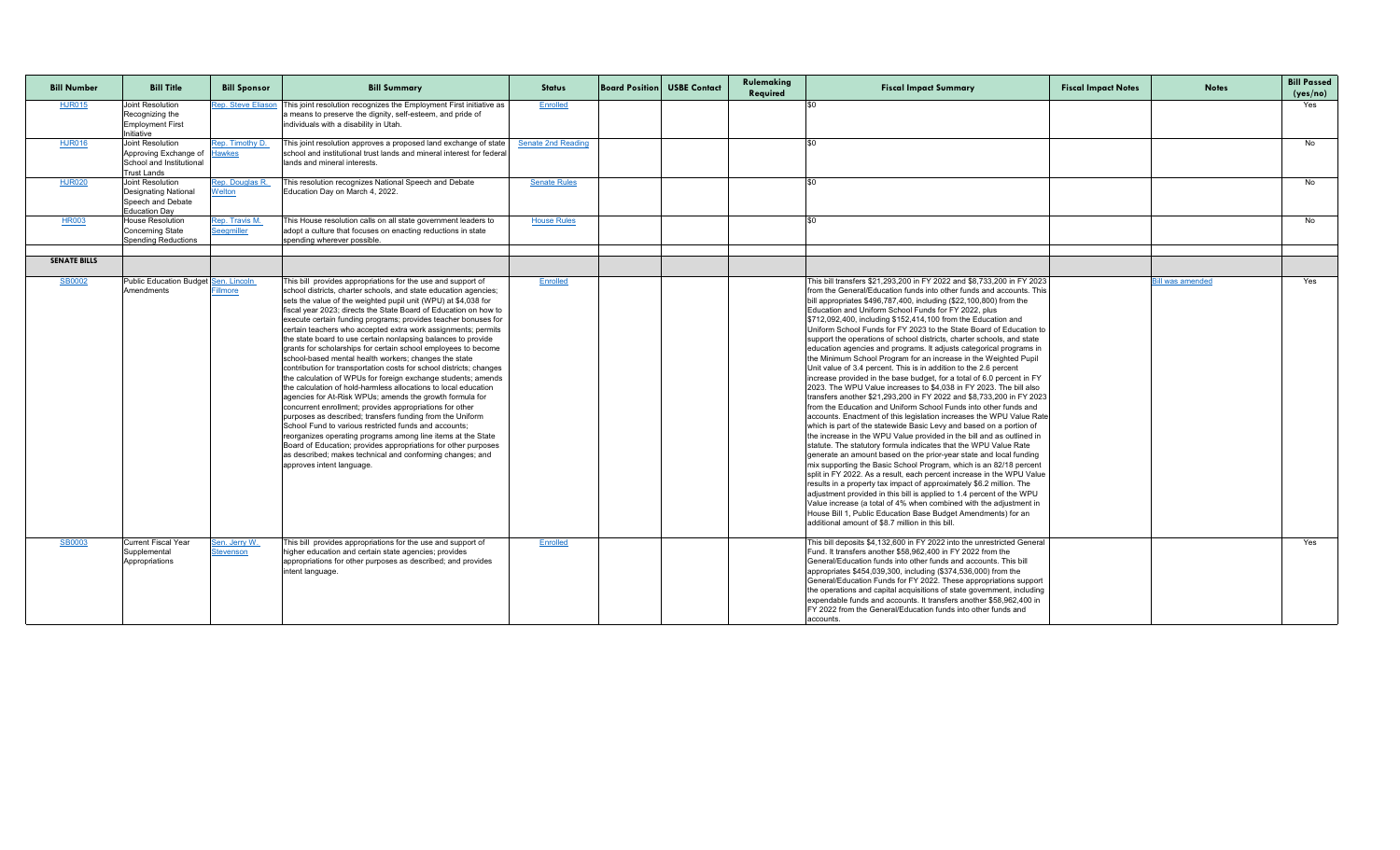| <b>Bill Number</b> | <b>Bill Title</b>                                                             | <b>Bill Sponsor</b>           | <b>Bill Summary</b>                                                                                                                                                                                                                                                                                                                                                                                                                                                                                                                                                                                                                                                                                                                                                                                                                                                                                                                                                                                                                                                            | <b>Status</b>   | <b>Board Position USBE Contact</b> | Rulemaking<br>Required | <b>Fiscal Impact Summary</b>                                                                                                                                                                                                                                                                                                                                                                                                                                                                                                                                                                                                                                                                                             | <b>Fiscal Impact Notes</b> | <b>Notes</b> | <b>Bill Passed</b><br>(yes/no) |
|--------------------|-------------------------------------------------------------------------------|-------------------------------|--------------------------------------------------------------------------------------------------------------------------------------------------------------------------------------------------------------------------------------------------------------------------------------------------------------------------------------------------------------------------------------------------------------------------------------------------------------------------------------------------------------------------------------------------------------------------------------------------------------------------------------------------------------------------------------------------------------------------------------------------------------------------------------------------------------------------------------------------------------------------------------------------------------------------------------------------------------------------------------------------------------------------------------------------------------------------------|-----------------|------------------------------------|------------------------|--------------------------------------------------------------------------------------------------------------------------------------------------------------------------------------------------------------------------------------------------------------------------------------------------------------------------------------------------------------------------------------------------------------------------------------------------------------------------------------------------------------------------------------------------------------------------------------------------------------------------------------------------------------------------------------------------------------------------|----------------------------|--------------|--------------------------------|
| SB0008S01          | State Agency and<br><b>Higher Education</b><br>Compensation<br>Appropriations | Sen. Don L. Ipson             | This bill provides funding for a 3.5% labor market increase for<br>state employees; provides funding for performance-based<br>discretionary, targeted, and directed salary increases for state<br>employees; provides funding for a 5.75% labor market and<br>performance-based increase for higher education employees;<br>provides funding for step and lane increases for employees of<br>the Utah Schools for the Deaf and the Blind; provides funding for<br>an average 6.7% increase in health insurance benefits rates and<br>1% increase in dental insurance benefits rates for state and<br>higher education employees; provides funding for a 2.59% State<br>pick up of public safety and firefighter employee retirement<br>contributions for employees in the Tier II Defined Contribution<br>Plan; provides funding for retirement rate changes for certain<br>state employees; provides funding for an up-to \$26 per pay<br>period match for qualifying state employees enrolled in a defined<br>contribution plan; and provides funding for other compensation | <b>Enrolled</b> |                                    |                        | This bill transfers \$62,400 in FY 2023 from the General/Education<br>funds into other funds and accounts. This bill appropriates another<br>\$2,108,700 in FY 2023 from funds and accounts that impact General<br>Fund revenue. This bill appropriates \$252,186,900 including<br>S180.550.000 from the General/Education funds for FY 2023. These<br>appropriations support the operations and capital acquisitions of state<br>government, including expendable funds and accounts. It transfers<br>another \$62,400 in FY 2023 from the General/Education funds into<br>other funds and accounts. This bill appropriates another \$2,108,700 in<br>FY 2023 from funds and accounts that impact General Fund revenue. |                            |              | Yes                            |
|                    |                                                                               |                               | adjustments as authorized.                                                                                                                                                                                                                                                                                                                                                                                                                                                                                                                                                                                                                                                                                                                                                                                                                                                                                                                                                                                                                                                     |                 |                                    |                        |                                                                                                                                                                                                                                                                                                                                                                                                                                                                                                                                                                                                                                                                                                                          |                            |              | Yes                            |
| SB0021             | Schools Standards<br><b>Review Committee</b><br><b>Sunset Extension</b>       | Sen. John D.<br>Johnson       | This bill extends the repeal date for the statute that creates<br>standards review committees and related prvisions from January<br>2, 2023, to January 2, 2028.                                                                                                                                                                                                                                                                                                                                                                                                                                                                                                                                                                                                                                                                                                                                                                                                                                                                                                               | Enrolled        |                                    |                        |                                                                                                                                                                                                                                                                                                                                                                                                                                                                                                                                                                                                                                                                                                                          |                            |              |                                |
| <b>SB0022</b>      | Public-private<br>Partnership<br>Amendments                                   | Sen. Ann Millner              | This bill eliminates a repeal date for the Public-private<br>Partnerships Act; eliminates a provision limiting the length of term<br>of a contract with a public-private partnership facilitator; modifies<br>provisions relating to the functions and responsibilities of the<br>facilitator; allows the Governor's Office of Economic Opportunity<br>to perform facilitator functions and responsibilities itself or to<br>contract with another person to perform those functions and<br>responsibilities; requires the Governor's Office of Economic<br>Opportunity to provide an annual report to the Economic<br>Development and Workforce Services Interim Committee on the<br>facilitator's work; encourages government entities to use the<br>services of the facilitator in considering public-private<br>partnerships                                                                                                                                                                                                                                               | Enrolled        |                                    |                        |                                                                                                                                                                                                                                                                                                                                                                                                                                                                                                                                                                                                                                                                                                                          |                            |              | Yes                            |
| SB0024S01          | <b>Utah Retirement</b><br><b>Systems Revisions</b>                            | Sen Wayne A.<br><b>Harper</b> | This bill requires a participating employer to certify each<br>employee's status for retirement benefits; provides the time<br>period for which a retiree's retirement allowance is cancelled due<br>to a violation of the earnings limitation for a part-time appointed<br>or elected board member; aligns the time period for determining<br>final average salary with the time period for calculating years of<br>service credit; clarifies when an elected official who is initially<br>elected to office on or after July 1, 2011, may continue to<br>participate in a retirement plan in which the elected official had<br>previously accrued service credit; provides that a member who<br>exempts from participation in the Utah Retirement Systems is<br>exempt from earning years of service credit during the period of<br>exemption.                                                                                                                                                                                                                               | Enrolled        |                                    |                        | Enactment of this legislation would shift \$1,430,900 in ongoing<br>revenue beginning in FY2023 from the New Public Safety and<br>Firefighter Tier II Retirement Benefits Restricted Account to the<br>General Fund. Enactment of this legislation would shift \$1,430,900 in<br>ongoing expenditures beginning in FY 2023 from the New Public<br>Safety and Firefighter Tier II Retirement Benefits Restricted Account<br>to the General Fund.                                                                                                                                                                                                                                                                          |                            |              | Yes                            |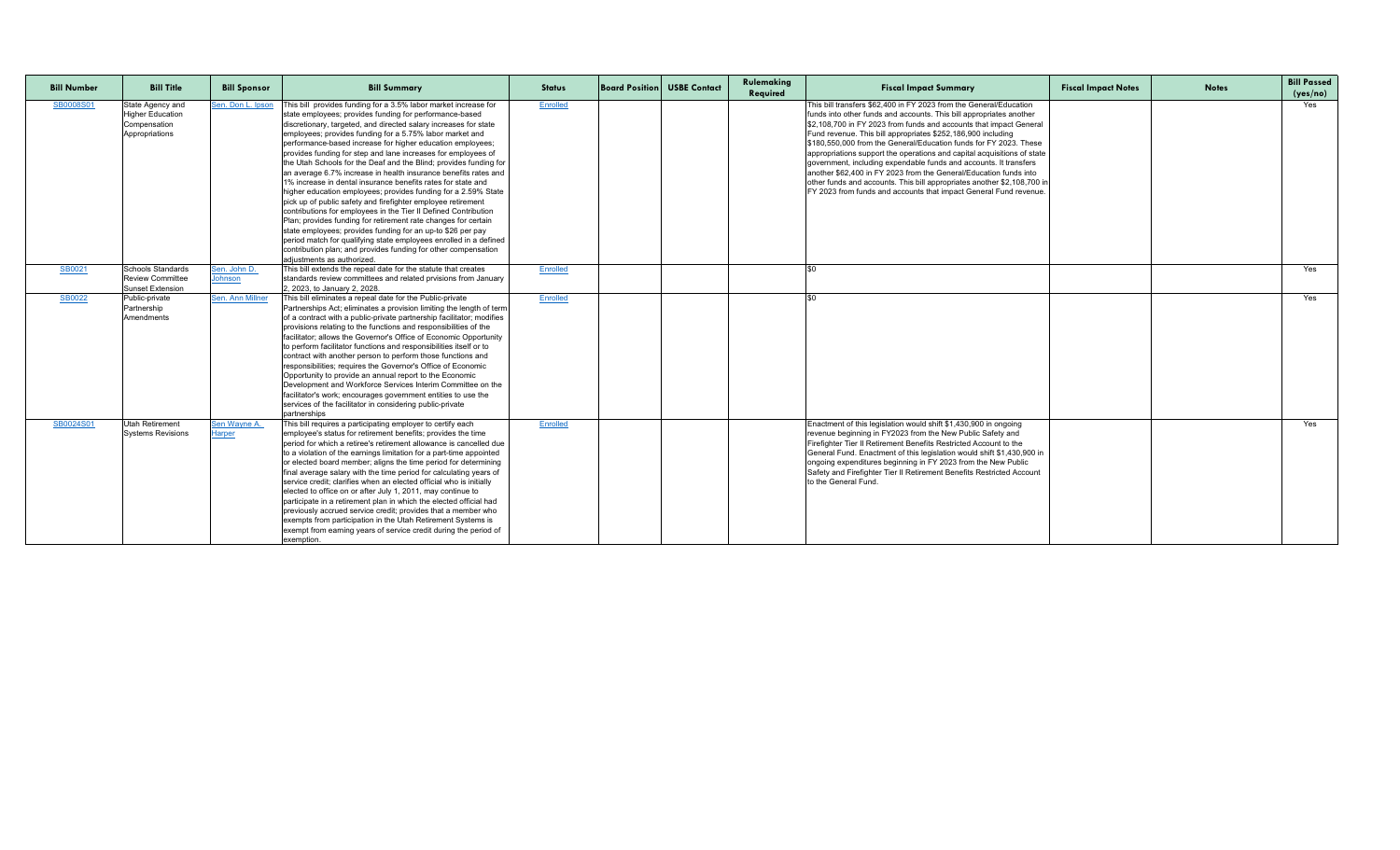| <b>Bill Number</b> | <b>Bill Title</b>                                        | <b>Bill Sponsor</b>                      | <b>Bill Summary</b>                                                                                                                                                                                                                                                                                                                                                                                                                                                                                                                                                                                                                                                                                                                                                                                                                                                                                                                                                                                                                                                                                                                                                                                                                                                                                                                                                                                                                                                                                                                                                                                                                                                                                                                                                                                                                                                     | <b>Status</b>       | <b>Board Position USBE Contact</b> | Rulemaking<br>Required | <b>Fiscal Impact Summary</b>                                                                                                                                                                                                                                                                                                                                                                                                                                                                                                                                                                                                                                                                                                                                                                                                                                                                                                                                                                                                                                                                                                                                                                                                                                                                                                                                                                                                                                                                                                                                                                                                                                                                                                                                                                                                                                                                                                                                                                                                      | <b>Fiscal Impact Notes</b> | <b>Notes</b>            | <b>Bill Passed</b><br>(yes/no) |
|--------------------|----------------------------------------------------------|------------------------------------------|-------------------------------------------------------------------------------------------------------------------------------------------------------------------------------------------------------------------------------------------------------------------------------------------------------------------------------------------------------------------------------------------------------------------------------------------------------------------------------------------------------------------------------------------------------------------------------------------------------------------------------------------------------------------------------------------------------------------------------------------------------------------------------------------------------------------------------------------------------------------------------------------------------------------------------------------------------------------------------------------------------------------------------------------------------------------------------------------------------------------------------------------------------------------------------------------------------------------------------------------------------------------------------------------------------------------------------------------------------------------------------------------------------------------------------------------------------------------------------------------------------------------------------------------------------------------------------------------------------------------------------------------------------------------------------------------------------------------------------------------------------------------------------------------------------------------------------------------------------------------------|---------------------|------------------------------------|------------------------|-----------------------------------------------------------------------------------------------------------------------------------------------------------------------------------------------------------------------------------------------------------------------------------------------------------------------------------------------------------------------------------------------------------------------------------------------------------------------------------------------------------------------------------------------------------------------------------------------------------------------------------------------------------------------------------------------------------------------------------------------------------------------------------------------------------------------------------------------------------------------------------------------------------------------------------------------------------------------------------------------------------------------------------------------------------------------------------------------------------------------------------------------------------------------------------------------------------------------------------------------------------------------------------------------------------------------------------------------------------------------------------------------------------------------------------------------------------------------------------------------------------------------------------------------------------------------------------------------------------------------------------------------------------------------------------------------------------------------------------------------------------------------------------------------------------------------------------------------------------------------------------------------------------------------------------------------------------------------------------------------------------------------------------|----------------------------|-------------------------|--------------------------------|
| SB0025S02          | <b>Property Tax Deferral</b><br>Amendments               | <u>Sen. Lincoln</u><br><b>Fillmore</b>   | This bill addresses property tax deferral for certain owners of a<br>single-family residence; modifies the interest rate that applies to<br>deferred property taxes; clarifies the required contents of an<br>application for a deferral; creates the Property Tax Deferral<br>Restricted Account (account) to reimburse a requesting county<br>for the amount of any property taxes that the county defers<br>during a specified time period; addresses repayment of any<br>money a county receives from the account.                                                                                                                                                                                                                                                                                                                                                                                                                                                                                                                                                                                                                                                                                                                                                                                                                                                                                                                                                                                                                                                                                                                                                                                                                                                                                                                                                  | Enrolled            |                                    |                        | Enactment of this legislation would result in a one-time appropriation<br>of \$8,000,000 from the General Fund, to be paid back over time.<br>Thus, revenue could accrue to the General Fund as properties are<br>sold and deferrals repaid, but those one-time amounts are unknown at<br>this time. Enactment of this legislation would result in a one-time \$8<br>million appropriation from the General Fund in FY 2023 to the Tax<br>Commission for loans to reimburse counties for property tax deferral.<br>Actual FY 2023 expenditure amounts could be lower with higher<br>reimbursements occurring in later years, but that flow is unknown.<br>Enactment of this legislation could lead to local governments forgoing<br>up to approximately \$15 million annually in property tax receipts due<br>to deferring payments for qualifying residential property owners, but<br>receiving original amounts due plus interest totaling about \$22 million<br>at the end of each tranche of deferment. This assumes about 94,000<br>properties valued under \$500,000 are owned by individuals over 75<br>years of age, and about 8,400 of these owners defer payment for<br>about 10 years with the deferred amount accruing interesting at about<br>3.8 percent annually. However, enactment of this legislation could<br>also result in local governments receiving up to \$8 million in aggregate<br>from a new restricted account to offset the deferred revenue.<br>Enactment of this legislation could lead to qualifying homeowners<br>deferring up to approximately \$15 million annually in property tax<br>payments, but repaying original amounts due plus interest totaling<br>about \$22 million at the end of each tranche of deferment. This<br>assumes about 94,000 properties valued under \$500,000 are owned<br>by individuals over 75 years of age, and about 8,400 of these owners<br>defer payment for about 10 years with the deferred amount accruing<br>interesting at about 3.8 percent annually. |                            | <b>Bill was amended</b> | Yes                            |
| <b>SB0033</b>      | Utah K-12 Reading<br>Clinic                              |                                          | Sen. Karen Mayne   This bill codifies the name of the Utah K-12 Reading Clinic at the<br>University of Utah and makes technical and conforming changes.                                                                                                                                                                                                                                                                                                                                                                                                                                                                                                                                                                                                                                                                                                                                                                                                                                                                                                                                                                                                                                                                                                                                                                                                                                                                                                                                                                                                                                                                                                                                                                                                                                                                                                                 | <b>Senate Rules</b> |                                    |                        |                                                                                                                                                                                                                                                                                                                                                                                                                                                                                                                                                                                                                                                                                                                                                                                                                                                                                                                                                                                                                                                                                                                                                                                                                                                                                                                                                                                                                                                                                                                                                                                                                                                                                                                                                                                                                                                                                                                                                                                                                                   |                            |                         | No                             |
| SB0035S02          | Expungement<br>Modifications                             | <u>Sen. Todd D. </u><br>Weiler           | This bill amends the procedures for the automatic expungement<br>of certain offenses; amends provisions regarding rules made by<br>the Judicial Council or the Supreme Court; modifies the<br>requirements for the automatic deletion of traffic offenses;<br>modifies the requirements for a certificate of eligibility to expunge<br>the records of an arrest, investigation, or detention; modifies the<br>requirements for a certificate of eligibility to expunge a record of<br>a conviction; requires the Bureau of Criminal Identification to<br>provide information needed for the issuance of an expungement<br>order and to provide clear written instructions to petitioners<br>regarding the process for a petition for expungement; modifies<br>the requirements for a petition for expungement, including notice $\, \,$<br>requirements concerning prosecutorial entities; provides that a<br>certificate of eligibility is not required for a petition of<br>expungement for certain offenses; requires the Bureau of<br>Criminal Identification to notify all criminal justice agencies<br>affected by an order of expungement with an exception for the<br>Board of Pardons and Parole; prohibits employees of an agency<br>from divulging information contained in an expunged record with<br>certain exceptions; allows an agency or a research institution to<br>use expunged records if the agency or a research institution<br>follows certain requirements; allows a prosecuting attorney to<br>communicate with another prosecuting attorney regarding<br>expunged records for certain offenses; prohibits a prosecuting<br>attorney from using an expunged record for a sentencing<br>enhancement or as a basis for charging the individual with an<br>offense that requires a prior conviction, unless there is a showing<br>of good cause. | Enrolled            |                                    |                        | Enactment of this legislation could cost the Department of Public<br>Safety \$46,000 one-time in FY 2022 and \$120,100 ongoing beginning<br>In FY 2023, from the General Fund, for additional programming of the<br>expungement management system, to fulfill additional requirements in<br>the notification process, and to notify criminal justice agencies of the<br>expungement. This legislation could also cost the Utah Prosecution<br>Council \$1,000 one-time in FY 2023 from the General Fund to collect<br>and maintain a comprehensive record of prosecutors' contact<br>information.                                                                                                                                                                                                                                                                                                                                                                                                                                                                                                                                                                                                                                                                                                                                                                                                                                                                                                                                                                                                                                                                                                                                                                                                                                                                                                                                                                                                                                 |                            |                         | Yes                            |
| <b>SB0040</b>      | Utah Protection of<br>Public Employees Act<br>Amendments | <u>Sen. Daniel W.</u><br><b>Thatcher</b> | This bill specifies the parties' burdens of proof in a civil action<br>where a violation of the Utah Protection of Public Employees Act<br>is alleged.                                                                                                                                                                                                                                                                                                                                                                                                                                                                                                                                                                                                                                                                                                                                                                                                                                                                                                                                                                                                                                                                                                                                                                                                                                                                                                                                                                                                                                                                                                                                                                                                                                                                                                                  | Enrolled            |                                    |                        |                                                                                                                                                                                                                                                                                                                                                                                                                                                                                                                                                                                                                                                                                                                                                                                                                                                                                                                                                                                                                                                                                                                                                                                                                                                                                                                                                                                                                                                                                                                                                                                                                                                                                                                                                                                                                                                                                                                                                                                                                                   |                            |                         | Yes                            |
| <b>SB0042</b>      | <b>Higher Education</b><br>Performance Funding<br>Goals  | Sen. Ann Millner                         | This bill codifies five-year performance goals set by the Utah<br>Board of Higher Education for the Utah System of Higher<br>Education and each institution of higher education, and provides<br>a repeal date requiring committee review for provisions codifying<br>the five-year goals.                                                                                                                                                                                                                                                                                                                                                                                                                                                                                                                                                                                                                                                                                                                                                                                                                                                                                                                                                                                                                                                                                                                                                                                                                                                                                                                                                                                                                                                                                                                                                                              | Enrolled            |                                    |                        |                                                                                                                                                                                                                                                                                                                                                                                                                                                                                                                                                                                                                                                                                                                                                                                                                                                                                                                                                                                                                                                                                                                                                                                                                                                                                                                                                                                                                                                                                                                                                                                                                                                                                                                                                                                                                                                                                                                                                                                                                                   |                            |                         | Yes                            |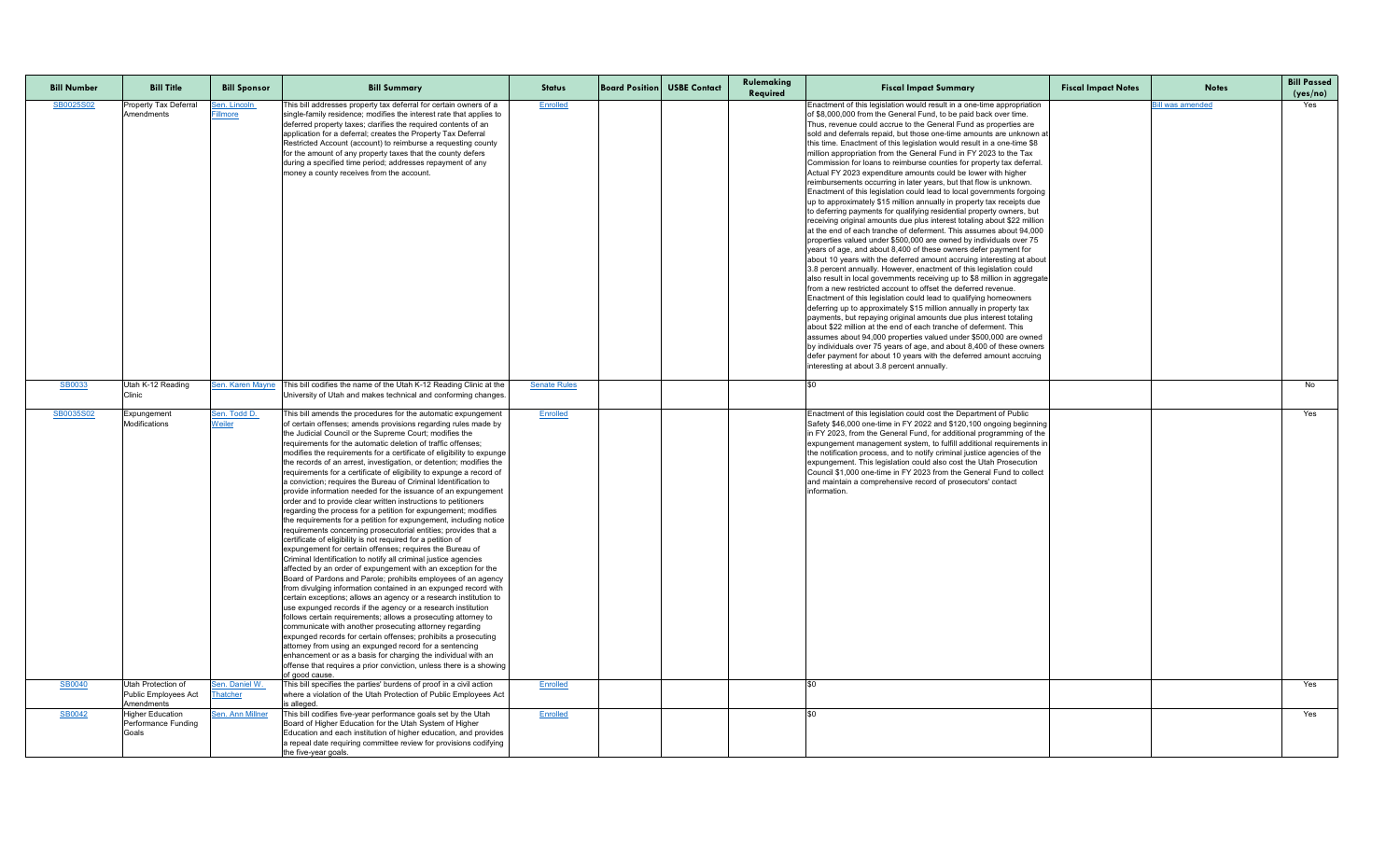| <b>Bill Number</b> | <b>Bill Title</b>                                                                     | <b>Bill Sponsor</b>                      | <b>Bill Summary</b>                                                                                                                                                                                                                                                                                                                                                                                                                                                                                                                                                                                                                                                                                                                                                                                                                                                                                                                                             | <b>Status</b>       |                                                                                   | <b>Board Position USBE Contact</b> | Rulemaking<br>Required | <b>Fiscal Impact Summary</b>                                                                                                                                                                                                                                                                                                                                                                                                                                                                                                                                                                                                                                                                                                                                                                                                                                                                                                                                                                                                                                                                                              | <b>Fiscal Impact Notes</b> | <b>Notes</b>                                               | <b>Bill Passed</b><br>(yes/no) |
|--------------------|---------------------------------------------------------------------------------------|------------------------------------------|-----------------------------------------------------------------------------------------------------------------------------------------------------------------------------------------------------------------------------------------------------------------------------------------------------------------------------------------------------------------------------------------------------------------------------------------------------------------------------------------------------------------------------------------------------------------------------------------------------------------------------------------------------------------------------------------------------------------------------------------------------------------------------------------------------------------------------------------------------------------------------------------------------------------------------------------------------------------|---------------------|-----------------------------------------------------------------------------------|------------------------------------|------------------------|---------------------------------------------------------------------------------------------------------------------------------------------------------------------------------------------------------------------------------------------------------------------------------------------------------------------------------------------------------------------------------------------------------------------------------------------------------------------------------------------------------------------------------------------------------------------------------------------------------------------------------------------------------------------------------------------------------------------------------------------------------------------------------------------------------------------------------------------------------------------------------------------------------------------------------------------------------------------------------------------------------------------------------------------------------------------------------------------------------------------------|----------------------------|------------------------------------------------------------|--------------------------------|
| <b>SB0046</b>      | <b>Medical Cannabis</b><br><b>Patient Protection</b><br><b>Amendments</b>             | Sen. Daniel W.<br>Thatcher               | This bill amends protections for medical cannabis patients,<br>including public employees, to protect the holding of a medical<br>cannabis card and medical cannabis recommendations.                                                                                                                                                                                                                                                                                                                                                                                                                                                                                                                                                                                                                                                                                                                                                                           | Enrolled            |                                                                                   |                                    |                        |                                                                                                                                                                                                                                                                                                                                                                                                                                                                                                                                                                                                                                                                                                                                                                                                                                                                                                                                                                                                                                                                                                                           |                            |                                                            | Yes                            |
| SB0048S01          | Individual Income Tax<br>Amendments                                                   |                                          | Sen. Daniel McCay This bill updates the language that the State Tax Commission<br>prints on certain documents related to individual income tax<br>returns; provides that a claimant may not claim a social security<br>tax credit or a military retirement tax credit, if a retirement tax<br>credit is claimed on the same return.                                                                                                                                                                                                                                                                                                                                                                                                                                                                                                                                                                                                                             | Enrolled            |                                                                                   |                                    |                        | Enactment of this legislation could offset anticipated Education Fund<br>revenue declines associated with the social security tax credit and the<br>military retirement tax credit in the amount of \$356,000 ongoing<br>beginning in FY2022. Enactment of this legislation could forgo tax<br>credits expected by certain individual filers, in the amount of \$356,000<br>in aggregate annually beginning in FY2022.                                                                                                                                                                                                                                                                                                                                                                                                                                                                                                                                                                                                                                                                                                    |                            | <b>Jnadopted second substitute</b><br><u>available</u>     | Yes                            |
| <b>SB0052</b>      | <b>Sex Offender Registry</b><br>Amendments                                            | <u>Sen. Michael S.</u><br><b>Kennedy</b> | This bill allows for individuals on the Sex and Kidnap Offender<br>Registry to enter a restricted area if accompanied by an adult.                                                                                                                                                                                                                                                                                                                                                                                                                                                                                                                                                                                                                                                                                                                                                                                                                              | <b>Senate Rules</b> |                                                                                   |                                    |                        |                                                                                                                                                                                                                                                                                                                                                                                                                                                                                                                                                                                                                                                                                                                                                                                                                                                                                                                                                                                                                                                                                                                           |                            |                                                            | No                             |
| SB0059S04          | State Income Tax Rate<br>Reduction                                                    | Sen. Daniel McCa                         | This bill amends the corporate franchise and income tax rates;<br>and amends the individual income tax rate.                                                                                                                                                                                                                                                                                                                                                                                                                                                                                                                                                                                                                                                                                                                                                                                                                                                    | <b>Signed</b>       |                                                                                   |                                    |                        | Enactment of this legislation could decrease revenue to the Education<br>Fund by approximately \$11.5 million one-time in FY2022 and \$18.0<br>million one-time in FY2023 due to the retrospective effective date of<br>the bill, and \$192.9 million ongoing beginning in FY2023, for a total<br>FY2023 impact of \$210.9 million. An estimated 1,160,820 Utah<br>individual income tax filers may see tax savings of \$129 on average in<br>tax year 2022. Enactment of an individual and corporate income tax<br>rate cut to 4.85% will reduce tax liability for the majority of individuals<br>and businesses beginning in tax year 2022. The increase in the<br>income-based phaseout thresholds for the social security tax credit<br>could result in an average annual tax savings of \$210 for an estimated<br>71,257 individuals in tax year 2022. The nonrefundable state earned<br>income tax credit may result in tax savings of \$194 on average for an<br>estimated 81,764 individuals in tax year 2022. Individual tax savings<br>will vary based on filing status, family size, income, and other factors |                            | <b>Jnadoped 5th and 6th substitute</b><br><u>available</u> | Yes                            |
| SB0062S04          | <b>Special Needs</b><br>Opportunity Scholarship Fillmore<br><b>Program Amendments</b> | Sen. Lincoln                             | This bill expands eligibility for the program to include siblings of<br>scholarship students under certain circumstances; modifies the<br>duties and rulemaking authority of the State Board of Education<br>in relation to the program; provides that eligibility for a<br>scholarship does not affect eligibility for an individualized<br>education program; authorizes the scholarship granting<br>organizations to prepare and distribute information about the<br>program to parents who apply for a scholarship under the<br>program; clarifies what constitutes a fiscal year for purposes of<br>reporting and administering the program; modifies a scholarship<br>granting organization's reporting deadline; allows a person that<br>makes a donation to direct a donation to a particular school to<br>which a scholarship will be offered; provides for a one-year carry<br>back of the income tax credit for making a donation to the<br>program. | <b>Enrolled</b>     | O third<br>substitution and<br>a potential fourth<br>substitution as<br>described |                                    |                        | Enactment of a one-year carry-back of the income tax credit for<br>donations to the Special Needs Opportunity Scholarship Program may<br>impact state tax revenues by shifting the fiscal impact of the tax credit<br>forward. Enactment of this legislation could reduce Education Fund<br>revenues by \$418,000 in FY 2023, \$385,000 in FY 2024, and<br>\$147,000 in FY 2025. Qualifying taxpayers who do not have sufficient<br>tax liability to utilize the full amount of the tax credit in the tax year the<br>donation is made may realize tax savings sooner by being allowed to<br>carry back the amount of the tax credit that exceeds the claimant's tax<br>liability to the previous taxable year. Additionally, if a taxpayer is<br>unable to utilize the full amount of the tax credit during the existing<br>three-year carry-forward period, the inclusion of a one-year carry-back<br>may result in additional tax savings for the taxpayer.                                                                                                                                                            |                            | Bill was amended                                           | Yes                            |
| SB0063S02          | <b>Bereavement Leave</b><br>Amendments                                                | Sen. Wayne A.<br><u>Harper</u>           | This bill requires the Utah Board of Higher Education and the<br>human resources bodies of state, county, and municipal<br>governments to implement rules that will provide bereavement<br>leave for employees who suffer the loss of a child as a result of a<br>miscarriage or stillbirth.                                                                                                                                                                                                                                                                                                                                                                                                                                                                                                                                                                                                                                                                    | Enrolled            |                                                                                   |                                    |                        |                                                                                                                                                                                                                                                                                                                                                                                                                                                                                                                                                                                                                                                                                                                                                                                                                                                                                                                                                                                                                                                                                                                           |                            |                                                            | Yes                            |
| <b>SB0067</b>      | <b>School Athletic Director</b><br>Salary Supplement<br>Amendments                    | Sen. Michael K.<br><b>McKell</b>         | This bill directs the Legislature to annually appropriate money for<br>salary supplements for a certified athletic director and certified<br>master athletic director; includes in money appropriated for a<br>salary supplement employer-paid benefits; requires the State<br>Board of Education to create an application and determine<br>whether an applicant qualifies for a salary supplement; and<br>requires an athletic director to hold a current certificate and apply<br>to the State Board of Education in order to receive the salary<br>supplement                                                                                                                                                                                                                                                                                                                                                                                                | <b>Senate Rules</b> |                                                                                   |                                    |                        | Enactment of this bill may cost the State Board of Education \$196,000<br>ongoing beginning in FY 2023 from the Uniform School Fund to fund<br>the school athletic salary supplements outlined in the bill.                                                                                                                                                                                                                                                                                                                                                                                                                                                                                                                                                                                                                                                                                                                                                                                                                                                                                                               |                            |                                                            | No                             |
| <b>SB0070</b>      | <b>Social Security Tax</b><br><b>Credit Amendments</b>                                | Sen. Karen Mayne                         | This bill expands eligibility for the social security benefits tax<br>credit by increasing the thresholds for the income-based<br>phaseout.                                                                                                                                                                                                                                                                                                                                                                                                                                                                                                                                                                                                                                                                                                                                                                                                                     | <b>Senate Rules</b> |                                                                                   |                                    |                        | Enactment of this legislation could decrease Education Fund revenue<br>by an estimated \$24.9 million in FY 2023 and \$25.7 million in FY 2024<br>as a result of the expanded eligibility for the Social Security benefits<br>tax credit.                                                                                                                                                                                                                                                                                                                                                                                                                                                                                                                                                                                                                                                                                                                                                                                                                                                                                 |                            |                                                            | No                             |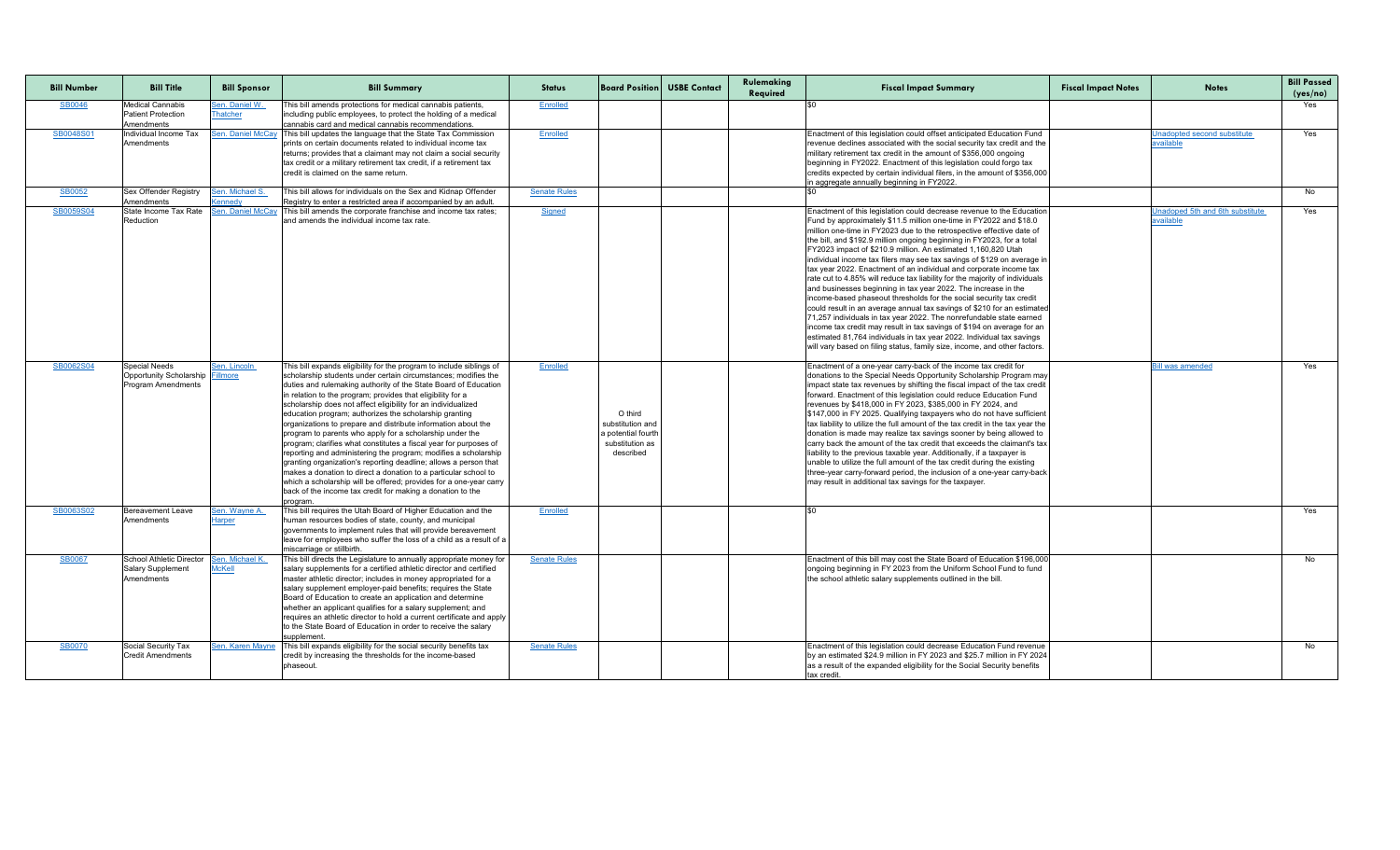| <b>Bill Number</b> | <b>Bill Title</b>                                                                   | <b>Bill Sponsor</b>             | <b>Bill Summary</b>                                                                                                                                                                                                                                                                                                                                                                                                                                                                                                                                                                                                                                                                                                                                                                                                                                                                                                                                                                                                                                                                                                                                                                                                                                                                                                                                                                                                | <b>Status</b>       | <b>Board Position USBE Contact</b> | Rulemaking<br>Required | <b>Fiscal Impact Summary</b>                                                                                                                                                                                                                                                                                                                                                                                                                                                                                                                                                                                                                                                                                    | <b>Fiscal Impact Notes</b> | <b>Notes</b>            | <b>Bill Passed</b><br>(yes/no) |
|--------------------|-------------------------------------------------------------------------------------|---------------------------------|--------------------------------------------------------------------------------------------------------------------------------------------------------------------------------------------------------------------------------------------------------------------------------------------------------------------------------------------------------------------------------------------------------------------------------------------------------------------------------------------------------------------------------------------------------------------------------------------------------------------------------------------------------------------------------------------------------------------------------------------------------------------------------------------------------------------------------------------------------------------------------------------------------------------------------------------------------------------------------------------------------------------------------------------------------------------------------------------------------------------------------------------------------------------------------------------------------------------------------------------------------------------------------------------------------------------------------------------------------------------------------------------------------------------|---------------------|------------------------------------|------------------------|-----------------------------------------------------------------------------------------------------------------------------------------------------------------------------------------------------------------------------------------------------------------------------------------------------------------------------------------------------------------------------------------------------------------------------------------------------------------------------------------------------------------------------------------------------------------------------------------------------------------------------------------------------------------------------------------------------------------|----------------------------|-------------------------|--------------------------------|
| SB0071S01          | Financial Education and Sen. Lincoln<br>Savings Plan to Benefit<br>At-risk Children | <b>Fillmore</b>                 | This bill creates the Parental Coaching to Encourage Student<br>Savings Program (the program) within the Department of<br>Workforce Services which provides:<br>• financial training to parents of certain children<br>experiencing intergenerational poverty, to encourage the parents<br>to start saving money for their child's higher education expenses;<br>• a financial contribution to the 529 savings accounts of<br>certain children experiencing intergenerational poverty, if a<br>parent successfully meets the requirements of the program;<br>excludes financial contributions made by the Department of<br>Workforce Services from qualifying for certain tax credits<br>available to the owners of 529 savings accounts; requires the<br>Department of Workforce Services to make rules to administer<br>the program; creates the Parental Coaching to Encourage<br>Student Savings Program Restricted Account; describes the<br>reporting and other requirements of the Department of Workforce<br>Services related to the program; requires local education<br>agencies to provide written notification of the program to the<br>parents of children attending kindergarten; requires the Division<br>of Finance to transfer a certain amount of money each year from<br>the Unclaimed Property Trust Fund to the Parental Coaching to<br>Encourage Student Savings Program Restricted Account. | <b>Senate Rules</b> |                                    |                        | Enactment of this legislation transfers up to \$1.0 million ongoing from<br>the Unclaimed Property Trust Fund to the newly created Parental<br>Coaching to Encourage Student Savings Program Restricted Account,<br>whereby reducing Uniform School Fund revenue by \$1,000,000<br>ongoing beginning in FY 2023. Enactment of this legislation could cost<br>up to \$1.0 million ongoing in FY 2023 from the newly created Parental<br>Coaching to Encourage Student Savings Program Restricted Account<br>to provide parental coaching and deposits into 529 accounts. The<br>Department of Workforce Services estimates one-time development<br>costs in FY 2023 of \$200,500 from the newly created account. |                            |                         | No.                            |
| <b>SB0076</b>      | <b>Targeted Business</b><br>Income Tax Credit<br>Amendments                         |                                 | Sen. Daniel McCay This bill provides that a business applicant may claim the<br>Targeted Business Income Tax Credit in an Enterprise Zone (the<br>income tax credit) for a taxable year that begins before January<br>, 2023; schedules the repeal of provisions of code that<br>Ireference the income tax credit.                                                                                                                                                                                                                                                                                                                                                                                                                                                                                                                                                                                                                                                                                                                                                                                                                                                                                                                                                                                                                                                                                                 | Enrolled            |                                    |                        | Enactment of this legislation could increase revenue to the Education<br>Fund by approximately \$100,000 ongoing beginning in FY2024 due to<br>fewer income tax credits claimed.                                                                                                                                                                                                                                                                                                                                                                                                                                                                                                                                |                            |                         | Yes                            |
| <b>SB0078</b>      | School Board Expansion Sen. Jacob L.<br>Requirements                                | <b>Anderegg</b>                 | This bill modifies the size of a local school board based on<br>student population in the local school district.                                                                                                                                                                                                                                                                                                                                                                                                                                                                                                                                                                                                                                                                                                                                                                                                                                                                                                                                                                                                                                                                                                                                                                                                                                                                                                   | <b>Enrolled</b>     |                                    |                        | Enactment of this legislation could result in increased costs to certain<br>school districts of approximately \$41,700 annually for compensation<br>for additional school board members.                                                                                                                                                                                                                                                                                                                                                                                                                                                                                                                        |                            | <u>Bill was amended</u> | Yes                            |
| <b>SB0079</b>      | School Information<br><b>Management System</b><br>Amendments                        | Sen. Jacob L<br><b>Anderegg</b> | This bill amends certain deadlines for the operation of a school<br>Information management system.                                                                                                                                                                                                                                                                                                                                                                                                                                                                                                                                                                                                                                                                                                                                                                                                                                                                                                                                                                                                                                                                                                                                                                                                                                                                                                                 | Enrolled            |                                    |                        |                                                                                                                                                                                                                                                                                                                                                                                                                                                                                                                                                                                                                                                                                                                 |                            |                         | Yes                            |
| <b>SB0094</b>      | Taxpayer Tax Credit<br>Modifications                                                | Sen. Karen Mayne                | This bill expands eligibility for the taxpayer tax credit by including<br>the taxpayer and, if filing jointly, the taxpayer's spouse in the<br>calculation of the Utah personal exemption.                                                                                                                                                                                                                                                                                                                                                                                                                                                                                                                                                                                                                                                                                                                                                                                                                                                                                                                                                                                                                                                                                                                                                                                                                         | <b>Senate Rules</b> |                                    |                        | Enactment of this legislation could result in decreased revenues to the<br>Education Fund of approximately \$148.3 million one-time in FY 2023<br>and \$156.6 million ongoing beginning in FY 2024 due to expansion of<br>the taxpayer tax credit.                                                                                                                                                                                                                                                                                                                                                                                                                                                              |                            |                         | No                             |
| SB0095S03          | Limitations on Employer <u> Sen. Derrin R.</u><br>Liability                         | <b>Owens</b>                    | This bill addresses liability of an employer for negligently hiring,<br>or failing to adequately supervise, an employee that has been<br>previously convicted of an offense.                                                                                                                                                                                                                                                                                                                                                                                                                                                                                                                                                                                                                                                                                                                                                                                                                                                                                                                                                                                                                                                                                                                                                                                                                                       | Enrolled            |                                    |                        |                                                                                                                                                                                                                                                                                                                                                                                                                                                                                                                                                                                                                                                                                                                 |                            |                         | Yes                            |
| SB0100S01          | Paid Leave<br><b>Modifications</b>                                                  | Sen. Todd D.<br>Weiler          | This bill requires certain state employers to provide certain<br>employees paid parental leave upon:<br>the birth of the employee's child;<br>the adoption of a minor child; or<br>the appointment of legal guardianship of a minor child;<br>requires the Department of Human Resource Management to<br>adopt rules to administer parental leave; and allows the<br>Department of Government Operations to transfer certain money<br>for the costs of parental leave.                                                                                                                                                                                                                                                                                                                                                                                                                                                                                                                                                                                                                                                                                                                                                                                                                                                                                                                                             | Enrolled            |                                    |                        | Enactment of this bill appropriates \$1,752,200 ongoing from the<br>General Fund to the Paid Postpartum Recovery and Parental Leave<br>Program. The bill may cost the Division of Finance \$6,500 one-time in<br>FY 2022 and \$4,000 ongoing beginning in FY 2023 for system<br>programming and financial accounting.                                                                                                                                                                                                                                                                                                                                                                                           |                            | ill was amended         | Yes                            |
| <b>SB0103</b>      | <b>Special Education</b><br>Licensing Amendments Owens                              | Sen. Derrin R.                  | This bill requires a director of special education at a charter<br>school to hold an appropriate license issued by the State Board<br>of Education.                                                                                                                                                                                                                                                                                                                                                                                                                                                                                                                                                                                                                                                                                                                                                                                                                                                                                                                                                                                                                                                                                                                                                                                                                                                                | Enrolled            |                                    |                        |                                                                                                                                                                                                                                                                                                                                                                                                                                                                                                                                                                                                                                                                                                                 |                            |                         | Yes                            |
| <b>SB0113</b>      | In-person Learning<br><b>Modifications</b>                                          | Sen. Todd D.<br><b>Weiler</b>   | This bill suspends a test to stay program requirement; amends<br>provisions regarding the computation of the case threshold that<br>triggers the test to stay program requirement; clarifies when a<br>student may return to school during a test to stay event; provides<br>additional procedural requirements for the application of an<br>exception to an in-person learning requirement.                                                                                                                                                                                                                                                                                                                                                                                                                                                                                                                                                                                                                                                                                                                                                                                                                                                                                                                                                                                                                       | <b>Senate Rules</b> |                                    |                        |                                                                                                                                                                                                                                                                                                                                                                                                                                                                                                                                                                                                                                                                                                                 |                            |                         | No                             |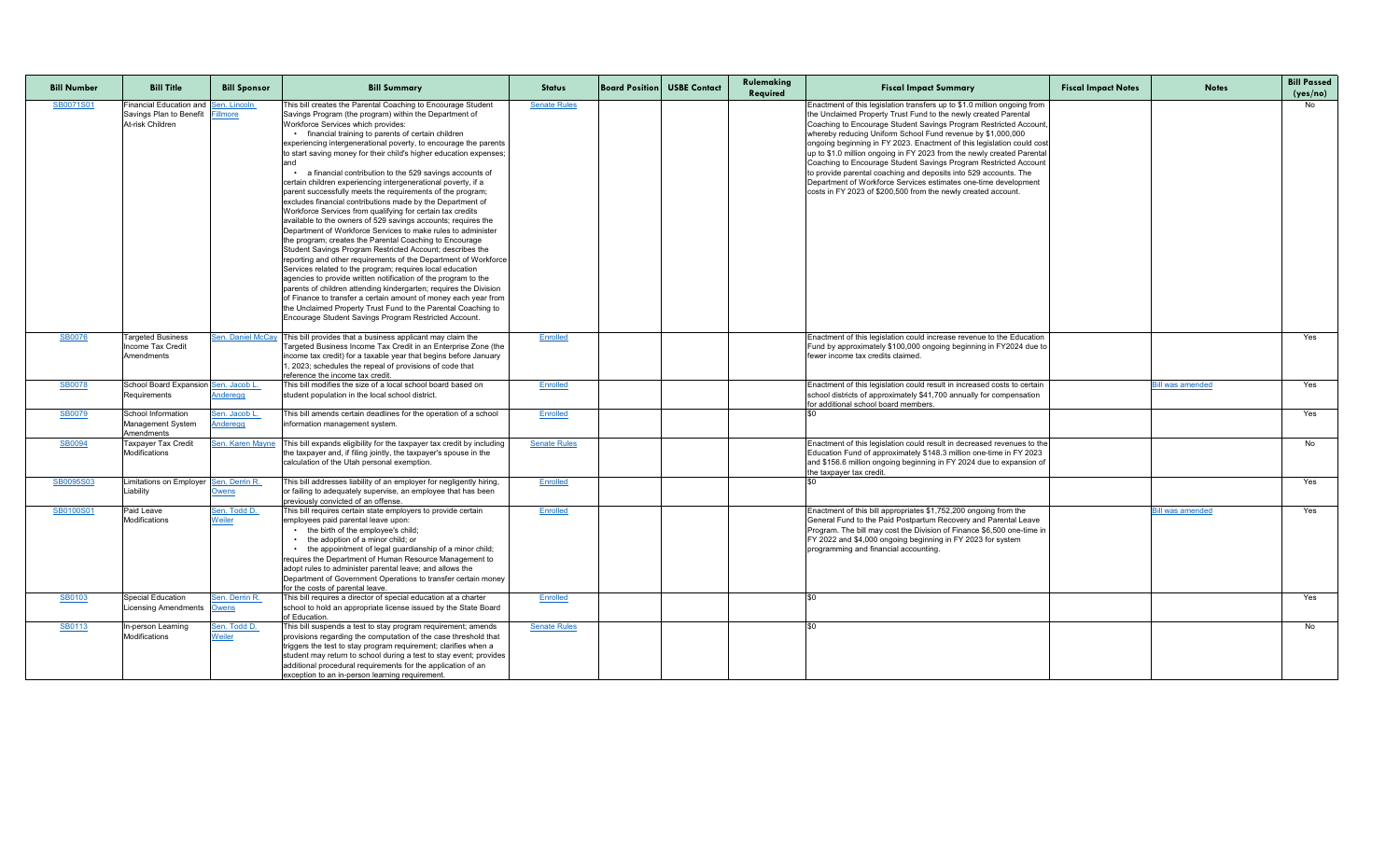| <b>Bill Number</b> | <b>Bill Title</b>                                       | <b>Bill Sponsor</b>             | <b>Bill Summary</b>                                                                                                                                                                                                                                                                                                                                                                                                                                                                                                                                                                                                                                                                                                                                                                                                                                                                                                                                                                                                                                                                                                                                                                                                                                                                                                                                                                                                                                                                                                                                                                                                                                                                                                                                                                                                                                                                                                                                                                                 | <b>Status</b>       | <b>Board Position USBE Contact</b> | Rulemaking<br>Required | <b>Fiscal Impact Summary</b>                                                                                                                                                                                                                                                                                                                                                                                                                                                                                                                                                                                                                                                                                                                                                                                                                                                                                                                                                                                                                                                                                                                                                                                                                                                                                                                                                                                                                                                                                                                                                                                                                                                                                                                                              | <b>Fiscal Impact Notes</b> | <b>Notes</b>                                           | <b>Bill Passed</b><br>(yes/no) |
|--------------------|---------------------------------------------------------|---------------------------------|-----------------------------------------------------------------------------------------------------------------------------------------------------------------------------------------------------------------------------------------------------------------------------------------------------------------------------------------------------------------------------------------------------------------------------------------------------------------------------------------------------------------------------------------------------------------------------------------------------------------------------------------------------------------------------------------------------------------------------------------------------------------------------------------------------------------------------------------------------------------------------------------------------------------------------------------------------------------------------------------------------------------------------------------------------------------------------------------------------------------------------------------------------------------------------------------------------------------------------------------------------------------------------------------------------------------------------------------------------------------------------------------------------------------------------------------------------------------------------------------------------------------------------------------------------------------------------------------------------------------------------------------------------------------------------------------------------------------------------------------------------------------------------------------------------------------------------------------------------------------------------------------------------------------------------------------------------------------------------------------------------|---------------------|------------------------------------|------------------------|---------------------------------------------------------------------------------------------------------------------------------------------------------------------------------------------------------------------------------------------------------------------------------------------------------------------------------------------------------------------------------------------------------------------------------------------------------------------------------------------------------------------------------------------------------------------------------------------------------------------------------------------------------------------------------------------------------------------------------------------------------------------------------------------------------------------------------------------------------------------------------------------------------------------------------------------------------------------------------------------------------------------------------------------------------------------------------------------------------------------------------------------------------------------------------------------------------------------------------------------------------------------------------------------------------------------------------------------------------------------------------------------------------------------------------------------------------------------------------------------------------------------------------------------------------------------------------------------------------------------------------------------------------------------------------------------------------------------------------------------------------------------------|----------------------------|--------------------------------------------------------|--------------------------------|
| SB0114S02          | <b>Public School</b><br>Curriculum<br>Requirements      | <u>Sen. Lincoln</u><br>Fillmore | This bill requires a process if a local school board or charter<br>school governing board chooses to adopt or approve<br>instructional materials for classroom use across the school<br>district or charter school; requires local school boards and charter<br>school governing boards to adopt policies to provide guidance to<br>educators on the use of learning materials that have not yet been<br>considered for adoption or approval under the open process;<br>requires that contracts for online or digital learning materials<br>include a requirement for notice if the provider changes the<br>content of the materials.                                                                                                                                                                                                                                                                                                                                                                                                                                                                                                                                                                                                                                                                                                                                                                                                                                                                                                                                                                                                                                                                                                                                                                                                                                                                                                                                                               | <b>Senate Rules</b> |                                    |                        |                                                                                                                                                                                                                                                                                                                                                                                                                                                                                                                                                                                                                                                                                                                                                                                                                                                                                                                                                                                                                                                                                                                                                                                                                                                                                                                                                                                                                                                                                                                                                                                                                                                                                                                                                                           |                            |                                                        | No                             |
| SB0115S02          | <b>Firearm Preemption</b><br>Amendments                 | <u>Sen. Chris H.</u><br>Wilson  | This bill clarifies preemption of the field of firearms regulation;<br>creates the Firearms Preemption Enforcement Act; outlines<br>exceptions and violations of legislative firearm preemption;<br>provides for civil action and remedies for a violation of legislative<br>firearm preemption; addresses governmental immunity.                                                                                                                                                                                                                                                                                                                                                                                                                                                                                                                                                                                                                                                                                                                                                                                                                                                                                                                                                                                                                                                                                                                                                                                                                                                                                                                                                                                                                                                                                                                                                                                                                                                                   | <b>Enrolled</b>     |                                    |                        |                                                                                                                                                                                                                                                                                                                                                                                                                                                                                                                                                                                                                                                                                                                                                                                                                                                                                                                                                                                                                                                                                                                                                                                                                                                                                                                                                                                                                                                                                                                                                                                                                                                                                                                                                                           |                            | <b>Bill was amended</b>                                | Yes                            |
| <b>SB0117</b>      | <b>Utah Antidiscrimination</b><br><b>Act Amendments</b> | <u>Sen. Derek L</u><br>Kitchen  | This bill establishes that a "protective hairstyle" includes braids,<br>locks, afros, curls, and twists; establishes that "race" includes a<br>trait historically associated with race, including a protective<br>hairstyle.                                                                                                                                                                                                                                                                                                                                                                                                                                                                                                                                                                                                                                                                                                                                                                                                                                                                                                                                                                                                                                                                                                                                                                                                                                                                                                                                                                                                                                                                                                                                                                                                                                                                                                                                                                        | <b>Senate Rules</b> |                                    |                        |                                                                                                                                                                                                                                                                                                                                                                                                                                                                                                                                                                                                                                                                                                                                                                                                                                                                                                                                                                                                                                                                                                                                                                                                                                                                                                                                                                                                                                                                                                                                                                                                                                                                                                                                                                           |                            |                                                        | No l                           |
| SB0118S02          | Students with<br>Disabilities Funding<br>Amendments     | Sen. Lincoln<br><b>Fillmore</b> | This bill requires the State Board of Education to:<br>• annually review standards and guidelines related to<br>establishing disability classifications;<br>• ensure the standards and guidelines provide school<br>districts and charter schools flexibility to respond to the needs of<br>students with disabilities; and<br>distribute certain special education funds in accordance<br>with state board rules;<br>permits disability program money to be used for facilities<br>construction and alteration under certain circumstances; amends<br>a formula related to add-on weighted pupil units for students with<br>disabilities.                                                                                                                                                                                                                                                                                                                                                                                                                                                                                                                                                                                                                                                                                                                                                                                                                                                                                                                                                                                                                                                                                                                                                                                                                                                                                                                                                          | <b>Senate Rules</b> |                                    |                        | Enactment of this bill increases the number of Weighted Pupil Units<br>(WPUs) for the Special Education Add-on program in the Minimum<br>School Program by 1,607 WPUs over the 89,232 WPUs previously<br>estimated for FY 2023. At the initial FY 2023 WPU Value of \$3,908<br>this increase in the number of WPUs may cost the State Board of<br>Education \$4,037,000 ongoing and \$2,243,200 one-time from the<br>Uniform School Fund beginning in FY 2023. Subsequent increases in<br>the WPU Value for FY 2023 will increase this estimate. Bill provisions<br>reduce the WPU weighting applied to student growth over the next<br>three fiscal years. The one-time amount mentioned above represents<br>the cost differential between the WPU weighting for FY 2023 at 1.35<br>and the final weight of 1.0 in FY 2025. Balances in the Minimum<br>School Program - Basic School Program can absorb this differential in<br>FY 2023. In FY 2024 and FY 2025, the differential between the prior<br>year weighting and the new year weighting will be netted in the cost o<br>student enrollment growth.                                                                                                                                                                                                                                                                                                                                                                                                                                                                                                                                                                                                                                                              |                            |                                                        | No                             |
| SB120S01           | Juvenile Justice<br>Amendments                          | Sen. Todd D.<br>Weiler          | This bill amends provisions regarding fines imposed for proof of<br>age violations on minors; amends provisions related to court<br>surcharges imposed by the juvenile court; addresses the<br>payment or reimbursement by a minor or the minor's parent or<br>guardian to an agency for the cost of obtaining a DNA specimen;<br>modifies the duties of the Commission on Criminal and Juvenile<br>Justice regarding the statewide sliding scale for the assessment<br>of fines and fees for minors; amends penalties for violations of<br>buying or possessing tobacco or electronic cigarette products by<br>minors; amends provisions related to security surcharges in<br>juvenile delinquency cases; repeals a provision regarding<br>payment for retrieving a juvenile court record; amends provisions<br>regarding the payment of a fine or fee for contempt in court by a<br>child; amends provisions related to the payment of child support<br>for a child in state custody; amends provisions related to the<br>costs of treatment for an offender or victim; amends the definition<br>of "compensatory service" in regards to juvenile justice;<br>addresses outstanding balances of fines, fees, costs, and other<br>financial obligations for minors; amends provisions relating to the<br>financial penalties for nonjudicial adjustments; provides that a<br>juvenile probation officer may not require a minor to pay a<br>financial penalty, cost, surcharge, or fee for a nonjudicial<br>adjustment; repeals provisions relating to the payment of a fee,<br>fine, or other financial penalty by a minor facing a delinquency<br>proceeding in the juvenile court; provides that a juvenile court<br>may not issue a garnishment, wage withholding, or execution on<br>a minor or the minor's parent or guardian for the collection of<br>restitution; provides that a juvenile court may not order a minor to<br>be detained in a secure or nonsecure residential placement in | <b>House Rules</b>  |                                    |                        | Enactment of this bill could reduce ongoing revenue to the following<br>accounts beginning in FY 2024: 1. General Fund - \$72,400; 2.<br>Nonjudicial Adjustment Account - \$616,000; 3. DNA Specimen<br>Account - \$46,000; 4. Court Security Account - \$34,400; 5. Judges'<br>Retirement Trust Fund - \$3,700; 6. Children's Legal Defense Account<br>\$1,300; 7. Dispute Resolution Account - \$1,000; 8. Dedicated Credits<br>(Courts) - \$51,000; and 9. Dedicated Credits (Office of Recovery<br>Services) - \$49,500. For FY 2023, the impact would be half of the FY<br>2024 ongoing amounts mentioned due to the January 1, 2023<br>implementation date. Enactment of this bill could cost the Courts<br>about \$90,100 one-time from the General Fund in FY 2023 for<br>programming changes. This bill could also reduce ongoing<br>expenditures from from various restricted funds and dedicated credits<br>to the following agencies beginning in FY 2024: 1. Courts \$673,900<br>for reduced restitution, intervention, treatment, and DNA collection;<br>and 2. Department of Public Safety - \$39,100 for DNA processing<br>Should the Legislature choose to keep relevant programs unaffected<br>with the direct loss in revenue, this could cost \$713,000 ongoing from<br>the General Fund in aggregate beginning in FY 2024. For FY 2023,<br>the impact would be half of the FY 2024 ongoing amounts mentioned<br>due to the January 1, 2023 implementation date. About 12,000<br>offenders could pay about \$73/each less in court fees/fines on<br>average for a total of about \$875,300 ongoing beginning in FY 2024.<br>For FY 2023, the impact would be half of the FY 2024 amounts<br>mentioned due to the January 1, 2023 implementation date. |                            | <b>Jnadopted second substitute</b><br><u>available</u> | No.                            |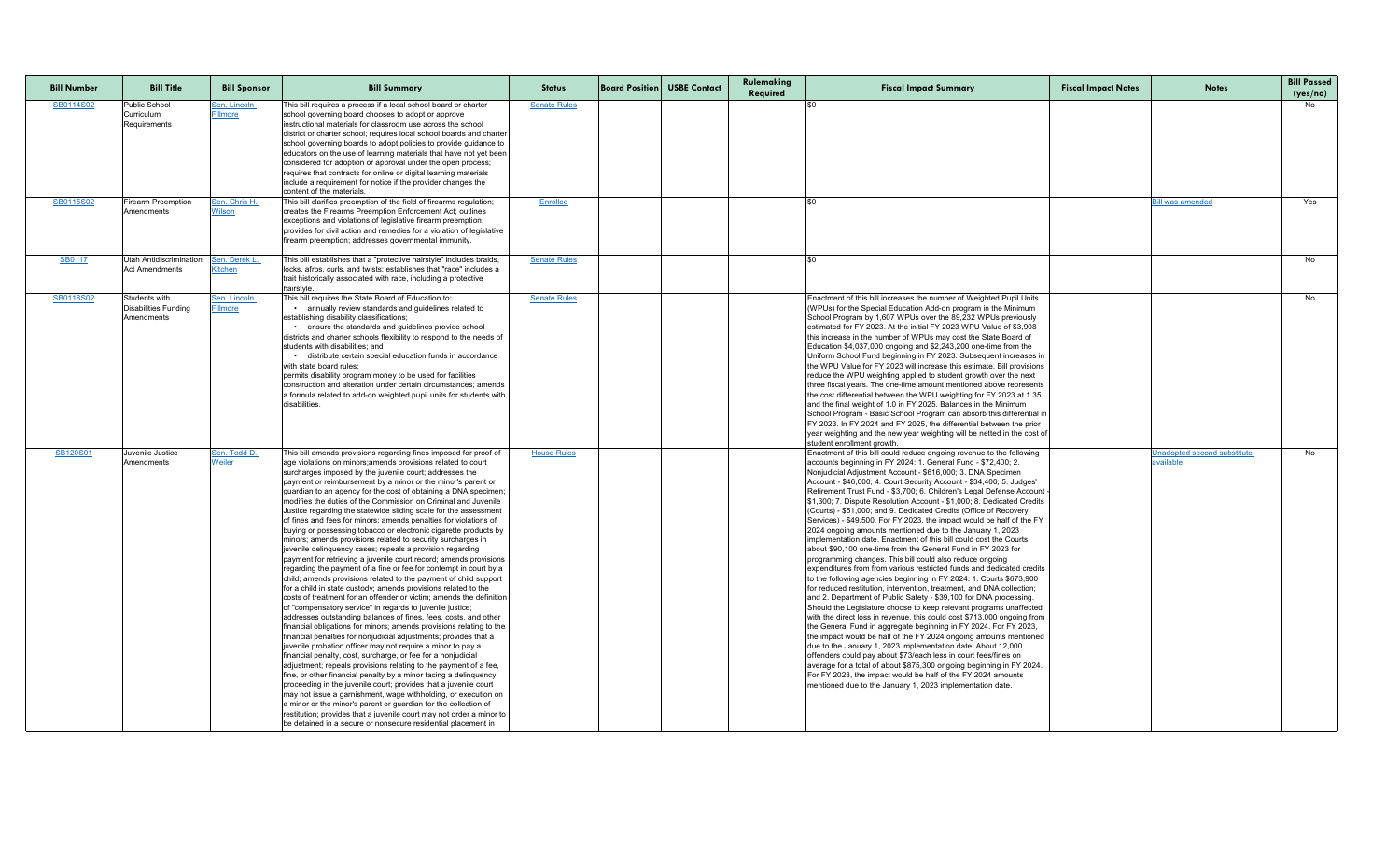| <b>Bill Number</b> | <b>Bill Title</b>                                                         | <b>Bill Sponsor</b>                   | <b>Bill Summary</b>                                                                                                                                                                                                                                                                                                                                                                                                                                                                                                                                                                                                                                                                                                                                                                                                                                                                                                                                                                                                                                                                                                                                                                                                                                                                                                                                                                                                                                                                                                                                                                                                                                                                                                                                                                     | <b>Status</b>                                       | <b>Board Position USBE Contact</b> | Rulemaking<br>Required | <b>Fiscal Impact Summary</b>                                                                                                                                                                                                                                                                                                                                                                                                                                                                                                                                                                                                                                                                                                                                                                                                                                                                                                     | <b>Fiscal Impact Notes</b> | <b>Notes</b>            | <b>Bill Passed</b><br>(yes/no) |
|--------------------|---------------------------------------------------------------------------|---------------------------------------|-----------------------------------------------------------------------------------------------------------------------------------------------------------------------------------------------------------------------------------------------------------------------------------------------------------------------------------------------------------------------------------------------------------------------------------------------------------------------------------------------------------------------------------------------------------------------------------------------------------------------------------------------------------------------------------------------------------------------------------------------------------------------------------------------------------------------------------------------------------------------------------------------------------------------------------------------------------------------------------------------------------------------------------------------------------------------------------------------------------------------------------------------------------------------------------------------------------------------------------------------------------------------------------------------------------------------------------------------------------------------------------------------------------------------------------------------------------------------------------------------------------------------------------------------------------------------------------------------------------------------------------------------------------------------------------------------------------------------------------------------------------------------------------------|-----------------------------------------------------|------------------------------------|------------------------|----------------------------------------------------------------------------------------------------------------------------------------------------------------------------------------------------------------------------------------------------------------------------------------------------------------------------------------------------------------------------------------------------------------------------------------------------------------------------------------------------------------------------------------------------------------------------------------------------------------------------------------------------------------------------------------------------------------------------------------------------------------------------------------------------------------------------------------------------------------------------------------------------------------------------------|----------------------------|-------------------------|--------------------------------|
| SB0125S01          | <b>Hospitality Employee</b><br><b>Grant Program</b>                       | <u>Sen. Wayne A.</u><br><b>Harper</b> | This bill creates a one-time grant program for certain hospitality<br>employees who:<br>work a minimum number of hours for an eligible business<br>during calendar year 2022; and<br>• obtain an employer certification; and<br>authorizes the Governor's Office of Economic Opportunity to<br>make rules to administer the grant program.                                                                                                                                                                                                                                                                                                                                                                                                                                                                                                                                                                                                                                                                                                                                                                                                                                                                                                                                                                                                                                                                                                                                                                                                                                                                                                                                                                                                                                              | <b>House 3rd Reading for</b><br><b>Senate Bills</b> |                                    |                        | Enactment of this legislation could cost the Governor's Office of<br>Economic Opportunity approximately \$94.5 million one-time in FY2023<br>from the General Fund to provide grants to eligible hospitality<br>employees, as well as for costs associated with system programming<br>and program administration. Enactment of this legislation could result<br>in approximately 75,000 hospitality employees receiving a one-time<br>\$1,250 grant in FY 2023.                                                                                                                                                                                                                                                                                                                                                                                                                                                                  |                            | <u>Bill was amended</u> | No.                            |
| <b>SB0126</b>      | Officer Intervention and Sen. Jani Iwamote<br><b>Reporting Amendments</b> |                                       | This bill creates minimum standards for police misconduct; sets<br>standards for intervention and reporting requirements in law<br>enforcement agencies; requires the Peace Officer Standards and<br>Training Council to establish and review minimum standards for<br>reporting police misconduct; prohibits retaliatory action against a<br>law enforcement agency employee who reports police<br>misconduct.                                                                                                                                                                                                                                                                                                                                                                                                                                                                                                                                                                                                                                                                                                                                                                                                                                                                                                                                                                                                                                                                                                                                                                                                                                                                                                                                                                         | Enrolled                                            |                                    |                        |                                                                                                                                                                                                                                                                                                                                                                                                                                                                                                                                                                                                                                                                                                                                                                                                                                                                                                                                  |                            |                         | Yes                            |
| SB0127S01          | Early Literacy Outcomes Rep. Ann Millner<br>Improvement                   |                                       | This bill requires the state board to establish strategies and<br>administer programs to improve early literacy outcomes in<br>kindergarten through grade 3, including:<br>• providing statewide and regional support in literacy<br>coaching and professional learning in early literacy;<br>• establishing a panel with expertise in the science of<br>reading and the science of reading instruction;<br>partnering with a private business or nonprofit<br>organization to annually provide personal, home-use books to<br>certain students;<br>• leveraging community engagement in literacy; and<br>• contracting with organizations with expertise in<br>coordinating community resources;<br>requires the use of diagnostic assessments to target<br>interventions for students lacking competency in a reading skill;<br>$ $ allows for exceptions for a literacy preparation assessment<br>requirement; amends provisions regarding teacher preparation<br>programs; requires the Utah Board of Higher Education to<br>consult with the state superintendent of public instruction to<br>ensure fulfillment of certain conditions before distributing<br>additional funding to institutions of higher education to hire<br>additional faculty with training and experience in the science of<br>reading; requires local education agencies (LEAs) to apply to the<br>state board for grant funding to provide professional learning in<br>early literacy to educators serving in kindergarten through grade<br>3; amends provisions regarding partnerships that qualify under<br>the Partnerships for Student Success Grant Program; requires<br>LEAs to adopt science of reading curriculum and intervention<br>programs; requires the state board, the Utah Leading through | Enrolled                                            |                                    |                        | Enactment of this bill may cost the State Board of Education<br>\$9,130,200 ongoing and \$9,480,000 one-time from the Education<br>Fund beginning in FY 2023 to hire staff, provide professional training<br>to educators and principals, and contract with providers as outlined in<br>the bill. Further, enactment of this bill may cost the Utah Board of<br>Higher Education \$540,000 ongoing from the Education Fund<br>beginning in FY 2023 to provide the state match for hiring additional<br>staff in teacher training programs as outlined in the bill. Enactment of<br>this legislation requires principals, prospective principals, and certain<br>early-learning educators to receive training and meet standards for<br>early literacy outlined in the bill. Local education agencies (LEAs) may<br>apply for grant funding from the state to support educator and<br>principal training as outlined in the bill. |                            |                         | Yes                            |
| <b>SB0128</b>      | Reauthorization of<br>Administrative Rules                                | Sen. Curtis S.<br><b>Bramble</b>      | This bill reauthorizes all state agency administrative rules.                                                                                                                                                                                                                                                                                                                                                                                                                                                                                                                                                                                                                                                                                                                                                                                                                                                                                                                                                                                                                                                                                                                                                                                                                                                                                                                                                                                                                                                                                                                                                                                                                                                                                                                           | <b>Enrolled</b>                                     |                                    |                        |                                                                                                                                                                                                                                                                                                                                                                                                                                                                                                                                                                                                                                                                                                                                                                                                                                                                                                                                  |                            |                         | Yes                            |
| SB0133S02          | <b>Food Security</b><br>Amendments                                        | Sen. Luz Escamilla                    | This bill creates the State Nutrition Action Coalition at Utah State<br>University to coordinate state efforts in addressing food security;<br>and describes the membership, duties, and reporting<br>requirements of the State Nutrition Action Coalition. Membership<br>includes State Superintendent or designee.                                                                                                                                                                                                                                                                                                                                                                                                                                                                                                                                                                                                                                                                                                                                                                                                                                                                                                                                                                                                                                                                                                                                                                                                                                                                                                                                                                                                                                                                    | Enrolled                                            |                                    |                        | Enactment of this legislation appropriates \$75,000 ongoing beginning<br>In FY 2023 from the General Fund to Utah State University, and it<br>could cost the university approximately \$75,000 ongoing beginning in<br>FY 2023 from the General Fund to provide staff support to the Food<br>Security Council.                                                                                                                                                                                                                                                                                                                                                                                                                                                                                                                                                                                                                   |                            |                         | Yes                            |
| SB0134S04          | Special Education<br>Amendments                                           | Sen. Curtis S.<br><b>Bramble</b>      | This bill requires a local education agency (LEA) to provide<br>special education in the least restrictive environment as<br>determined by an eligible student's individualized education<br>program team; permits an LEA to provide special education to a<br>student with disabilities regardless of whether the other students<br>in the class or setting are students without a disability; requires<br>an LEA to use state special education funds for special<br>education, even if doing so provides an incidental benefit to<br>students without a disability; amends provisions related to the<br>use of state special education funds; requires the State Board of<br>Education to:<br>• make rules related to accounting for the use of state<br>special education funds; and<br>• provide training to LEAs on the appropriate use of special<br>education funds.                                                                                                                                                                                                                                                                                                                                                                                                                                                                                                                                                                                                                                                                                                                                                                                                                                                                                                            | Enrolled                                            |                                    |                        |                                                                                                                                                                                                                                                                                                                                                                                                                                                                                                                                                                                                                                                                                                                                                                                                                                                                                                                                  |                            |                         | Yes                            |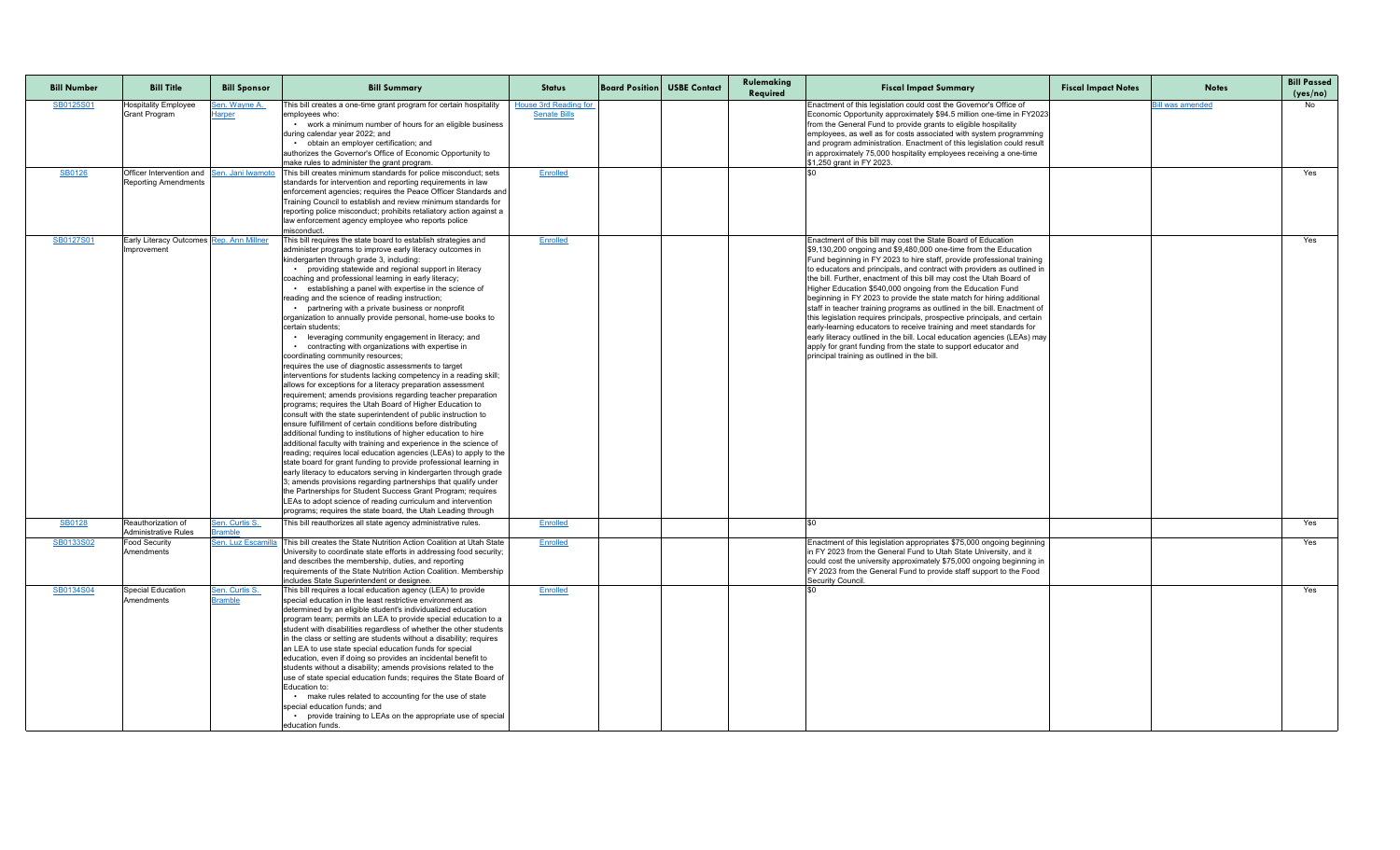| <b>Bill Number</b> | <b>Bill Title</b>                                                    | <b>Bill Sponsor</b>              | <b>Bill Summary</b>                                                                                                                                                                                                                                                                                                                                                                                                                                                                                                                                                                                                                                                                                                                                                                  | <b>Status</b>       | <b>Board Position USBE Contact</b> | Rulemaking<br>Required | <b>Fiscal Impact Summary</b>                                                                                                                                                                                                                                                                                                                                                                                                                                                                                                                                                                                                                                                                                                                                                                                                                                                                                                                                                                                                                                                                                                                                                                                                                                                                                                                                                                                                                                                                                                                                                                                                                | <b>Fiscal Impact Notes</b> | <b>Notes</b>                          | <b>Bill Passed</b><br>(yes/no) |
|--------------------|----------------------------------------------------------------------|----------------------------------|--------------------------------------------------------------------------------------------------------------------------------------------------------------------------------------------------------------------------------------------------------------------------------------------------------------------------------------------------------------------------------------------------------------------------------------------------------------------------------------------------------------------------------------------------------------------------------------------------------------------------------------------------------------------------------------------------------------------------------------------------------------------------------------|---------------------|------------------------------------|------------------------|---------------------------------------------------------------------------------------------------------------------------------------------------------------------------------------------------------------------------------------------------------------------------------------------------------------------------------------------------------------------------------------------------------------------------------------------------------------------------------------------------------------------------------------------------------------------------------------------------------------------------------------------------------------------------------------------------------------------------------------------------------------------------------------------------------------------------------------------------------------------------------------------------------------------------------------------------------------------------------------------------------------------------------------------------------------------------------------------------------------------------------------------------------------------------------------------------------------------------------------------------------------------------------------------------------------------------------------------------------------------------------------------------------------------------------------------------------------------------------------------------------------------------------------------------------------------------------------------------------------------------------------------|----------------------------|---------------------------------------|--------------------------------|
| SB0135             | Income Tax Revenue<br>Amendments                                     | Sen. Daniel McCay                | This bill creates the Income Tax Surplus Restricted Account;<br>specifies purposes for which revenue deposited into the account<br>may be used; requires the Division of Finance to deposit a<br>certain amount of income tax revenue into the account following<br>a federal tax law change that will likely cause an increase in state<br>income tax revenue; requires the State Tax Commission to report<br>to the Revenue and Taxation Interim Committee and the Division<br>of Finance if a federal tax law change is enacted that will likely<br>cause an increase in state income tax revenue; and requires the<br>Revenue and Taxation Interim Committee to review the State Tax<br>Commission's report and make recommendations to the<br>Legislative Management Committee. | <b>Senate Rules</b> |                                    |                        | Enactment of this legislation could result in transfers of revenue out of<br>the Education Fund and into a new restricted account; the aggregate<br>impact is unknown. Enactment of this legislation could increase costs<br>to the Division of Finance by approximately \$1,300 one-time from the<br>General Fund in FY 2022 and \$1,200 ongoing from the General Fund<br>beginning in FY 2023 for costs associated with creating and<br>maintaining a new restricted account.                                                                                                                                                                                                                                                                                                                                                                                                                                                                                                                                                                                                                                                                                                                                                                                                                                                                                                                                                                                                                                                                                                                                                             |                            |                                       | No                             |
| SB0138             | <b>Healthy Lifestyle</b><br>Amendments                               | Sen. Kathleen A.<br><u>Riebe</u> | This bill amends a provision related to instruction about<br>abstinence from sexual activity; permits a local education agency<br>to provide certain additional content in sex education instruction<br>with written parental consent.                                                                                                                                                                                                                                                                                                                                                                                                                                                                                                                                               | <b>Senate Rules</b> |                                    |                        |                                                                                                                                                                                                                                                                                                                                                                                                                                                                                                                                                                                                                                                                                                                                                                                                                                                                                                                                                                                                                                                                                                                                                                                                                                                                                                                                                                                                                                                                                                                                                                                                                                             |                            | Unadopted substitute available        | No                             |
| SB0140S03          | <b>Housing and Transit</b><br><b>Reinvestment Zone</b><br>Amendments | Sen. Wayne A.<br><b>Harper</b>   | This bill allows housing and transit reinvestment zones around<br>light rail and bus rapid transit facilities; amends provisions related<br>to the size limitations and number of allowed housing and transit<br>reinvestment zones; requires equal participation by all local<br>taxing entities; defines the term of each type of housing and<br>transit reinvestment zone; amends the membership of the<br>housing and transit reinvestment zone committee; requires<br>relevant zoning changes be made before the housing and transit<br>reinvestment zone may be approved by the committee; amends<br>provisions related to the efficiency and feasibility analysis of a<br>housing and transit reinvestment zone.                                                              | Enrolled            |                                    |                        | Enactment of this legislation could forgo revenue to the state sales tax<br>in an indeterminant amount but equal to 20% of the incremental state<br>sales tax generated within the boundaries of housing and transit<br>reinvestment zones. This could impact both the General Fund and<br>sales tax earmarks. Ten percent of the increment would be transferred<br>to the Transit Transportation Investment Fund while the other 10<br>percent would be transferred to the municipality or public transit<br>county proposing the zone. For each \$100,000 in incremental sales<br>tax, \$15,000 would be transferred away from the General Fund and<br>\$5,000 away from sales tax earmarks. Enactment of this legislation<br>could also generate \$100,000 annually in dedicated credits for the<br>Governor's Office of Economic Opportunity. Enactment of this<br>legislation could cost the Governor's Office of Economic Opportunity<br>\$100,000 annually from dedicated credits to assess the proposal sites<br>and provide staff support. The dedicated credits would be collected<br>from local governments. Further, for every dollar of basic levy property<br>tax foregone at the local level due to additional transit oriented<br>development zones, the state would expend an additional dollar from<br>the Education Fund on public education, for which the aggregate<br>impact is unknown. Enactment of this legislation could impact local tax<br>revenues in an indeterminant amount. Enactment of this legislation<br>could cost local governments up to \$100,000 annually to pay for gap<br>analysis on proposals. |                            | <u>Bill was amended</u>               | Yes                            |
| <b>SB0143</b>      | Office of Student Health Sen. Kathleen A.<br><b>Affairs</b>          | <u>Riebe</u>                     | This bill creates the Office of Student Health Affairs within the<br>Department of Health and Human Services; requires the<br>executive director of the Department of Health and Human<br>Services to jointly appoint a director of the Office of Student<br>Health Affairs; describes qualifications and duties for the director<br>of the Office of Student Health Affairs.                                                                                                                                                                                                                                                                                                                                                                                                        | <b>Senate Rules</b> |                                    |                        |                                                                                                                                                                                                                                                                                                                                                                                                                                                                                                                                                                                                                                                                                                                                                                                                                                                                                                                                                                                                                                                                                                                                                                                                                                                                                                                                                                                                                                                                                                                                                                                                                                             |                            |                                       | No                             |
| SB0144S01          | <b>Genetic Privacy</b><br><b>Amendments</b>                          | Sen. Michael S.<br>Kennedy       | This bill amends the definition of "DNA" and "private genetic<br> information"; defines "genetic procedure"; amends restrictions on  <br>employers regarding requests or inquiries about genetic<br>procedures; amends restrictions on health insurers regarding<br>requests or inquiries about genetic procedures.                                                                                                                                                                                                                                                                                                                                                                                                                                                                  | Enrolled            |                                    |                        |                                                                                                                                                                                                                                                                                                                                                                                                                                                                                                                                                                                                                                                                                                                                                                                                                                                                                                                                                                                                                                                                                                                                                                                                                                                                                                                                                                                                                                                                                                                                                                                                                                             |                            |                                       | Yes                            |
| <b>SB0145</b>      | <b>Reading Competency</b><br><b>Benchmark Assessment Stevenson</b>   | Sen. Jerry W.                    | This bill amends the grade levels to which a requirement applies   House 3rd Reading for<br>for a statewide reading competency benchmark assessment.                                                                                                                                                                                                                                                                                                                                                                                                                                                                                                                                                                                                                                 | <b>Senate Bills</b> |                                    |                        | Enactment of this bill may cost the State Board of Education \$795,000<br>ongoing and \$50,000 one-time from the Education Fund beginning in<br>FY 2023 to implement the testing provisions outlined in the bill.                                                                                                                                                                                                                                                                                                                                                                                                                                                                                                                                                                                                                                                                                                                                                                                                                                                                                                                                                                                                                                                                                                                                                                                                                                                                                                                                                                                                                           |                            |                                       | No                             |
| <b>SB0157</b>      | Parental Rights in Public Sen. John D.<br>Education                  | <u>lohnson</u>                   | This bill recognizes and exercises state sovereignty in public<br>education; recognizes, exercises, and protects the rights and<br>responsibilities of parents in the education of their children; and<br>grants parents the right to opt out or withdraw their children from<br>obiectionable matters and materials.                                                                                                                                                                                                                                                                                                                                                                                                                                                                | <b>Senate Rules</b> |                                    |                        |                                                                                                                                                                                                                                                                                                                                                                                                                                                                                                                                                                                                                                                                                                                                                                                                                                                                                                                                                                                                                                                                                                                                                                                                                                                                                                                                                                                                                                                                                                                                                                                                                                             |                            | <b>Jnadopted substitute available</b> | No                             |
| <b>SB0158</b>      | <b>Statutory Supremacy</b><br>lover Administrative<br>Rules          | Sen. John D.<br>Johnson          | This bill requires that rules be consistent with, and designed to<br>fulfill, state statute; and provides that a rule that is inconsistent<br>with, or contrary to, state statute is void and unenforceable.                                                                                                                                                                                                                                                                                                                                                                                                                                                                                                                                                                         | <b>Senate Rules</b> |                                    |                        |                                                                                                                                                                                                                                                                                                                                                                                                                                                                                                                                                                                                                                                                                                                                                                                                                                                                                                                                                                                                                                                                                                                                                                                                                                                                                                                                                                                                                                                                                                                                                                                                                                             |                            |                                       | No                             |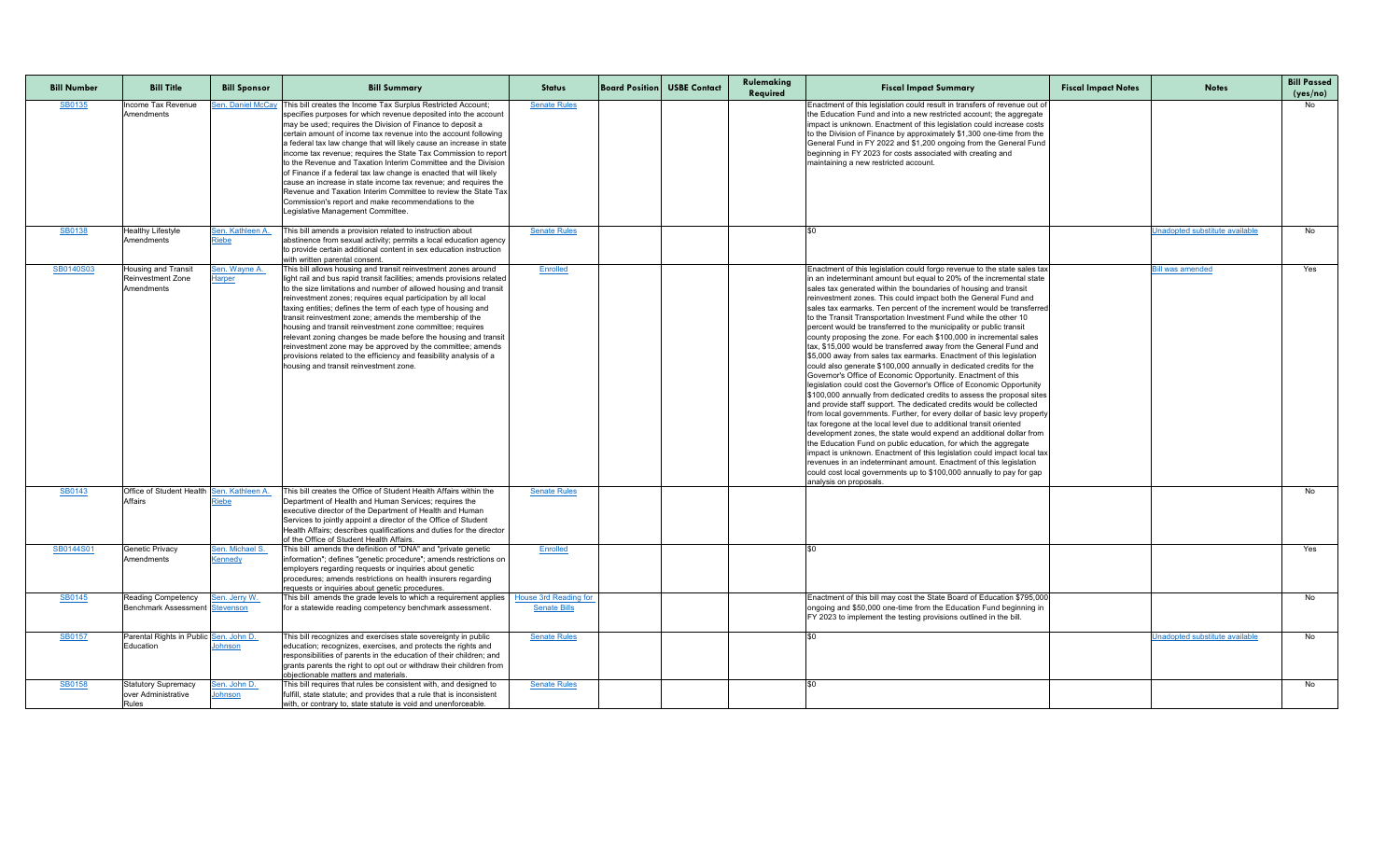| <b>Bill Number</b> | <b>Bill Title</b>                                                                         | <b>Bill Sponsor</b>                     | <b>Bill Summary</b>                                                                                                                                                                                                                                                                                                                                                                                                      | <b>Status</b>       | <b>Board Position USBE Contact</b> | Rulemaking<br>Required | <b>Fiscal Impact Summary</b>                                                                                                                                                                                                                                                                                                                                                                                                                                                                                                                                                                                                                                                                                                                                                                                                                                                                                                                                                                                                                                                                                                               | <b>Fiscal Impact Notes</b> | <b>Notes</b> | <b>Bill Passed</b><br>(yes/no) |
|--------------------|-------------------------------------------------------------------------------------------|-----------------------------------------|--------------------------------------------------------------------------------------------------------------------------------------------------------------------------------------------------------------------------------------------------------------------------------------------------------------------------------------------------------------------------------------------------------------------------|---------------------|------------------------------------|------------------------|--------------------------------------------------------------------------------------------------------------------------------------------------------------------------------------------------------------------------------------------------------------------------------------------------------------------------------------------------------------------------------------------------------------------------------------------------------------------------------------------------------------------------------------------------------------------------------------------------------------------------------------------------------------------------------------------------------------------------------------------------------------------------------------------------------------------------------------------------------------------------------------------------------------------------------------------------------------------------------------------------------------------------------------------------------------------------------------------------------------------------------------------|----------------------------|--------------|--------------------------------|
| <b>SB0159</b>      | School Funding<br><b>Provisions</b>                                                       | Sen. Derrin R.<br><b>Owens</b>          | This bill amends provisions governing funding allocations to<br>school districts that consolidate small schools; creates the Rural<br>School District Improvements Revolving Loan Account within the<br>Uniform School Fund to provide rural district improvement loans<br>to certain school districts; and directs the State Board of<br>Education to make rules for the account.                                       | <b>Senate Rules</b> |                                    |                        | Enactment of this bill creates the Rural School District Improvements<br>Revolving Loan Account. To fund this revolving loan account may<br>require at least \$20,000,000 one-time from the Uniform School Fund<br>in FY 2023. Enactment of this bill modifies the calculation of weighted<br>pupil units (WPUs) when a school district consolidates two<br>Necessarily Existent Small Schools. For each school district that opts<br>to consolidate schools, the number of WPUs generated by the<br>combined school may increase by approximately 35 in the third year<br>after consolidation. At the current WPU Value of \$3,908, the<br>additional cost to the state would be \$136,800 ongoing. This amount<br>may vary depending on the schools consolidated, the number of<br>WPUs calculated, and the WPU Value at the time of implementation.<br>Enactment of this bill also creates the Rural School District<br>Improvements Revolving Loan Account. The creation of this account<br>may cost the State Board of Education \$20,000,000 one-time from the<br>Uniform School Fund in FY 2023 to fund the revolving loan account. |                            |              | No.                            |
| SB0163S02          | Administrative Rules<br><b>Amendments</b>                                                 | <u>Sen. Jacob L.</u><br><b>Anderegg</b> | This bill renames the Administrative Rules Review Committee,<br>the Administrative Rules Review and General Oversight<br>Committee; permits the committee to:<br>• review certain agency policies, procedures, and practices;<br>recommend action by an interim or standing committee;<br>prepare legislation for consideration by the Legislature.                                                                      | Enrolled            |                                    |                        |                                                                                                                                                                                                                                                                                                                                                                                                                                                                                                                                                                                                                                                                                                                                                                                                                                                                                                                                                                                                                                                                                                                                            |                            |              | Yes                            |
| <b>SB0168</b>      | Commission for Student-Sen. Ann Millner<br>centered Public<br><b>Education Amendments</b> |                                         | This bill creates the Commission for Student-centered Public<br>Education; directs the commission to create a systems<br>framework for enabling the K-12 public education system to<br>become more student centered; directs the commission to hire a<br>consultant to assist the commission with development of the<br>systems framework; and requires the commission to report to the<br>Legislature and the governor. | <b>Senate Rules</b> |                                    |                        | Enactment of this legislation could cost the Senate and House of<br>Representatives \$2,400 combined in FY 2022 and \$16,800 combined<br>In FY 2023 from the General Fund one-time for compensation of<br>legislative members of the newly created commission until its final<br>report date of November 30, 2024. Enactment could cost the Office of<br>Legislative Research and General Counsel (LRGC) \$800 in FY 2022<br>and \$5,900 in FY 2023 from the General Fund one-time for per diem<br>and travel reimbursement of non-legislative members of the newly<br>created commission. Enactment could cost LRGC and the Office of<br>Legislative Fiscal Analyst \$6,100 combined in FY 2022 and \$42,700<br>combined in FY 2023 from the General Fund one-time to staff the<br>newly created commission; these costs can be absorbed. Enactment<br>could cost Legislative Services \$150,000 in FY 2023 from the<br>Education Fund one-time for consultants; the bill appropriates these<br>funds.                                                                                                                                    |                            |              | No                             |
| SB0170S02          | <b>Election Schedule</b><br>Amendments                                                    | Sen. Wayne A.<br><u>Harper</u>          | This bill modifies the period for filing a declaration of candidacy<br>and a notice of intent to gather signatures; clarifies provisions<br>relating to the residency requirement of a candidate.                                                                                                                                                                                                                        | <b>Signed</b>       |                                    |                        |                                                                                                                                                                                                                                                                                                                                                                                                                                                                                                                                                                                                                                                                                                                                                                                                                                                                                                                                                                                                                                                                                                                                            |                            |              | Yes                            |
| SB0171S01          | <b>Behavioral Health</b><br>Curriculum Program                                            | Sen. Daniel W.<br><b>Thatcher</b>       | This bill requires the Huntsman Mental Health Institute, within the<br>University of Utah, to:<br>• coordinate with the State Board of Education to develop a<br>youth curriculum on behavioral health;<br>• publish the curriculum online; and<br>• annually update the curriculum and distribute the<br>curriculum to certain individuals and organizations in the state.                                              | Enrolled            |                                    |                        | Enactment of this legislation could cost the Huntsman Mental Health<br>Institute approximately \$610,400 from the Education Fund from FY<br>2022 through FY 2025 to develop curriculum regarding mental health<br>challenges facing youth and to distribute the curriculum to elementary<br>and secondary schools in the state as follows: FY 2022 - \$76,300, FY<br>2023 - \$189,500, FY 2024 - \$189,100 and FY 2025 - \$155,500                                                                                                                                                                                                                                                                                                                                                                                                                                                                                                                                                                                                                                                                                                         |                            |              | Yes                            |
| <b>SB0175</b>      | Daylight Saving Time<br>Modifications                                                     | Sen. Daniel McCay                       | This bill exempts all areas of the state from standard time; and<br>provides that the year-round observed time of the entire state<br>and all of the state's political subdivisions is mountain daylight                                                                                                                                                                                                                 | <b>Senate Rules</b> |                                    |                        |                                                                                                                                                                                                                                                                                                                                                                                                                                                                                                                                                                                                                                                                                                                                                                                                                                                                                                                                                                                                                                                                                                                                            |                            |              | No                             |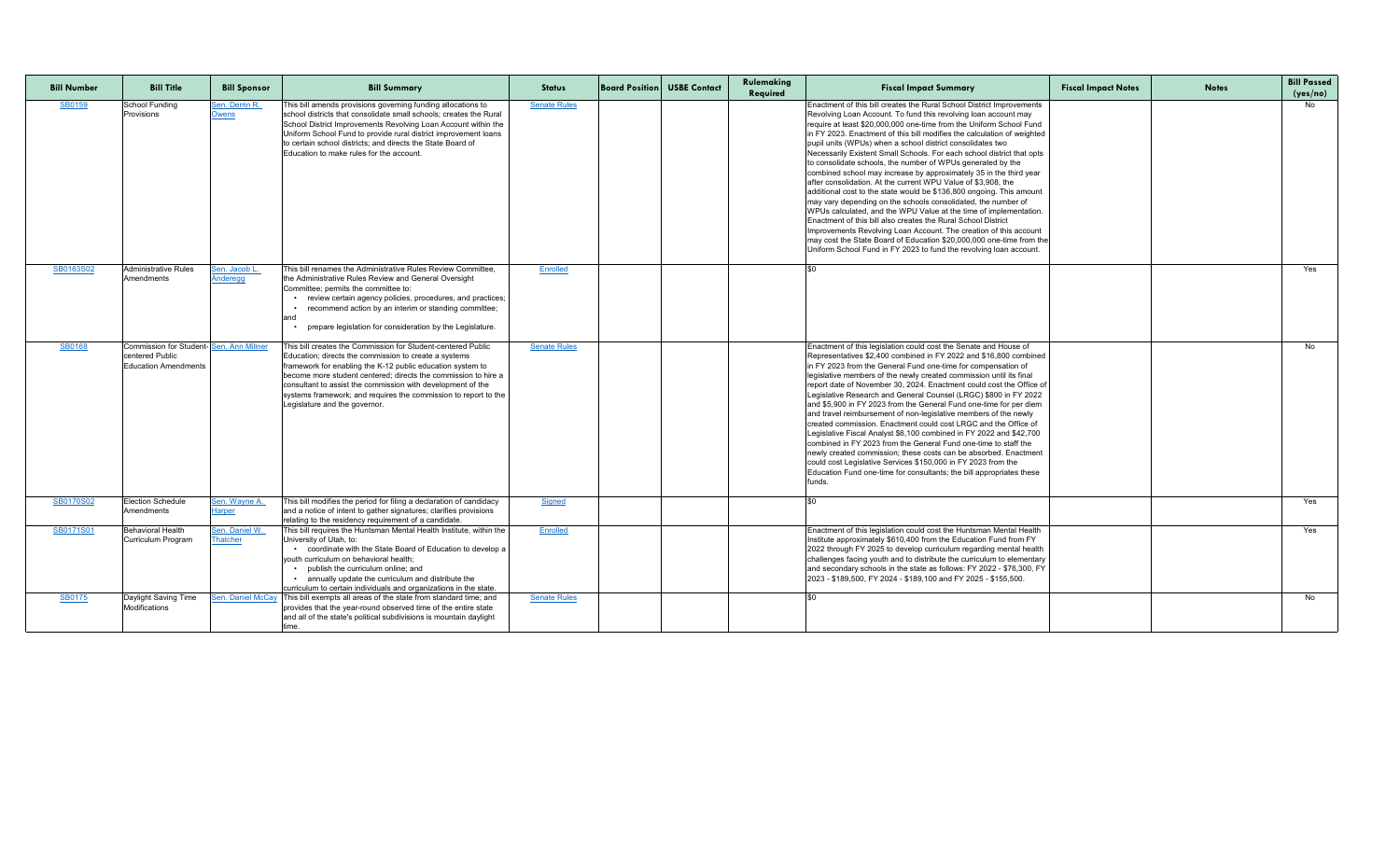| <b>Bill Number</b> | <b>Bill Title</b>                                       | <b>Bill Sponsor</b>             | <b>Bill Summary</b>                                                                                                                                                                                                                                                                                                                                                                                                                                                                                                                                                                                                                                                                                                                                                                                                                                                                                                                                                                                                                                                                                                                                                                                                                        | <b>Status</b> | <b>Board Position USBE Contact</b> | Rulemaking<br>Required | <b>Fiscal Impact Summary</b>                                                                                                                                                                                                                                                                                                                                                                                                                                                                                                                                                                                                                                                                                                                                                                                                                                                                                                                                                                                                                                                                                                                                                                                                                                                                                                                                                                                                                                                                                                                                                                                                                                                                                                                                                                                                                                                                                                                        | <b>Fiscal Impact Notes</b> | <b>Notes</b> | <b>Bill Passed</b><br>(yes/no) |
|--------------------|---------------------------------------------------------|---------------------------------|--------------------------------------------------------------------------------------------------------------------------------------------------------------------------------------------------------------------------------------------------------------------------------------------------------------------------------------------------------------------------------------------------------------------------------------------------------------------------------------------------------------------------------------------------------------------------------------------------------------------------------------------------------------------------------------------------------------------------------------------------------------------------------------------------------------------------------------------------------------------------------------------------------------------------------------------------------------------------------------------------------------------------------------------------------------------------------------------------------------------------------------------------------------------------------------------------------------------------------------------|---------------|------------------------------------|------------------------|-----------------------------------------------------------------------------------------------------------------------------------------------------------------------------------------------------------------------------------------------------------------------------------------------------------------------------------------------------------------------------------------------------------------------------------------------------------------------------------------------------------------------------------------------------------------------------------------------------------------------------------------------------------------------------------------------------------------------------------------------------------------------------------------------------------------------------------------------------------------------------------------------------------------------------------------------------------------------------------------------------------------------------------------------------------------------------------------------------------------------------------------------------------------------------------------------------------------------------------------------------------------------------------------------------------------------------------------------------------------------------------------------------------------------------------------------------------------------------------------------------------------------------------------------------------------------------------------------------------------------------------------------------------------------------------------------------------------------------------------------------------------------------------------------------------------------------------------------------------------------------------------------------------------------------------------------------|----------------------------|--------------|--------------------------------|
| SB0179S05          | <b>Criminal Justice</b><br>Amendments                   | Sen. Todd D.<br>Weiler          | This bill modifies provisions requiring a county jail to report<br>certain information to the State Commission on Criminal and<br>Juvenile Justice (CCJJ); prohibits CCJJ from providing a state<br>grant to an agency or program who is not in compliance with<br>certain statutory reporting requirements; requires certain<br>residential, vocational, and life skills programs to provide data to<br>CCJJ; requires CCJJ to evaluate, report, and publish certain<br>data; requires a county to create a Criminal Justice Coordinating<br>Council subject to certain requirements.                                                                                                                                                                                                                                                                                                                                                                                                                                                                                                                                                                                                                                                     | Enrolled      |                                    |                        | Enactment of this bill would appropriate \$1,000,000 ongoing<br>beginning in FY 2023 to the Behavioral Health Crisis Response<br>Account from the General Fund to build and operate more behavioral<br>health receiving centers in the state. Enactment of this bill could cost<br>the Commission on Criminal and Juvenile Justice \$335,000 ongoing<br>beginning in FY 2023 from the General Fund for the following<br>reasons: 1. \$85,000 for the Commission to assist with strategic plans<br>for local Criminal Justice Coordinating Councils (CJCCs); and 2.<br>\$250,000 as pass-through to counties to coordinate the creation of<br>CJCCs. This bill could also cost the Division of Substance Abuse and<br>Mental Health, Department of Corrections, Board of Pardons and<br>Parole, and the Judiciary, an unknown amount to collect and report<br>recidivism and treatment data. This bill could also cost the Department<br>of Health and Human Services \$1,000,000 ongoing beginning in FY<br>2023 from the General Fund appropriated to the Behavioral Health<br>Crisis Response Account to build and operate more behavioral health<br>receiving centers in the state. Enactment of this bill could cost<br>counties statewide \$250,000 ongoing granted from the Commission<br>on Criminal and Juvenile Justice to coordinate the creation of Criminal<br>Justice Coordinating Commissions (CJCCs). This bill could also cost<br>an estimated 13 counties or county coalitions throughout the state an<br>unknown amount for the administration of these CJCCs. To the extent<br>that local entities were previously not complying with data reporting<br>requirements, they could experience unknown costs to come into<br>compliance. To the extent that local entities continue to be<br>noncompliant to data reporting requirements, enactment of this bill<br>could result in an elimination of grant revenue from the state. |                            |              | Yes                            |
| SB0191S02          | Regulatory Sandbox in<br>Education                      | Sen. Lincoln<br><u>Fillmore</u> | This bill permits a district school or charter school to:<br>• create a plan to implement an innovative education<br>program; and<br>apply to the State Board of Education for a waiver of state<br>board rule;<br>to support an innovative education program, permits a local<br>education agency (LEA) to:<br>• expend a percentage of state restricted funding under<br>certain circumstances; and<br>accept private grants, loans, gifts, endowments, devises,<br>or bequests;<br>requires a charter school authorizer to amend a charter school's<br>charter agreement to:<br>• incorporate an approved innovation plan; and<br>• remove an innovation plan that is no longer in effect;<br>requires a local school board or charter school authorizer to<br>submit approved innovation plans to the state board; permits the<br>state board to terminate an innovation plan under certain<br>circumstances; requires the state board to:<br>• upon request, report to the Education Interim Committee<br>on the use of state restricted funding an LEA uses to support an<br>Innovative education program;<br>• annually report to the Education Interim Committee on<br>innovation plans; and<br>• waive certain state board rules. | Enrolled      |                                    |                        | Enactment of this legislation could cost the State Board of Education<br>\$7,400 one-time from the Education Fund in FY 2023 and \$7,700<br>ongoing from the Education Fund beginning in FY 2023 for costs<br>associated with implementing and maintaining the program, assuming<br>10 plans are submitted each year. Enactment of this legislation could<br>cost Local Education Agencies (LEAs) \$4,800 one-time for staff time<br>related to creating the innovation plan and \$1,900 ongoing for staff<br>time related to maintaining and evaluating the plan. The cost may vary<br>by LEA depending on the number of schools with an innovation plan.                                                                                                                                                                                                                                                                                                                                                                                                                                                                                                                                                                                                                                                                                                                                                                                                                                                                                                                                                                                                                                                                                                                                                                                                                                                                                          |                            |              | Yes                            |
| SB0192S01          | Cardiopulmonary<br>Resuscitation in Schools   Stevenson | Sen. Jerry W.                   | This bill requires the State Board of Education to make rules to<br>develop and implement cardiopulmonary resuscitation (CPR)<br>training as part of the health curriculum for students; requires a<br>local education agency (LEA) to offer CPR training for students<br>as part of the health curriculum; with certain exceptions, requires<br>a student to complete CPR training at least once while the<br>student is in high school; and creates a grant program to assist<br>LEAs with providing CPR training to students.                                                                                                                                                                                                                                                                                                                                                                                                                                                                                                                                                                                                                                                                                                           | Enrolled      |                                    |                        | Enactment of this bill appropriates \$270,000 ongoing and \$200,000<br>one-time from the Education Fund beginning in FY 2023 to implement<br>the CPR Training Grant Program established in the bill                                                                                                                                                                                                                                                                                                                                                                                                                                                                                                                                                                                                                                                                                                                                                                                                                                                                                                                                                                                                                                                                                                                                                                                                                                                                                                                                                                                                                                                                                                                                                                                                                                                                                                                                                 |                            |              | Yes                            |

| <b>Bill Passed</b> |
|--------------------|
| (yes/no)<br>Yes    |
|                    |
|                    |
|                    |
|                    |
|                    |
|                    |
|                    |
|                    |
|                    |
|                    |
|                    |
|                    |
|                    |
| Yes                |
|                    |
|                    |
|                    |
|                    |
|                    |
|                    |
|                    |
|                    |
|                    |
|                    |
|                    |
|                    |
| $\overline{Yes}$   |
|                    |
|                    |
|                    |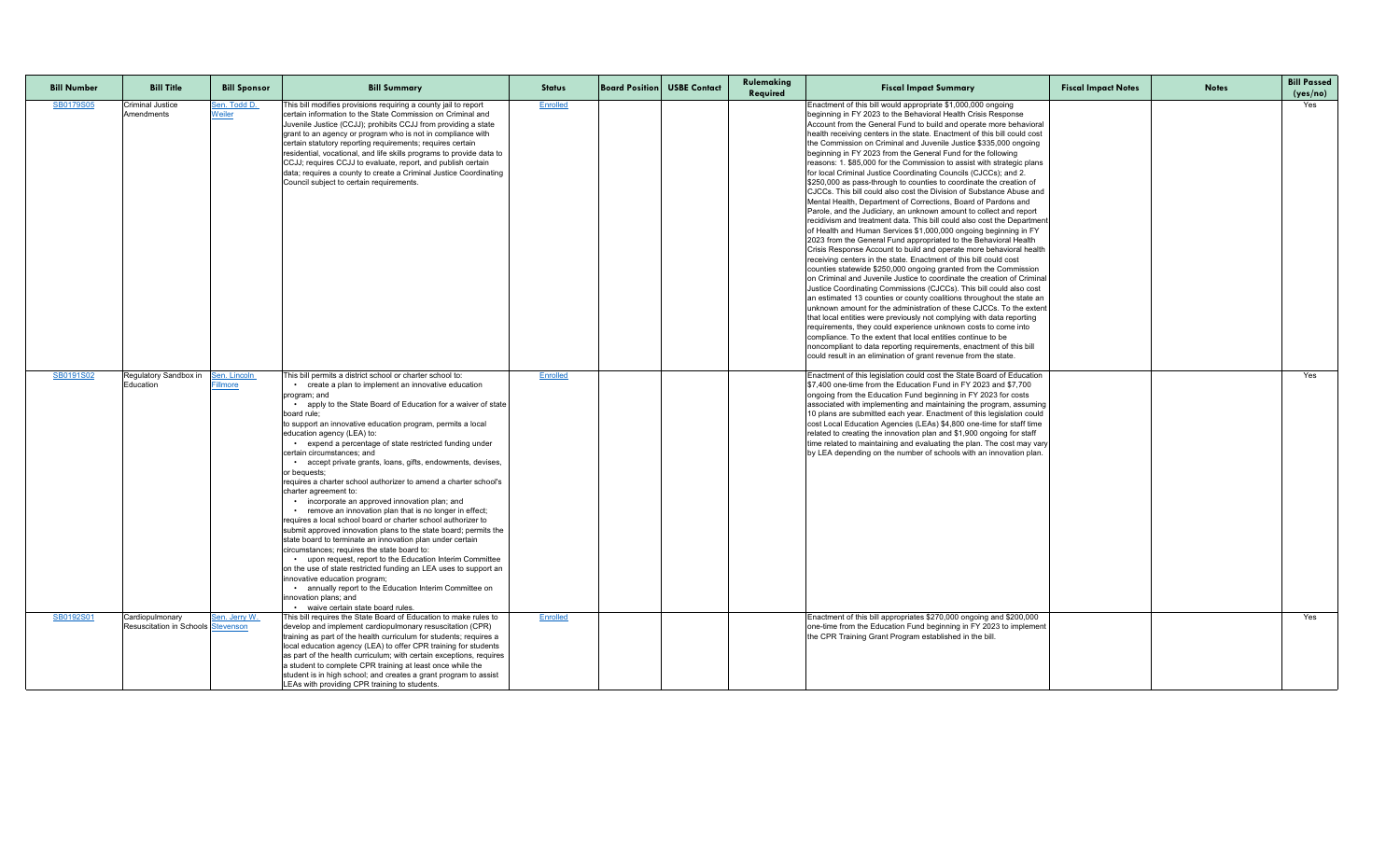| <b>Bill Number</b> | <b>Bill Title</b>                                                                    | <b>Bill Sponsor</b>              | <b>Bill Summary</b>                                                                                                                                                                                                                                                                                                                                                                                                                                                                                                                                                                                                                                                                                                                                                                                               | <b>Status</b>                               | <b>Board Position USBE Contact</b> | Rulemaking<br>Required | <b>Fiscal Impact Summary</b>                                                                                                                                                                                                                                                                                                                                                                                                                                                                                                                                                                                                                                                                                                                                                                                                                                                                                                                                                                                                             | <b>Fiscal Impact Notes</b> | <b>Notes</b>            | <b>Bill Passed</b><br>(yes/no) |
|--------------------|--------------------------------------------------------------------------------------|----------------------------------|-------------------------------------------------------------------------------------------------------------------------------------------------------------------------------------------------------------------------------------------------------------------------------------------------------------------------------------------------------------------------------------------------------------------------------------------------------------------------------------------------------------------------------------------------------------------------------------------------------------------------------------------------------------------------------------------------------------------------------------------------------------------------------------------------------------------|---------------------------------------------|------------------------------------|------------------------|------------------------------------------------------------------------------------------------------------------------------------------------------------------------------------------------------------------------------------------------------------------------------------------------------------------------------------------------------------------------------------------------------------------------------------------------------------------------------------------------------------------------------------------------------------------------------------------------------------------------------------------------------------------------------------------------------------------------------------------------------------------------------------------------------------------------------------------------------------------------------------------------------------------------------------------------------------------------------------------------------------------------------------------|----------------------------|-------------------------|--------------------------------|
| SB0195S02          | <b>Medical Cannabis</b><br><b>Access Amendments</b>                                  | <u> Sen. Luz Escamilla</u>       | This bill amends provisions regarding patient access and medical<br>professionals in relation to medical cannabis.                                                                                                                                                                                                                                                                                                                                                                                                                                                                                                                                                                                                                                                                                                | Enrolled                                    |                                    |                        | Enactment of this legislation may increase revenue to the Qualified<br>Patient Enterprise Fund by \$14,400 in FY 2022, \$34,900 in FY 2023,<br>and \$73,900 ongoing in FY 2024. Enactment of this legislation may<br>cost the Department of Health and Human Services from the Qualified<br>Patient Enterprise Fund \$28,000 in FY 2022, \$188,100 in FY 2023,<br>and \$115,900 ongoing in FY 2024. Enactment of this legislation may<br>result in around 100 individuals or their employer paying a total of<br>\$15,000 through FY 2023 and \$2,500 ongoing beginning in FY 2024<br>to become qualified medical providers. Further, this legislation may<br>result in individuals paying a collective total of \$34,300 in FY 2022 and<br>FY 2023 combined for 2,290 medical cannabis card initial applications<br>or renewals, and \$71,400 ongoing beginning in FY 2024 to obtain<br>4,760 medical cannabis cards or renewals. Finally, a medical<br>cannabis courier may pay up to \$5,000 for each new violation.                  |                            | <b>Bill was amended</b> | Yes                            |
| <b>SB0197</b>      | <b>Public Education</b><br><b>Funding Amendments</b>                                 | Sen. Lincoln<br>Fillmore         | This bill amends provisions to ensure that any tax increment that<br>a school district dedicates to another entity or project is counted<br>as the district's locally generated revenue when computing the<br>total amount of state funding contributed to assist a district in<br>covering the cost of the district's basic school program.                                                                                                                                                                                                                                                                                                                                                                                                                                                                      | <b>Senate Rules</b>                         |                                    |                        |                                                                                                                                                                                                                                                                                                                                                                                                                                                                                                                                                                                                                                                                                                                                                                                                                                                                                                                                                                                                                                          |                            |                         | No                             |
| SB0211             | Income Tax Fund<br>Amendments                                                        | Sen. Jerry W.<br>Stevenson       | This bill changes the name of the Education Fund to the Income<br>Tax Fund.                                                                                                                                                                                                                                                                                                                                                                                                                                                                                                                                                                                                                                                                                                                                       | Enrolled                                    |                                    |                        |                                                                                                                                                                                                                                                                                                                                                                                                                                                                                                                                                                                                                                                                                                                                                                                                                                                                                                                                                                                                                                          |                            | <b>Bill was amended</b> | Yes                            |
| SB0220S01          | <b>Missing Child</b><br><b>Identification Program</b>                                | Sen. Kirk A.<br><b>Cullimore</b> | This bill creates the Missing Child Identification Program to be<br>administered by the attorney general to provide a fingerprint and<br>DNA collection kit to a parent or legal guardian of a child entering<br>kindergarten.                                                                                                                                                                                                                                                                                                                                                                                                                                                                                                                                                                                    | Enrolled                                    |                                    |                        | Enactment of this bill could cost the Attorney General's Office<br>\$138,200 in FY 2023, \$139,000 in FY 2024, and \$139,700 ongoing<br>beginning in FY 2025 from the Education Fund to provide a missing<br>child identification kit to the parent or guardian of each kindergarten<br>student                                                                                                                                                                                                                                                                                                                                                                                                                                                                                                                                                                                                                                                                                                                                          |                            |                         | Yes                            |
| SB0223             | <b>Charter School</b><br>Governing Board<br><b>Member Requirements</b><br>Amendments | Sen. Karen Mayne                 | This bill establishes:<br>• a minimum number of governing board members for a<br>charter school governing board; and<br>• training requirements for charter school governing board<br>members:<br>requires a charter school governing board to publish certain<br>information about governing board members on the charter<br>school's website; permits a charter school to compensate<br>governing board members for:<br>per diem and travel expenses related to required training;<br>attending charter school governing board meetings;<br>requires the State Board of Education to:<br>• provide training and an assessment to charter school<br>governing board members that leads to certification; and<br>• distribute a stipend to certified governing board members<br>for completing required training. | <b>Senate Rules</b>                         |                                    |                        | This bill appropriates \$350,000 one-time and \$300,000 ongoing from<br>the Education Fund to the State Board of Education beginning in FY<br>2023 for training and stipends as outlined in the bill. Enactment of this<br>legislation could cost each charter school governing board \$8,600<br>ongoing for per diem and travel.                                                                                                                                                                                                                                                                                                                                                                                                                                                                                                                                                                                                                                                                                                        |                            |                         | No                             |
| <b>SB0224</b>      | Charitable Contribution<br>Deduction                                                 | Sen. Luz Escamilla               | This bill under certain circumstances allows an individual to<br>subtract from the individual's adjusted gross income the amount<br>of the individual's charitable contributions during the taxable year,<br>up to a specified amount.                                                                                                                                                                                                                                                                                                                                                                                                                                                                                                                                                                            | <b>Senate 3rd Reading</b><br><b>Circled</b> |                                    |                        | Enactment of this legislation could reduce revenue to the Education<br>Fund by approximately \$12.2 million one-time in FY2023 and \$15.0<br>million ongoing beginning in FY2024. This estimate assumes that 50<br>percent of standard deduction taxpayers will be eligible for the<br>subtraction in tax year 2022 and that 60 percent of standard<br>deduction taxpayers will be eligible for the subtraction in tax years<br>after 2022. If all standard deduction taxpayers claim the maximum<br>deduction, the fiscal impact could be an estimated \$24.4 million in<br>FY2023 and \$25 million in FY2024. Certain individuals who claim the<br>standard deduction would be allowed to subtract the amount of the<br>individual's charitable contributions up to \$300 (\$600 if filing a joint<br>return). This may result in average tax savings of \$26 for an estimated<br>478,366 taxpayers in tax year 2022. This estimate assumes that 50<br>percent of standard deduction taxpayers would be eligible for the<br>deduction. |                            |                         | No                             |
| SB0233             | Military Servicemember Sen. Ann Millner<br><b>Child Enrollment</b>                   |                                  | This bill amends provisions regarding nonresident and open<br>enrollment for children of military servicemembers to provide<br>additional opportunity.                                                                                                                                                                                                                                                                                                                                                                                                                                                                                                                                                                                                                                                            | Enrolled                                    |                                    |                        |                                                                                                                                                                                                                                                                                                                                                                                                                                                                                                                                                                                                                                                                                                                                                                                                                                                                                                                                                                                                                                          |                            |                         | Yes                            |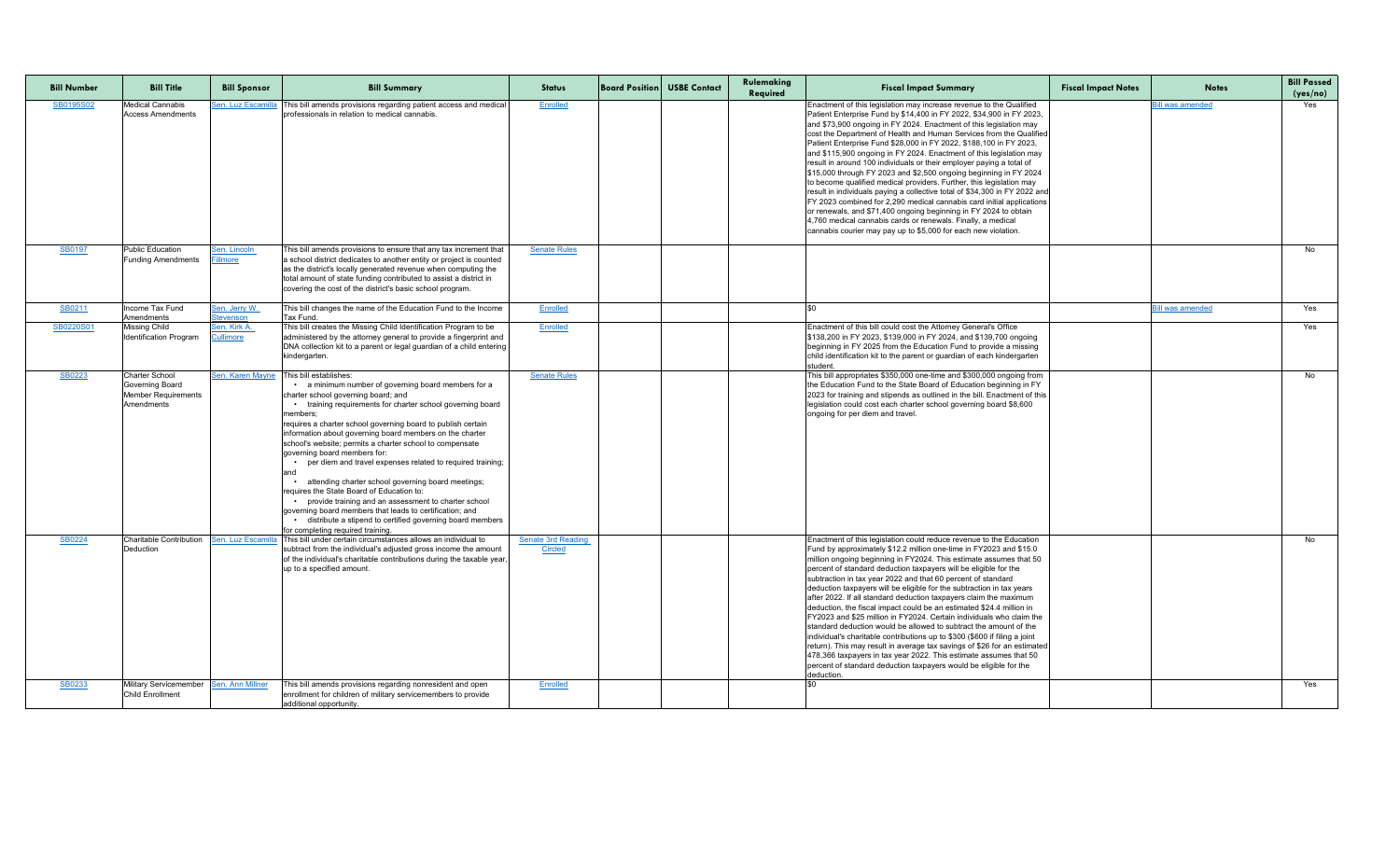| <b>Bill Number</b>  | <b>Bill Title</b>                                                                                | <b>Bill Sponsor</b>                           | <b>Bill Summary</b>                                                                                                                                                                                                                                                                                                                                                                                                                                                                                                                                                                                                                                                                                                                                                                                                                                                                                                                                                                                                                                                                                                                                                                                                                                                                                       | <b>Status</b>                                       | <b>Board Position USBE Contact</b> | Rulemaking<br>Required | <b>Fiscal Impact Summary</b>                                                                                                                                                                                                                                                                                                                                                                                                                                                                                                                                                                                                                                                                                                                                                                                                                           | <b>Fiscal Impact Notes</b> | <b>Notes</b>            | <b>Bill Passed</b><br>(yes/no) |
|---------------------|--------------------------------------------------------------------------------------------------|-----------------------------------------------|-----------------------------------------------------------------------------------------------------------------------------------------------------------------------------------------------------------------------------------------------------------------------------------------------------------------------------------------------------------------------------------------------------------------------------------------------------------------------------------------------------------------------------------------------------------------------------------------------------------------------------------------------------------------------------------------------------------------------------------------------------------------------------------------------------------------------------------------------------------------------------------------------------------------------------------------------------------------------------------------------------------------------------------------------------------------------------------------------------------------------------------------------------------------------------------------------------------------------------------------------------------------------------------------------------------|-----------------------------------------------------|------------------------------------|------------------------|--------------------------------------------------------------------------------------------------------------------------------------------------------------------------------------------------------------------------------------------------------------------------------------------------------------------------------------------------------------------------------------------------------------------------------------------------------------------------------------------------------------------------------------------------------------------------------------------------------------------------------------------------------------------------------------------------------------------------------------------------------------------------------------------------------------------------------------------------------|----------------------------|-------------------------|--------------------------------|
| SB0241              | <b>Autism Coverage</b><br>Amendments                                                             | <u>Sen. Curtis S.</u><br><b>Bramble</b>       | This bill requires the Department of Health to request a state plan<br>amendment for the Medicaid program to provide coverage for<br>autism treatment services.                                                                                                                                                                                                                                                                                                                                                                                                                                                                                                                                                                                                                                                                                                                                                                                                                                                                                                                                                                                                                                                                                                                                           | <b>House 3rd Reading for</b><br><b>Senate Bills</b> |                                    |                        | Enactment of this legislation could increase federal funds to the State<br>by approximately \$7,040,400 ongoing beginning in FY 2023.<br>Enactment of this legislation could cost the Department of Health and<br>Human Services approximately \$3,587,300 ongoing from the General<br>Fund and \$7,036,600 ongoing from federal funds beginning in FY<br>2023 to provide Medicaid coverage of autism treatment services for<br>adults. Enactment could cost the Office of the Inspector General of<br>Medicaid Services approximately \$1,400 ongoing from the General<br>Fund and \$3,800 ongoing from federal funds beginning in FY 2023 to<br>review claims submitted for autism treatment services for adults.                                                                                                                                    |                            |                         | No.                            |
| SB0243S01           | Parent-time<br>Amendments                                                                        | Sen. Todd D.<br>Weiler                        | This bill modifies and clarifies parent-time schedules.                                                                                                                                                                                                                                                                                                                                                                                                                                                                                                                                                                                                                                                                                                                                                                                                                                                                                                                                                                                                                                                                                                                                                                                                                                                   | Enrolled                                            |                                    |                        |                                                                                                                                                                                                                                                                                                                                                                                                                                                                                                                                                                                                                                                                                                                                                                                                                                                        |                            |                         | Yes                            |
| SB0244S02<br>SB0245 | <b>Ethnic Studies</b><br>Amendments<br>School Turnaround<br><b>Program Revisions</b>             | Sen. Kirk A.<br>Cullimore<br>Sen. Ann Millner | This bill requires the State Board of Education to incorporate<br>ethnic studies into the core standards for Utah public schools;<br>requires a local education agency to:<br>• adopt ethnic studies instructional materials and curriculum<br>that align with core standards; and<br>• integrate ethnic studies into regular school work for<br>kindergarten through grade 12;<br>creates the Ethnic Studies Commission to:<br>study the contributions of Utahns of diverse ethnicities;<br>and<br>recommend to the state board how to incorporate ethnic<br>studies into core standards;<br>provides a sunset date for the commission.<br>This bill requires the State Board of Education to:<br>identify the lowest performing non-Title I schools as<br>springboard schools;<br>accept applications to be designated as an elevate school<br>from non-Title I schools that are implementing targeted support<br>and improvement activities under federal requirements; and<br>• identify at least six elevate schools in each year the state<br>board does not designate springboard schools;<br>permits the state board to hire or contract with individuals to<br>conduct a needs assessment for springboard schools or elevate<br>schools; repeals provisions related to turnaround school teacher | Enrolled<br><b>Enrolled</b>                         | S                                  |                        | Enactment of this legislation could cost the State Board of Education<br>approximately \$75,700 ongoing from the Education Fund beginning in<br>FY2023 and \$75,000 one-time from the Education Fund in FY2023 for<br>establishment of core standards, commission support, professional<br>training for teachers, and travel and per diem for commission<br>members. Enactment of this legislation could also cost the Legislature<br>approximately \$16,000 ongoing from the General Fund beginning in<br>FY2023 for legislator compensation for commission participation. The<br>ongoing costs would end after FY2026, assuming the commission is<br>repealed on July 1, 2026. Enactment of this legislation could cost local<br>education agencies (LEAs) up to \$3 million one-time per LEA to<br>purchase curriculum and instructional materials. |                            |                         | Yes<br>Yes                     |
| SB0248              | BCI Background Check   Sen. Jacob L.                                                             |                                               | recruitment and retention.<br>This bill modifies procedures and requirements concerning                                                                                                                                                                                                                                                                                                                                                                                                                                                                                                                                                                                                                                                                                                                                                                                                                                                                                                                                                                                                                                                                                                                                                                                                                   | Enrolled                                            |                                    |                        |                                                                                                                                                                                                                                                                                                                                                                                                                                                                                                                                                                                                                                                                                                                                                                                                                                                        |                            |                         | Yes                            |
| SB0249S01           | Amendments<br>Public Employees'<br><b>Health Program</b>                                         | Anderegg<br>Sen. Todd D.<br><b>Weiler</b>     | background check requests and information.<br>This bill repeals the autism spectrum disorder treatment pilot<br>program.                                                                                                                                                                                                                                                                                                                                                                                                                                                                                                                                                                                                                                                                                                                                                                                                                                                                                                                                                                                                                                                                                                                                                                                  | Enrolled                                            |                                    |                        |                                                                                                                                                                                                                                                                                                                                                                                                                                                                                                                                                                                                                                                                                                                                                                                                                                                        |                            |                         | Yes                            |
| SB0251S01           | Amendments<br>Grow Your Own Teacher Sen. Kathleen A.<br>and School Counselor<br>Pipeline Program | Riebe                                         | This bill permits a local education agency to select certain<br>teachers as candidates for a scholarship award through the Grow<br>Your Own Teacher and School Counselor Pipeline Program;<br>allows scholarship money awarded through the program to be<br>used for stipends for school counselor assistants.                                                                                                                                                                                                                                                                                                                                                                                                                                                                                                                                                                                                                                                                                                                                                                                                                                                                                                                                                                                            | Enrolled                                            |                                    |                        |                                                                                                                                                                                                                                                                                                                                                                                                                                                                                                                                                                                                                                                                                                                                                                                                                                                        |                            |                         | Yes                            |
| <b>SB0254</b>       | <b>Government Records</b><br><b>Access Revisions</b>                                             | <u>Sen. Kirk A.</u><br><b>Cullimore</b>       | This bill exempts certain records related to a governmental<br>entity's security measures from the Government Records Access  <br>and Management Act (GRAMA); classifies certain drinking water<br>and wastewater data as a protected record under GRAMA.                                                                                                                                                                                                                                                                                                                                                                                                                                                                                                                                                                                                                                                                                                                                                                                                                                                                                                                                                                                                                                                 | Enrolled                                            |                                    |                        |                                                                                                                                                                                                                                                                                                                                                                                                                                                                                                                                                                                                                                                                                                                                                                                                                                                        |                            | <u>Bill was amended</u> | Yes                            |